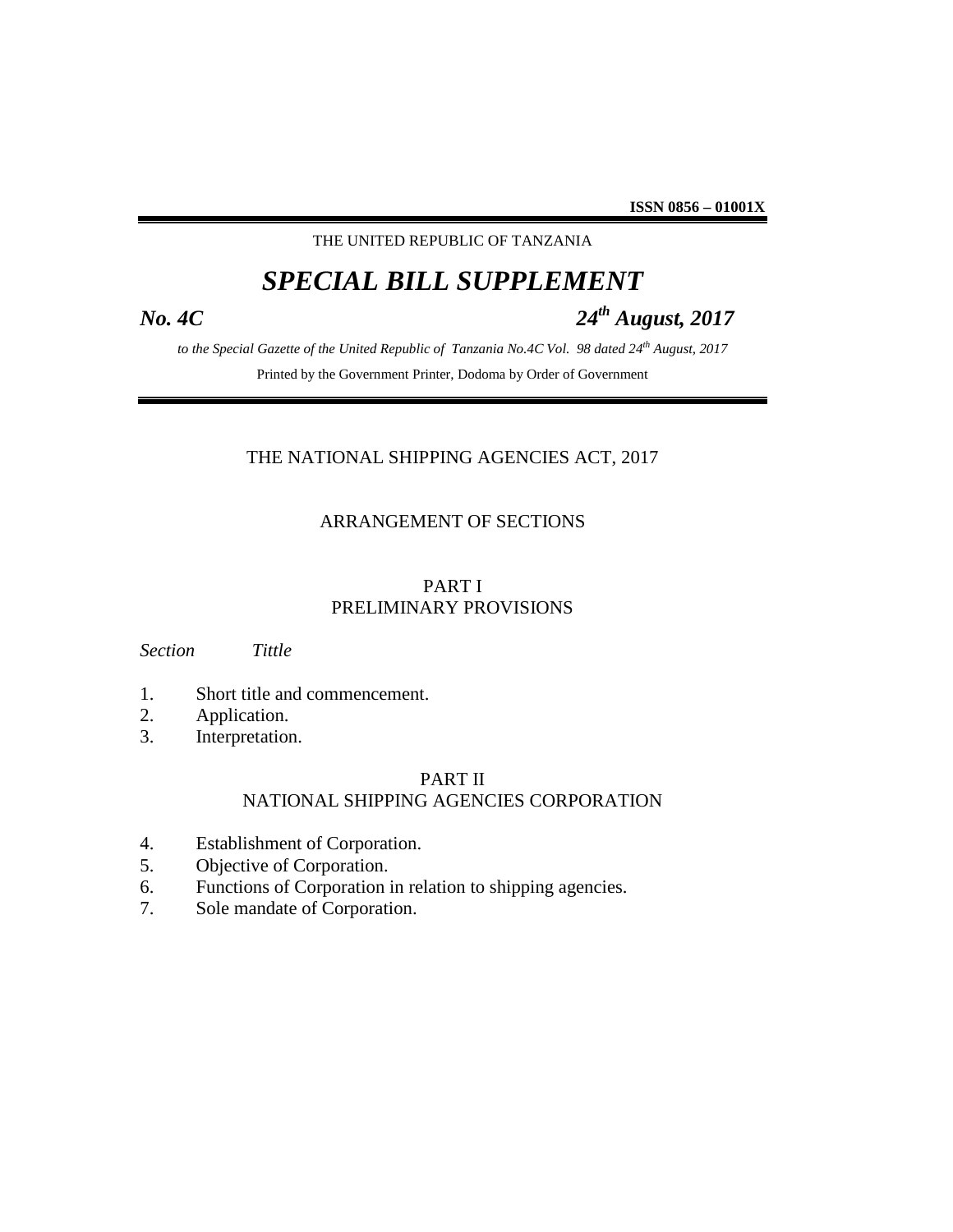- 8. Power to obtain information, documents and evidence.
- 9. Power to suspend and revoke licence.

# PART III REGULATION OF MARITIME TRANSPORT SECTOR

- 10. Regulation of maritime environment, safety and security.
- 11. Regulation of maritime environment, safety and security.
- 12. Regulation of maritime transport services.

# PART IV BOARD OF THE CORPORATION

- 13. Establishment of the Board.
- 14. Functions of Board.
- 15. Powers of Board.
- 16. Committees of Board.
- 17. Undue influence.
- 18. Conflict of interest.
- 19. Fees and allowances.
- 20. Power to set rates and charges
- 21. Power to conduct inquiry.

# PART V

# ADMINISTRATION AND MANAGEMENT OF THE CORPORATION

- 22. The Director General.
- 23. Registrar.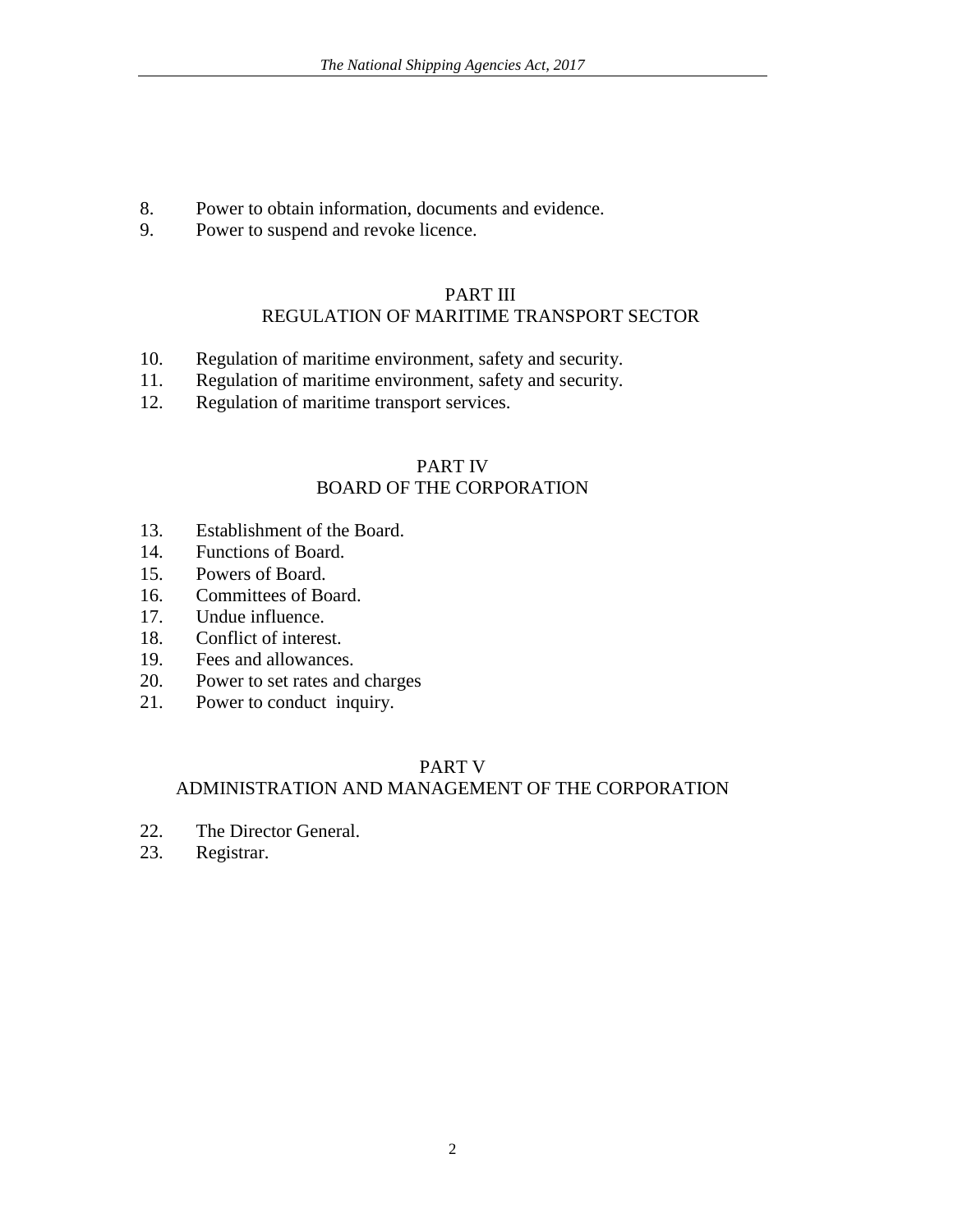- 24. Establishment of departments, units and sections.
- 25. Officers and other staff of Corporation.
- 26. Delegation of powers.

# PART VI

# FINANCIAL PROVISIONS

- 27. Funds of Corporation.
- 28. Application of revenue.
- 29. Financial year.
- 30. Budget.
- 31. Accounts and Audit.
- 32. Annual report.

### PART VII LIABILITY OF THE CORPORATION

- 33. Exclusion of liability of Corporation.
- 34. Liability for released equipment.
- 35. Liability for directive of a principal.
- 36. Liability of body of persons.

# PART VIII

# GENERAL PROVISIONS

- 37. Directives by Minister.
- 38. Licensing of private shipping agents.
- 39. Corporation not to provide services in certain circumstances.
- 40. Engagement of contractor, subcontractor and supplier.
- 41. Inconsistency.
- 42. Emblem, design or representation of Corporation.
- 43. Maintenance of records.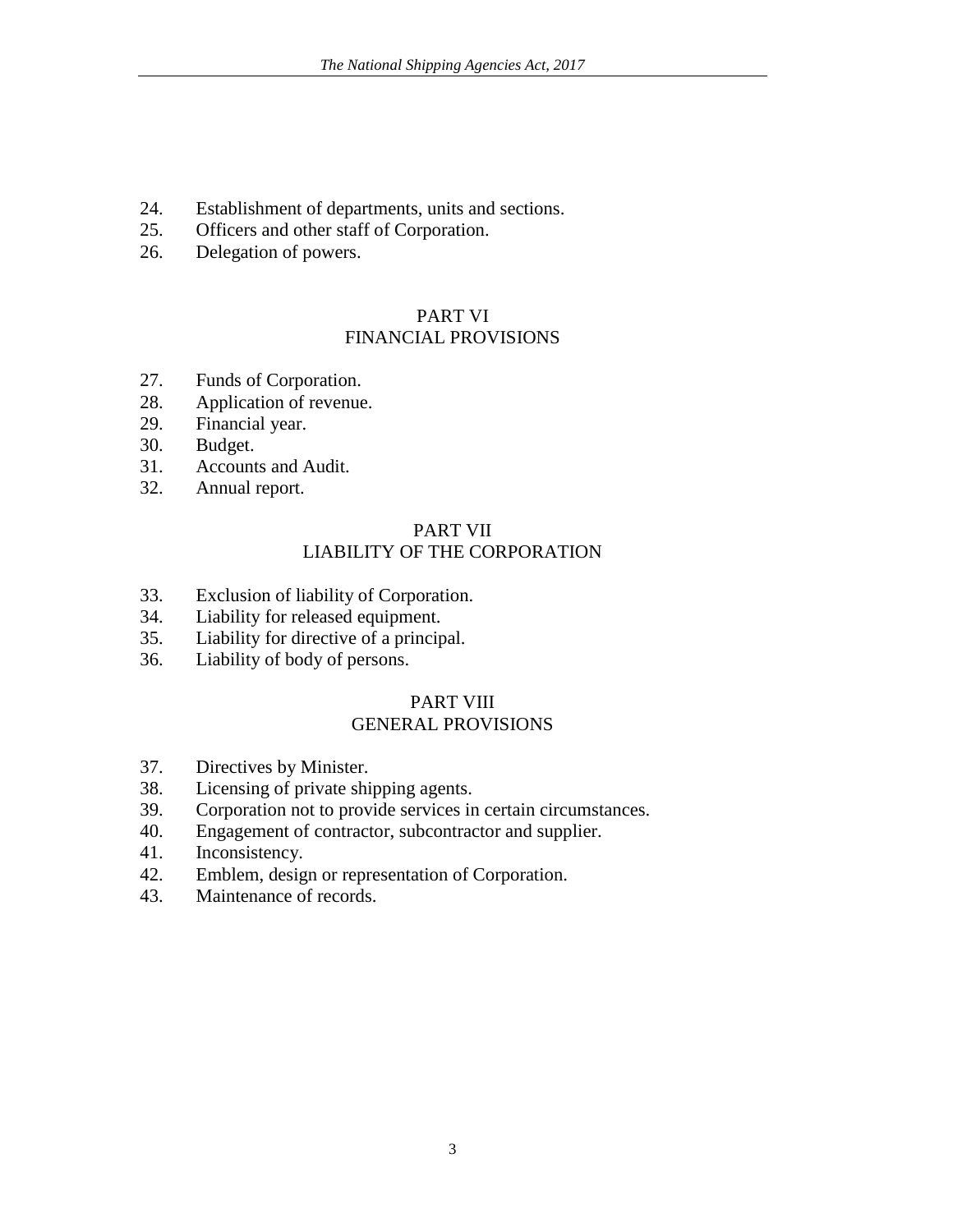- 44. Confidentiality.
- 45. Public register.
- 46. General offences.
- 47. Offences in relation to shipping agency.
- 48. Compounding of offences.
- 49. Appeals.
- 50. International obligations.
- 51. Regulations.
- 52. Powers to make internal rules.
- 53. Notification of orders.
- 54. Continuation of business after operation of the Act.
- 55. Repeal of Caps. 177 and 415.
- 56. Transfer of staff and their rights.
- 57. Rights of a person in an undertaking.
- 58. Transfer of assets and liabilities.
- 59. Transfer of maritime sector regulatory functions.
- 60. Continuation and completion of disciplinary proceedings.

# \_\_\_\_\_\_\_\_ **SCHEDULE** \_\_\_\_\_\_\_\_\_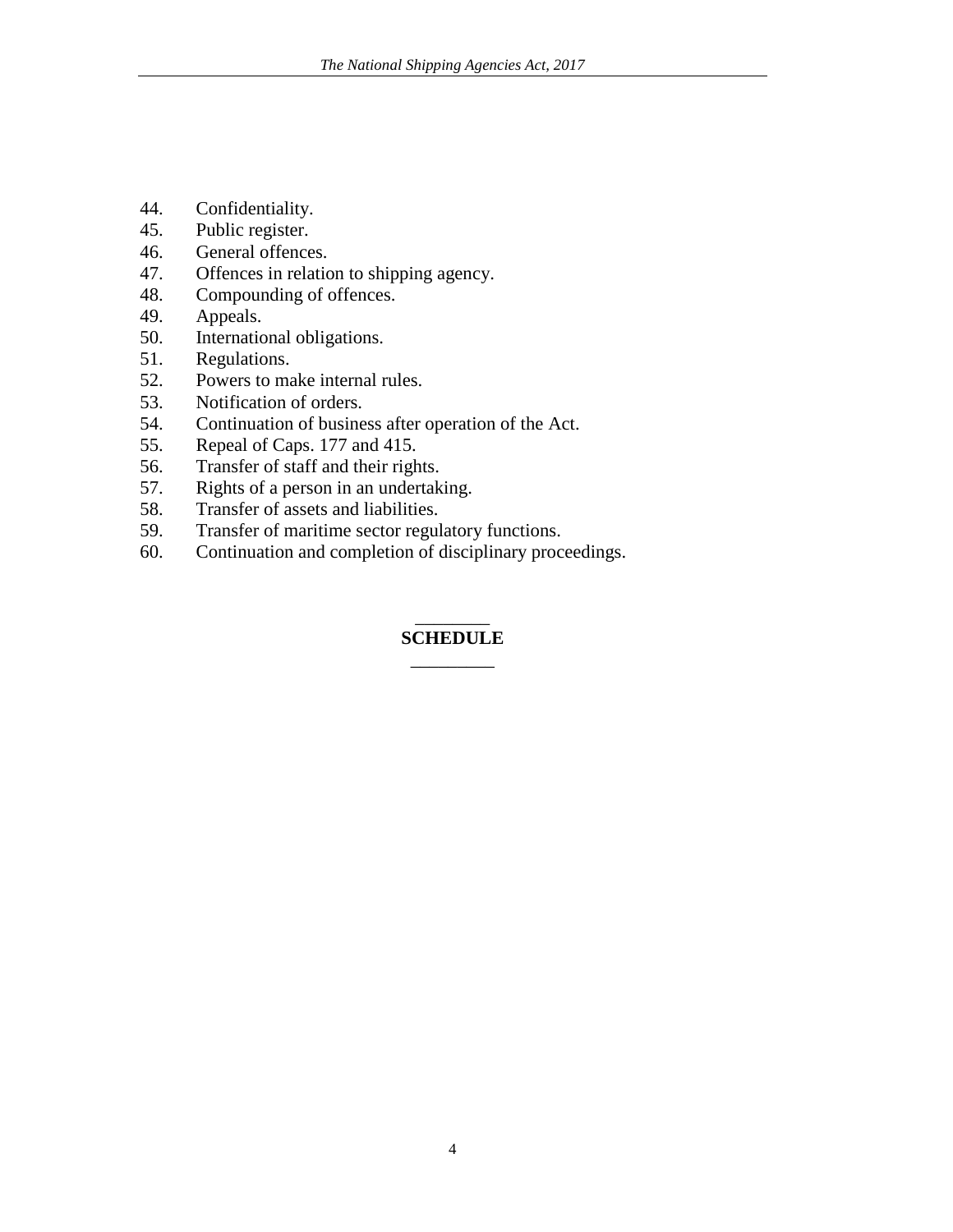# $\overline{\phantom{a}}$ **NOTICE**  $\overline{\phantom{a}}$

This Bill to be submitted to the National Assembly is published for general information to the general public together with a statement of its objects and reasons.

Dar es Salaam, **JOHN W.H. KIJAZI**<br>22<sup>nd</sup> August, 2017 Secretary to the Cabinet

**Secretary to the Cabinet** 

#### **A BILL**

*for*

**An Act to make provisions for the establishment of a shipping agencies corporation and for maritime administration to regulate ports, shipping services, maritime environment, safety and security and related matters.**

**ENACTED** by the Parliament of the United Republic of Tanzania

## PART I PRELIMINARY PROVISIONS

Short title and commencement

**1**. This Act may be cited as National Shipping Agencies Act, 2017 and shall come into operation on such date as the Minister may, by notice in the *Gazette*, appoint.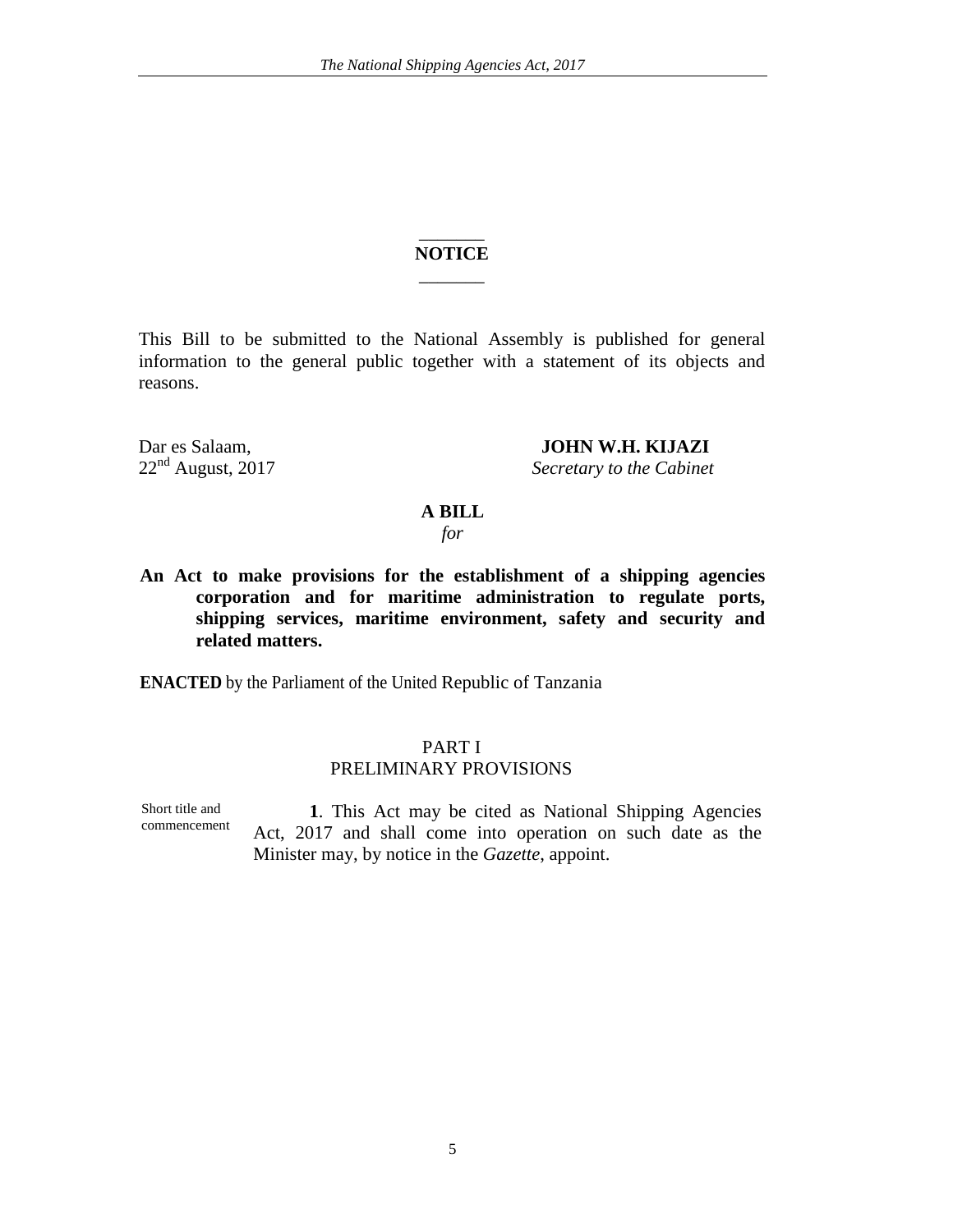Application **2.-(1)** This Act shall apply to shipping agencies, ports and shipping services at sea ports and inland waterways ports in Mainland Tanzania.

> (2) Notwithstanding subsection (1), matters of maritime administration, maritime environment, safety and security shall apply to the United Republic of Tanzania.

Interpretation **3**. In this Act unless the context otherwise requires-

"bill of lading" means a [document](http://www.businessdictionary.com/definition/document.html) issued by ocean [carrier,](http://www.businessdictionary.com/definition/carrier.html) or its [agent](http://www.businessdictionary.com/definition/agent.html) or master of a ship on behalf of the carrier, to the [shipper](http://www.businessdictionary.com/definition/shipper.html) as a [contract of carriage](http://www.businessdictionary.com/definition/contract-of-carriage.html) of specified [goods](http://www.businessdictionary.com/definition/goods.html) and confirms [receipt](http://www.businessdictionary.com/definition/receipt.html) for [cargo](http://www.businessdictionary.com/definition/cargo.html) accepted on board for [transportation](http://www.businessdictionary.com/definition/transportation.html) by the carrier and signifies title to goods by the holder upon its presentation, at specified destination, to the carrier or its agent;

"Board" means the Board of Directors established under section 13;

- "cargo discharge list" means a document prepared by a shipping agent summarizing goods carried on board a ship for discharge at a specified port, which is designed to facilitate a port terminal operator to identify cargo items with their locations on board ship, measurements and weight in order to plan the unloading work and it includes information of bills of lading number for each cargo item which is supposed to be discharged at the port;
- "cargo loading list" means a document prepared by a shipping agent summarizing cargo booked for loading on board a ship at a specified port, which is designed to facilitate a port terminal operator and ship master to identify cargo items with their measurements or weight for planning the work of loading and stowing the cargo and it includes information of shipping orders number for each cargo item which is supposed to be loaded from the port;

"clearing and forwarding" means the function of processing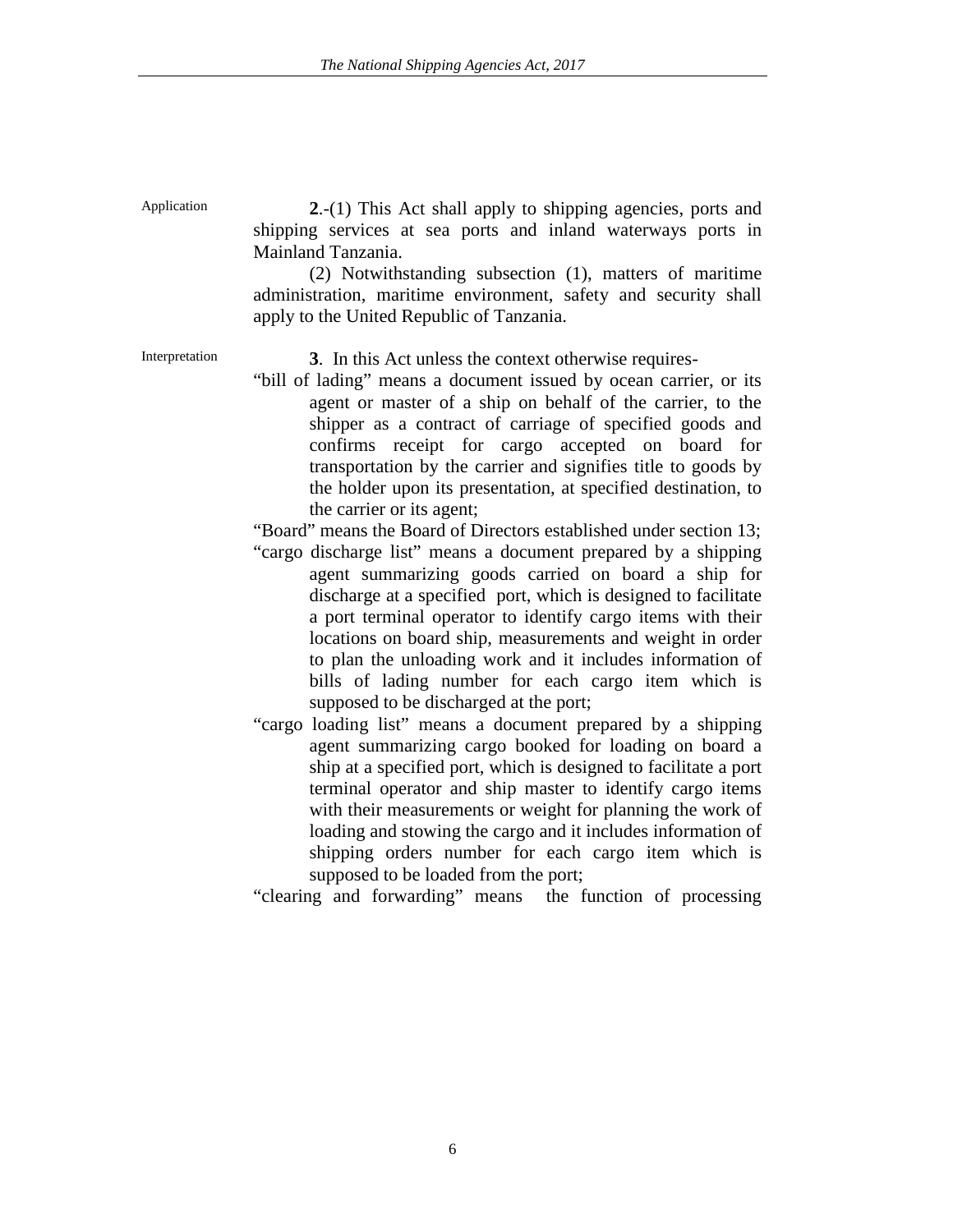shipping documents for import or export cargo through customs control and port formalities and procedures for necessary approvals by relevant authorities and includes arrangement of physical delivery of cargo to consignee or ship master;

- "code of conduct" means a set of rules outlining social norms and responsibilities or proper practices for an individual or Corporation;
- "committee" means a committee of the Board established under section 16;
- "consignee" means the party to whom goods accepted for carriage on board a ship are addressed and that party is named as such in the bill of lading;
- "Corporation" means the National Shipping Agencies Corporation established under section 4;
- "delivery order" means a document issued by a shipping agent, on behalf a carrier, to a named party approving a port terminal operator or dry port to undertake physical delivery of cargo under a specified bill of lading to the named party;
- "Director General" means the Director General appointed under section 22:
- "ferry" includes a boat or ship for conveying passengers and goods especially over a relatively short distance but does not include a boat or ship owned or operated by security forces;
- Cap.166 "inland waterways port" shall have the meaning ascribed to it under the Ports Act;
	- "licence" means a permit issued by the Director General for carrying out maritime transport services under this Act;
	- "manifests" means a document providing complete list of cargo on board a named ship and includes information and details of each bill of lading covering all such cargo, name of master of the ship and the agent of the ship at a particular port of loading or discharge;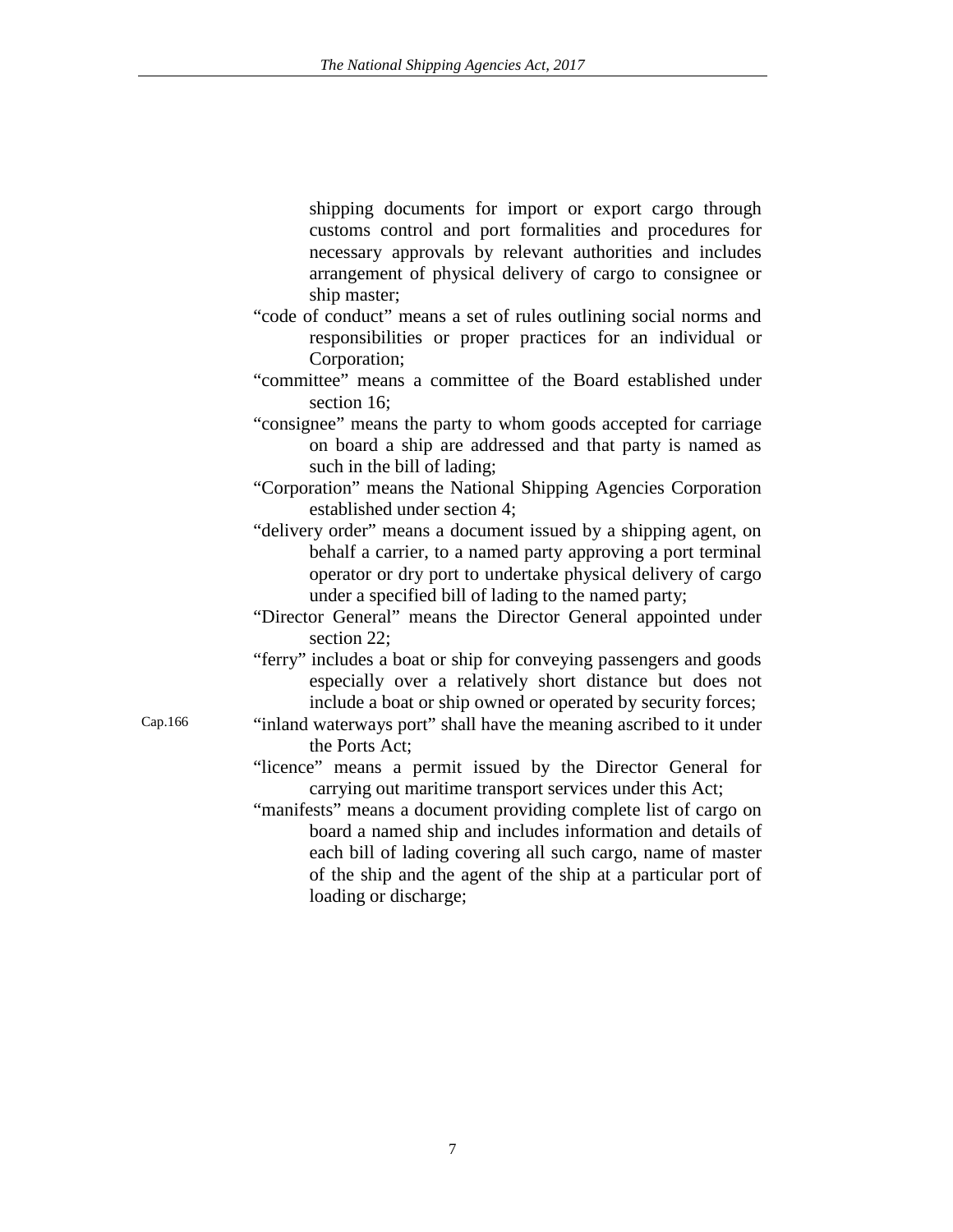"Minister" means the Minister responsible for maritime transport;

- "ports" means sea ports and inland waterways ports of Mainland Tanzania;
- "principal" means an ocean carrier for whom a shipping agent acts on his behalf in the business of shipping;
- 'public register" means an official list of decisions, information and transactions which is required to be available to the public in accordance with section 45;
- Cap. 165 "registrar " means the registrar of ships and seafarers appointed under section 23 of this Act;
	- "regulated service provider" means a person providing regulated services; and
	- "regulated service" means any services supplied or offered for supply in maritime transport sector and includes maritime environment, safety, security and environment services.

Caps. 177 and "repealed Acts" means the Tanzania Central Freight Bureau Act 415 and the Shipping Agency Act;

- Cap.166 "sea port" shall have the meaning ascribed to it under the Ports Act; "ship tallying services" means commercial services for verifying and counting individual cargo units or items undertaken during loading or unloading on board ship or during stuffing of cargo into or de-stuffing from a container in relation to general cargo, dry bulk cargo, liquid bulk cargo, break bulk cargo, roll-on roll-off units, live animals, containerized cargo, or any cargo determined by the Corporation and includes preparation of statement of facts of a ship, submission of ship tally reports to relevant parties, and keeping records of accidents or incidents;
	- "shipper" means a consignor of cargo named in the bill of lading as party responsible for initiating a shipment, and who is responsible for payment of freight cost or forming agreement with the carrier on how the freight cost has to be paid;

Caps. 177 and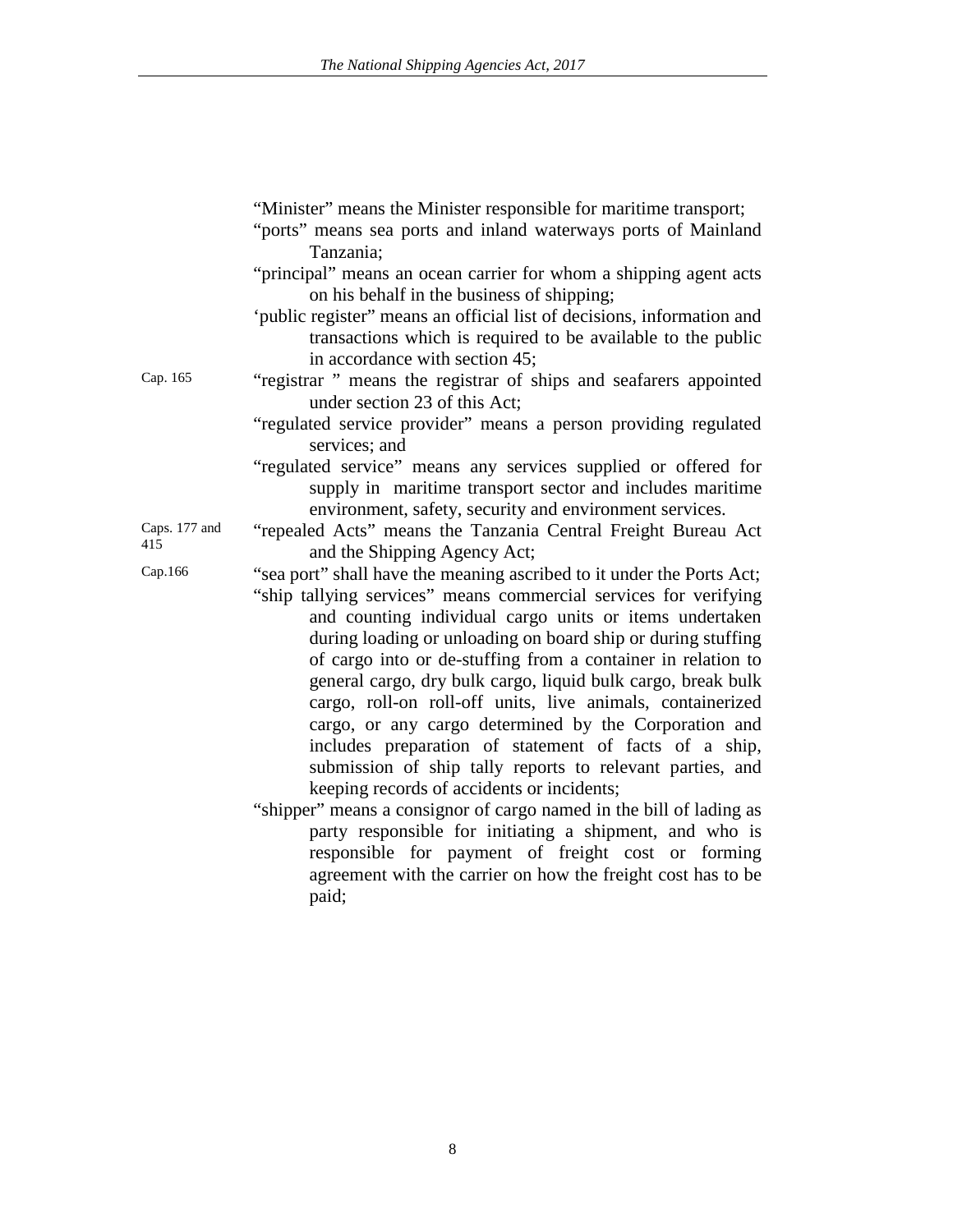- "shipping agent" means a Corporation or a Company engaged in providing shipping agency services for sea ports and inland waterways ports in accordance with this Act; and
- "stowage plan" means a diagrammatical illustration prepared by the carrier, shipping agent or master of the ship, indicating locations of cargo relating to each bill of lading on board a ship and includes bay-plan in case of container ships.

### PART II

# NATIONAL SHIPPING AGENCIES CORPORATION

Establishment of Corporation

**4**.-(1) There is hereby established a Corporation to be known as National Shipping Agencies Corporation, known in its acronym NASAC.

(2) The Corporation established under subsection (1) shall be a body corporate with perpetual succession and a common seal and shall, in its own name be capable of-

- (a) suing and being sued;
- (b) acquiring, holding, investing and alienating movable or immovable property;
- (c) exercising the powers and performing the functions conferred upon it by or under this Act;
- (d) borrowing and lending;
- (e) entering into any contract or other transaction, and doing or endeavouring to do all such other acts and things which a body corporate may lawfully perform, do or endeavour to do.

(3) Notwithstanding subsection (1), the Attorney General shall have the right to intervene in any suit or matter instituted by or against the Corporation.

Cap.5 (4) Where the Attorney General intervenes in any matter pursuant to subsection (2), the provisions of the Government Proceedings Act, shall apply in relation to the proceedings of that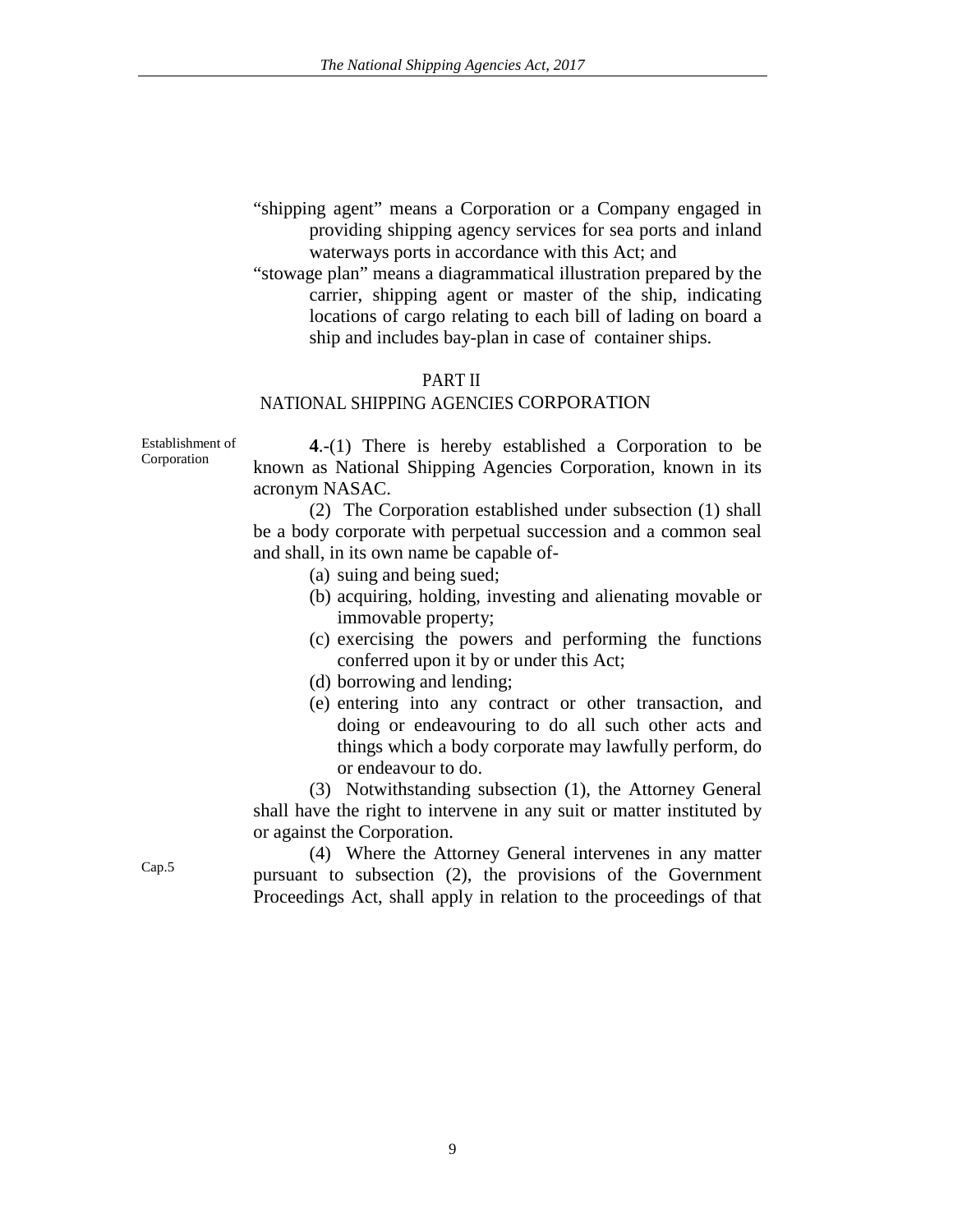suit or matter as if it had been instituted by or against the Government.

(5) The Director General shall have a duty of notifying the Attorney General of any impending suit or intention to institute a suit or matter for or against it.

**5**. It shall be the underlying objective of the Corporation in carrying out its functions and exercising its powers provided for under this Act, to enhance the benefits of maritime transport in Mainland Tanzania by-

- (a) promoting effective management and operations of shipping agencies;
- (b) promoting effective operations of ports and shipping services;
- (c) maintaining cargo safety and security;
- (d) promoting and maintaining maritime environment, safety and security; and
- (e) entering into contractual obligations with other persons or body of persons in order to secure the provision of quality and efficient shipping agencies services, whether by means of concession, joint venture, public, private partnership or other means and to delegate its own functions of providing shipping agencies to one or more parties.

**6**.-(1) Subject to the provisions of this Act, the functions of the Corporation in relation to shipping agencies shall be to-

- (a) represent the principal in shipping business services;
- (b) arrange for arrival or departure of ships;
- (c) arrange for provision of port services through port operators, customs and other Government or public

Functions of Corporation in relation to shipping agencies

Objectives of Corporation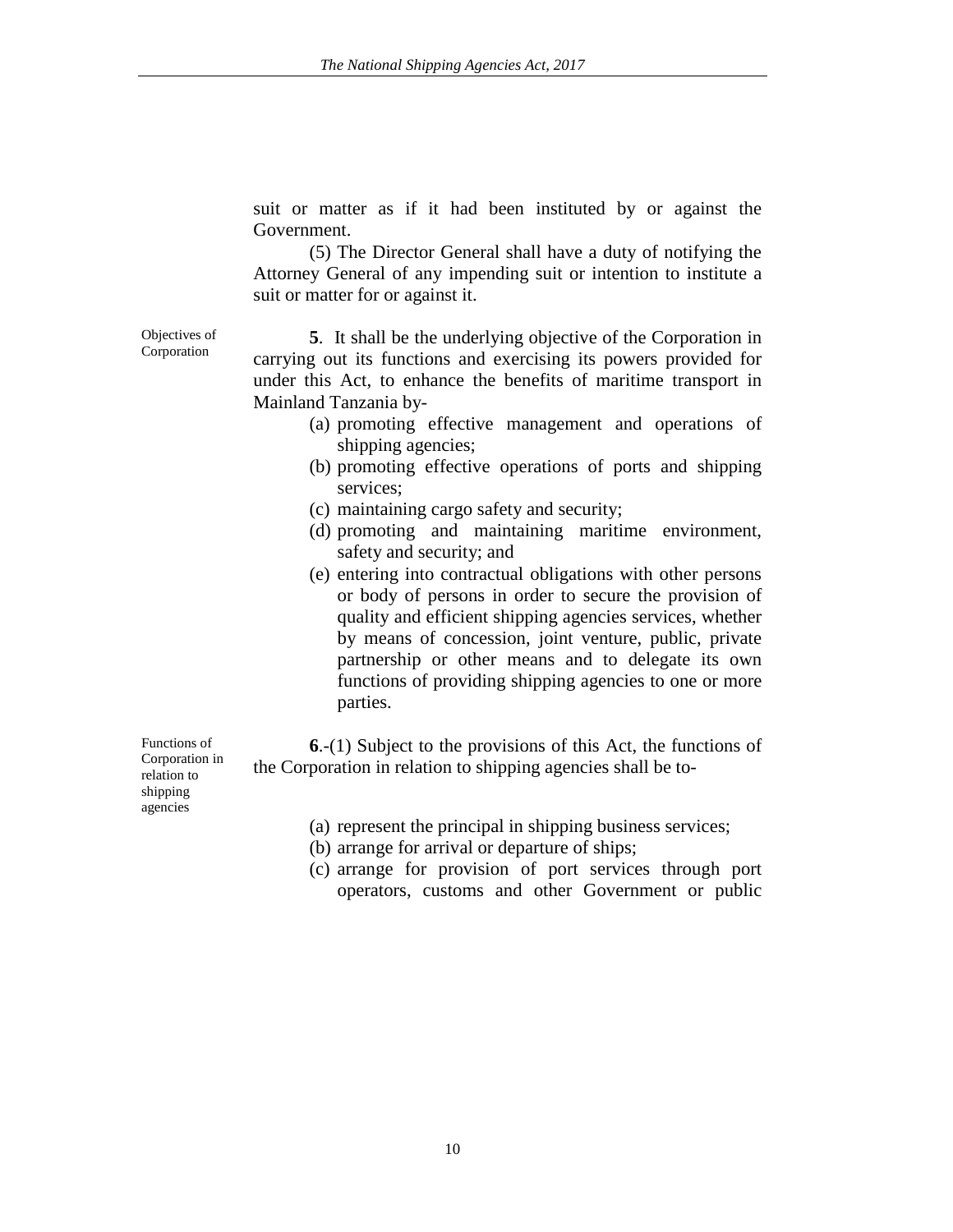institutions, firms or private companies or individuals;

- (d) carry out cargo documentation services including release of bills of lading, delivery orders and lodgment of manifest, cargo loading list or discharge list and stowage plans;
- (e) carry out ship documentation including inward and outward ship clearance;
- (f) arrange for procuring and processing of documents including production of bills of lading;
- (g) perform activities required for dispatch of ships;
- (h) arrange for provision of services pertaining to crew matters;
- (i) arrange for provision of ship stores, supplies, ship repairing and any other related services;
- (j) arrange for transshipment services and shipment of overlanded or short-shipped cargo;
- (k) arrange for container stuffing and de-stuffing services;
- (l) procure warehousing and cargo storage services;
- (m) canvas for cargo and market shipping services of ships on behalf of ship owners, operators or charterers;
- (n) provide information on booked cargo, level of utilisation of allotted space onboard the ship and statistics on cargo availability;
- (o) attend claims on behalf of principals;
- (p) provide regular reports to the principal on the position and performance of ship while in port;
- (q) monitor, track and coordinate all activities concerning the movement of full and empty containers;
- (r) keep proper record on any financial transaction in relation to shipping business of the principal including port disbursements;
- (s) make payments for services and goods on behalf of the principals;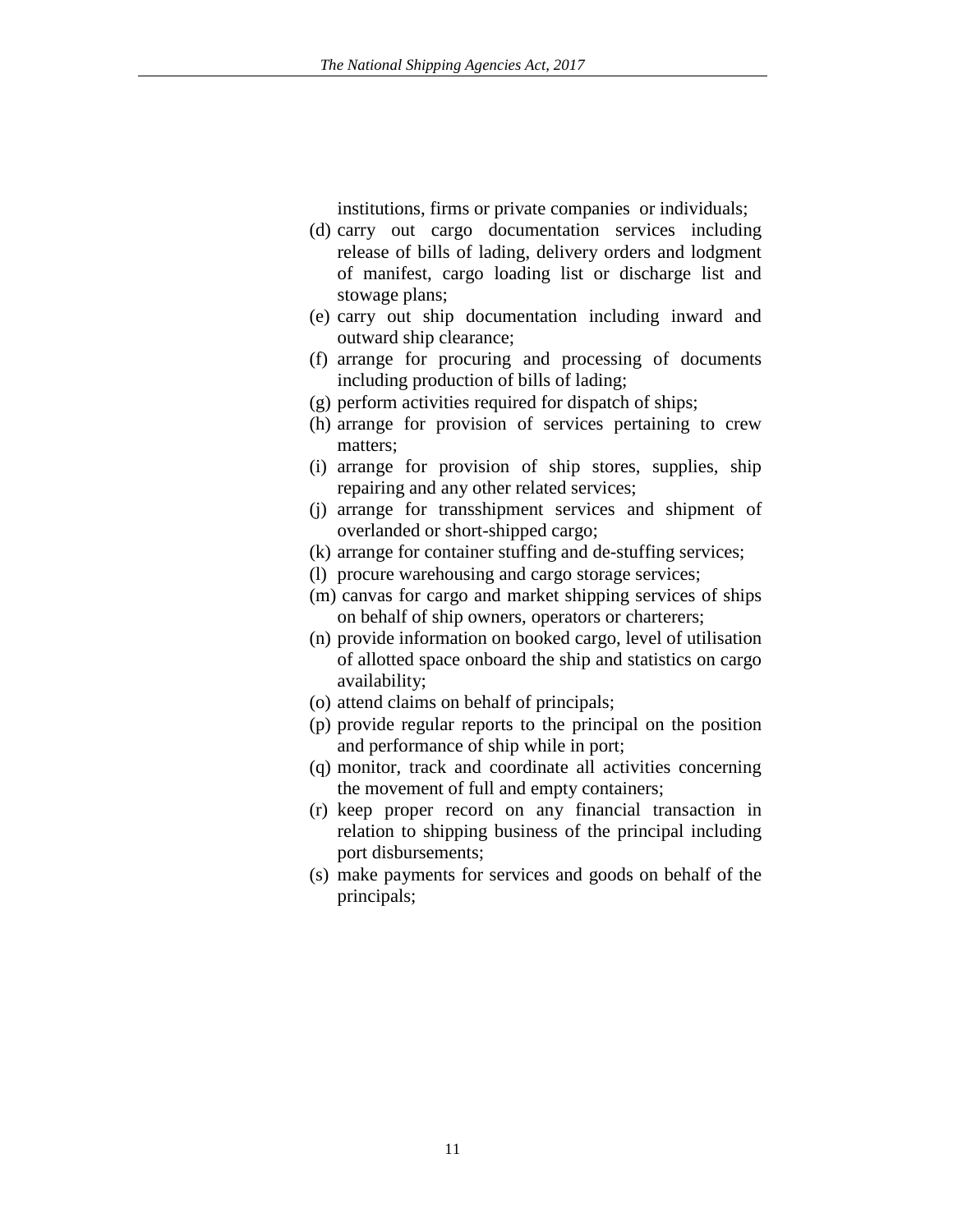- (t) collect ocean freight and other moneys from shippers, consignees or other parties on behalf of the principal;
- (u) handle and monitor through bill of lading;
- (v) provide ship tallying services and keep record for all loaded, discharged, stuffed and de-stuffed cargo items;
- (w)provide or arrange for clearing and forwarding of cargo;
- (x) do or arrange for any other services related to shipping agency business, provided that such services do not contravene provisions of this Act;
- (y) superintend the conduct of shipping agents; and
- (z) carry out other activities as necessary, advantageous or proper for the development of shipping industry.

(2) In addition to the functions specified under this section the Corporation may undertake such other functions as the Minister may assign to it.

(3) For the purposes of this section the words "through bill of lading" means a bill of lading made for carrying goods covering more than one mode of transport including ocean, lake, river and land transport where necessary.

Sole mandates of Corporation

**7**.-(1) The Corporation shall represent all principals in shipping business and may delegate the mandate to a shipping agent licensed in accordance with this Act.

(2) The Corporation shall have sole mandate as to the carrying out of -

- (a) clearing and forwarding functions relating to import and export of minerals, mineral concentrates, machineries, equipment, products or extracts related to minerals, live animals, Government trophies or any other goods as the Minister may by order published in the *Gazette* prescribe;
- (b) documentation in relation to shipping agency by receiving from the principal import and export cargo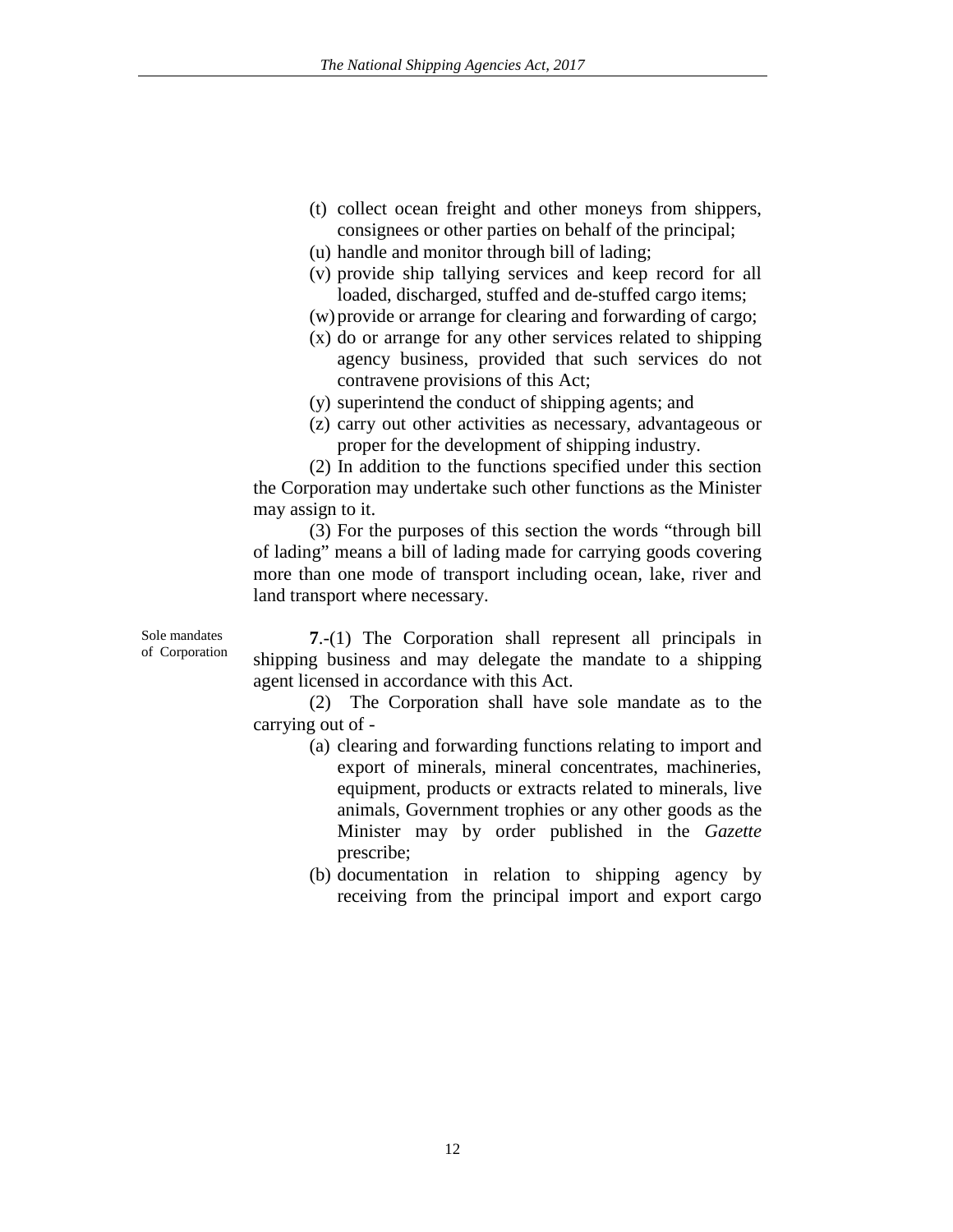documents including bills of lading and manifests and transmitting such documents to a shipping agent to which representation of a principal has been delegated; and

(c) ship tallying services.

(3) Any person who performs or facilitates performance of any function within sole mandate of the Corporation contrary to this section, commits an offence and shall upon conviction be liable to a fine of not less than twenty thousand United States dollar or its equivalence in Tanzania shillings or to imprisonment for a term of not less than two years or to both.

Power to obtain information, documents and evidence

**8.-(**1) Where the Corporation has reason to believe that a person is capable of supplying information, producing a document or giving evidence that may assist in the performance of any of its function, Corporation may, by summons signed by the Director General served on that person, require that person to-

- (a) furnish the information in writing signed by him or in the case of a body corporate, signed by a competent officer of the body corporate;
- (b) produce the document to the Corporation; and
- (c) appear before the Corporation to give evidence.

(2) A summons under this section shall specify the required time and manner of compliance.

(3) The Corporation may require that any evidence referred to under this section be given under oath or affirmation, and in that case, the Director General or any authorised officer of the Corporation may administer the oath or affirmation.

(4) A person shall not be excused from complying with summons under this section on the grounds that compliance may tend to incriminate the person or make the person liable to a penalty, save that information, documents and evidence provided in answer to a summons shall not be admissible in any proceeding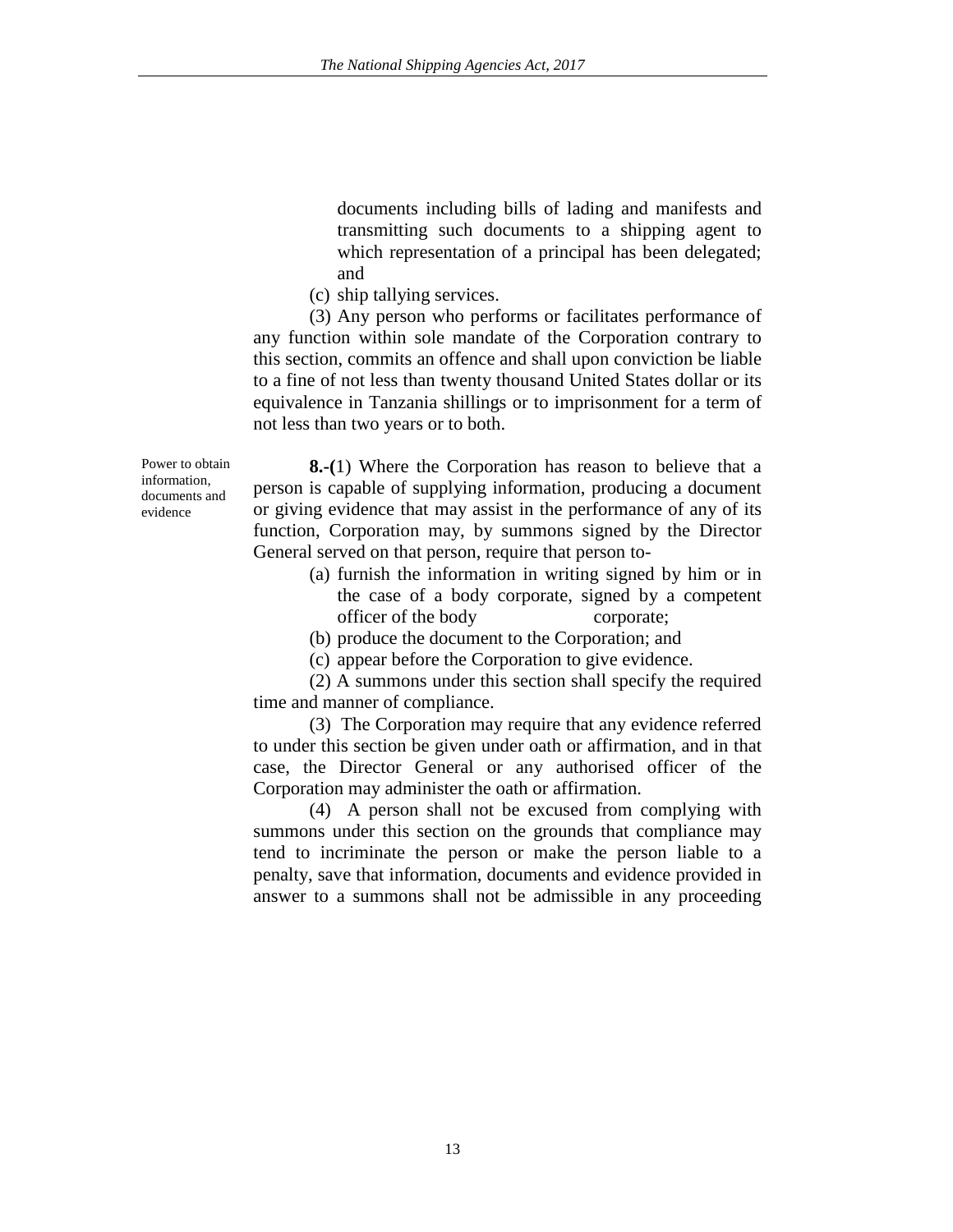against the person other than proceedings under this Act.

(5) A person who without lawful excuse refuses or fails to comply with a summons under this section, commits an offence and is liable on conviction to a fine not exceeding three hundred thousand shillings, or imprisonment for a term not exceeding twelve months or to both, such fine and imprisonment.

(6) Where the Director General has reason to believe that a person, is in possession or control of any document that may assist it in the performance of any of its function the Director General or authorised officer of the Corporation may apply to a court of competent jurisdiction for grant of a warrant permitting the Corporation to enter into any premises at reasonable times to search or inspect the premises for documents in the possession or under the control of the person and make copies of, or take extracts from those documents.

(7) A person, who knowingly gives false, misleading information, or evidence in purported compliance with a summons under this section commits an offence.

(8) A person, who refuses, prevents, hinders or obstructs an authorised officer from entry to the premises to perform his duties under this section commit an offence.

Power to suspend and revoke licence

**9.-(**1) Where the Director General is of the opinion that, a person to whom a licence has been issued has contravened terms and condition of a licence to carry on the maritime transport services, the Director General may, by notice in writing, revoke or suspend the licence for any period specified in the notice.

(2) The Director General shall assign reasons for suspension or revocation of licence to a person whose licence has been revoked or suspended under this section.

(3) Where the Director General has suspended or revoked the licence of a shipping agent under subsection (1), the Corporation shall assume the functions of the private shipping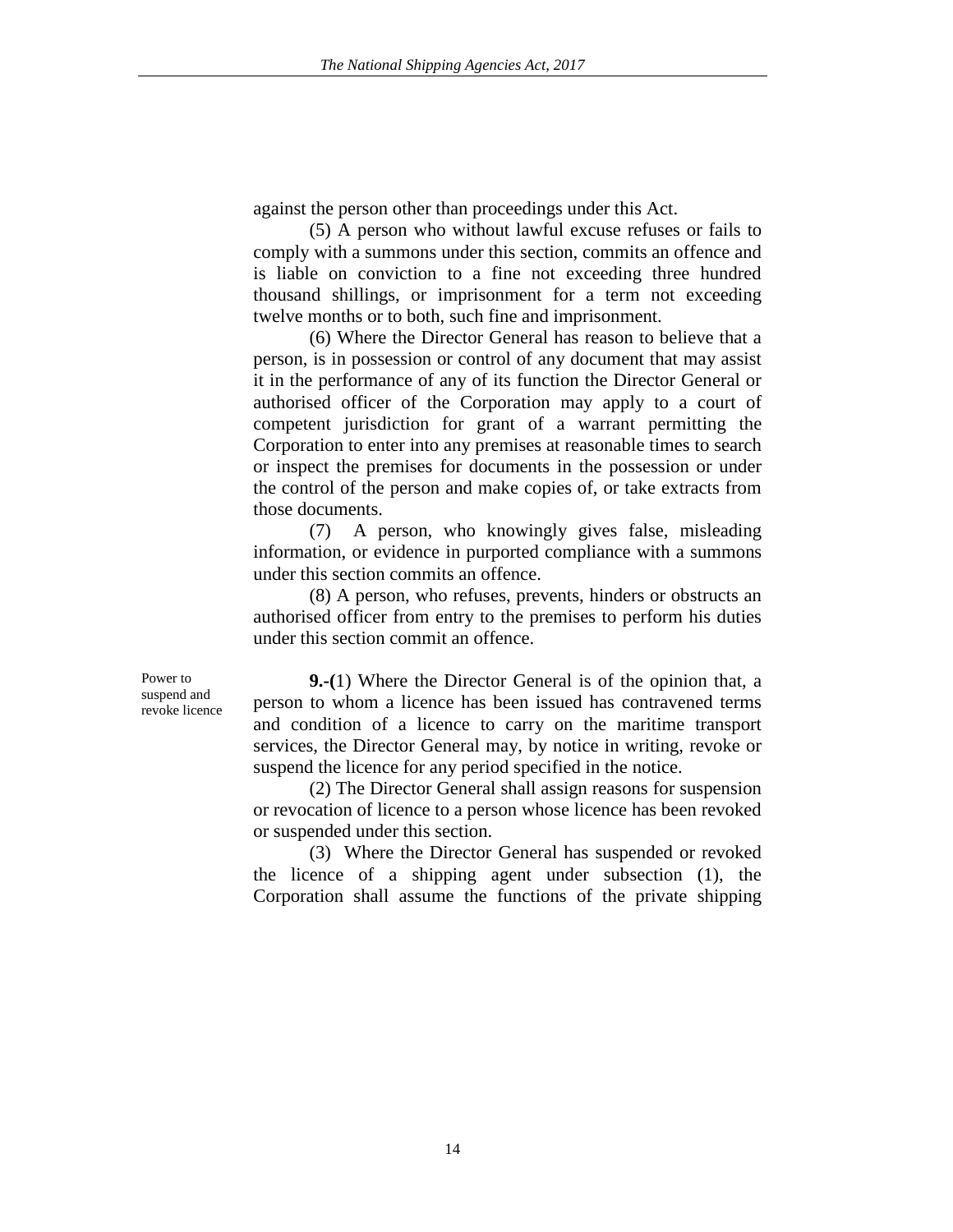#### agent.

# PART III REGULATION OF MARITIME TRANSPORT SECTOR

**10.** The Corporation shall regulate maritime environment, safety and security matters in accordance with the provisions of this Act.

**11.** The functions of the Corporation in relation to regulation of maritime environment, safety and security shall be to-

- (a) administer the Merchant Shipping Act;
- (b) exercise port state control of all foreign ships and flag state control of ship registered in Mainland Tanzania;
- (c) regulate and approve marine services safety equipment's and marine services providers;
- (d) regulate ferries;
- (e) administer the Merchant Shipping Act;
- (f) exercise port state control of all foreign ships and flag state control of ship registered in Mainland Tanzania;
- (g) regulate and approve marine services safety equipment's and marine services providers;
- (h) regulate ferries;
- (i) coordinate maritime search and rescue operations;
- (j) regulate and coordinate the protection and preservation of marine environment;
- (k) disseminate information and create awareness on matters related to maritime environment, safety and security; and
- (l) perform such other functions as may be conferred on the Corporation by this Act or any other written laws.
- (2) In addition to the functions specified under this section

| an. | ٦<br>־י<br>г |
|-----|--------------|
|     |              |

Regulation of maritime environment, safety and security

Regulation of maritime environment, safety and security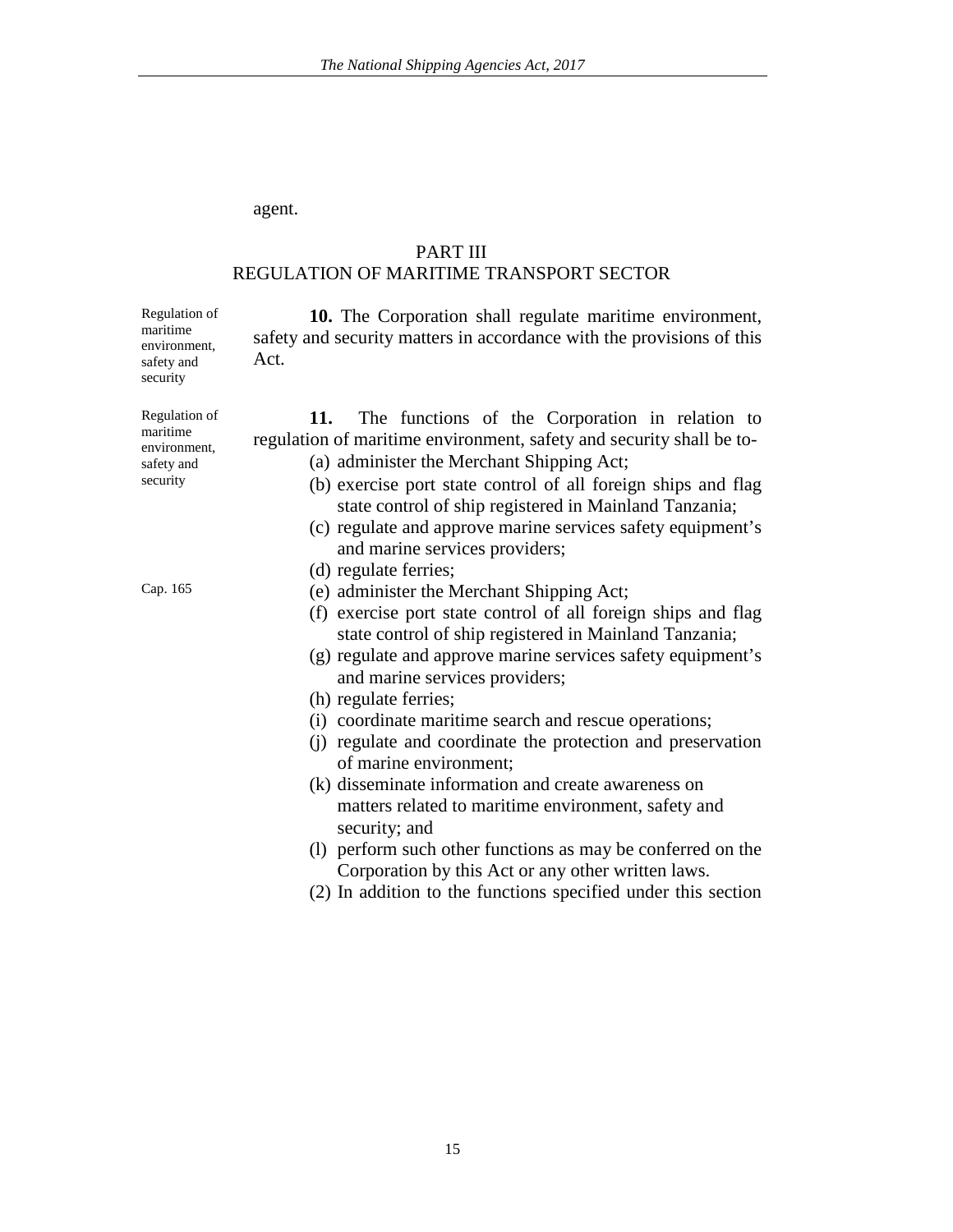the Corporation may undertake such other functions as the Minister may assign to it.

Regulation of maritime transport services

**12**.-(1) The functions of the Corporation in relation to regulation of maritime transport services shall be to-

- (a) issue, renew and cancel licences;
- (b) establish standards for regulated goods and regulated services;
- (c) establish standards for the terms and conditions of supply of the regulated goods and sources;
- (d) regulate rates and charges;
- (e) monitor the performance of the regulated service provider;
- (f) facilitate the resolution of complaints and disputes;
- (g) monitor the conduct and practices of shipping lines and other regulated service providers;
- (h) monitor freight rates and surcharge agreement so as to ensure there is correct application during the period of their validity;
- (i) call for, register and appraise freight rates, currency and bunker adjustment factors and other charges or surcharges in relation to maritime transport services;
- (j) require all ships loading or discharging cargo in Mainland Tanzania ports to submit to the Corporation-
	- (i) ship particulars;
	- (ii) freight rates;
	- (iii) copies of cargo freighted manifest and charter parties for both import and export;
	- (iv) copies of operational or service agreements;
	- (v) notification of any imposition of new charges;
	- (vi) condition of services; and
	- (vii) any other relevant information; and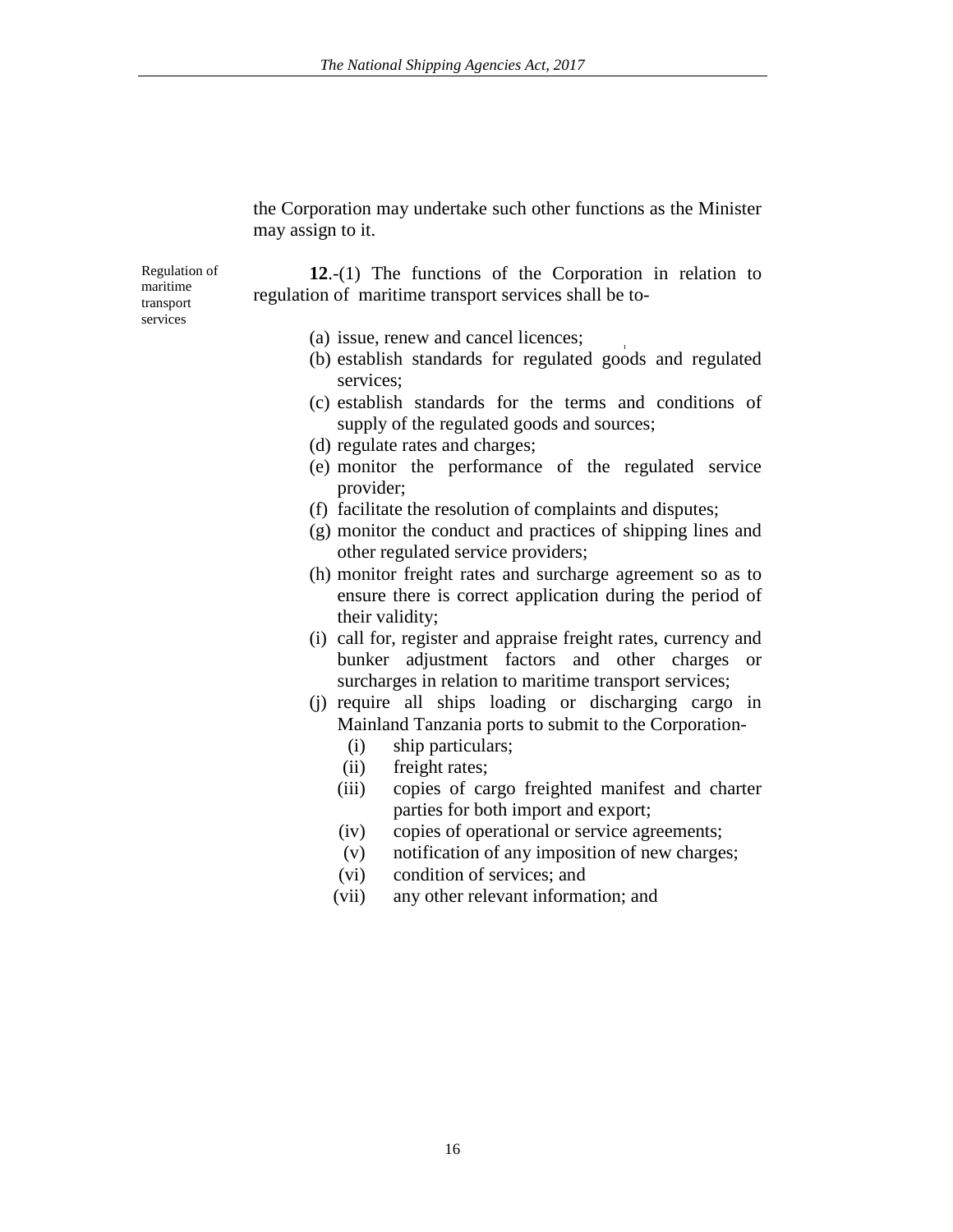- (k) register shippers, shipping agents and clearing and forwarding agents;
- (l) register shippers, shipping agents and clearing and forwarding agents;
- (m) disseminate information about matters relevant to the functions of the Corporation; and
- (n) perform such other functions as may be conferred on the Corporation by this Act or any other written laws.

(2) In addition to the functions specified under this section the Corporation may undertake such other functions as the Minister may assign to it.

# PART IV

# BOARD OF THE CORPORATION

Establishment of Board

**13**.-(1) There shall be a Board of Directors which shall be responsible for overseeing the business and affairs of the Corporation.

- (2) The Board shall consist of-
- (a) a Chairman who shall be a non-executive, appointed by the President; and
- (b) six other members who shall be appointed by the Minister from amongst persons of qualifications and experience in ports and shipping, legal, engineering, business administration, management, finance and accounts as shall enable members to perform the functions of the Board.

(3) The composition, tenure, quorum proceedings and meetings of the members of the Board, shall be as provided for in the Schedule to this Act.

Functions of Board

**14**.-(1) The Board shall oversee and supervise the management in the performance of the functions of the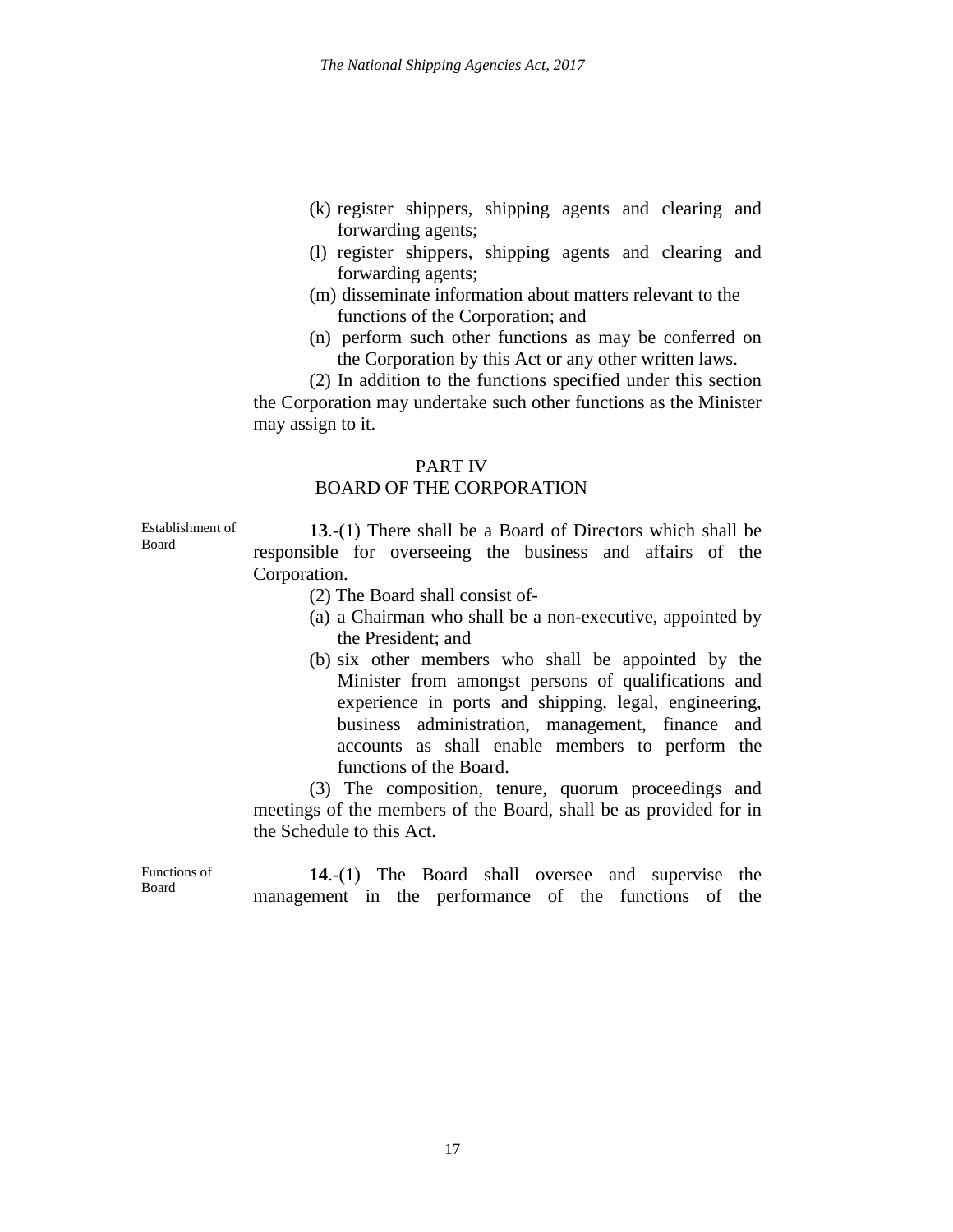Corporation, and shall ensure adherence to the governing laws and procedures.

(2) Without prejudice to the generality of subsection (1), the Board shall-

- (a) provide strategic guidance and formulate policies for operation and management of the Corporation;
- (b) conduct managerial oversight and review the activities and performance of management of the Corporation;
- (c) secure and ensure efficient use of resources, including approval of annual work plan, annual budget and supplementary budget;
- (d) approve strategic and investment plans and operations manual;
- (e) evaluate the performance of the entire management team and take necessary measures;
- (f) appoint senior management staff;
- (g) approve performance reports of the Corporation including report on disciplinary matters of staff;
- (h) exercise disciplinary powers over senior management staff;
- (i) approve the organisation structure and scheme of service including assessment on the need to establish branches including within and outside Mainland Tanzania;
- (j) approve management reports on quarterly basis;
- (k) approve any changes in salaries and conditions of service for employees;
- (l) approve code of conduct and procedures;
- (m) approve and supervise financial regulations and staff rules;
- (n) approve the appropriation of surplus funds generated;
- (o) approve any pension schemes for employees;
- (p) approve the disposal of capital items; and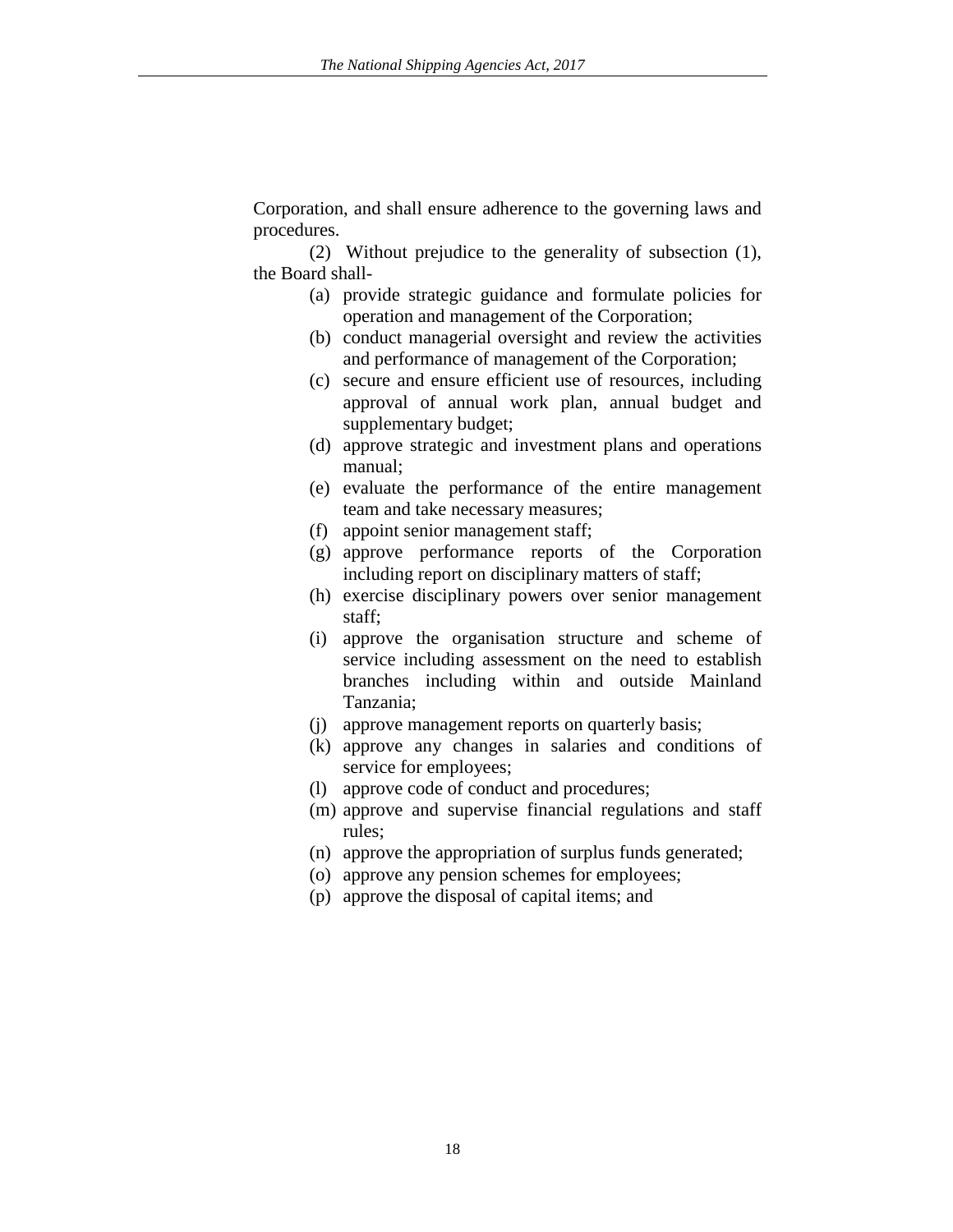(q) perform such other functions as may deem fit for the achievement of the objectives of the Corporation.

Powers of Board **15**.-(1) The Board shall, in respect of the performance of the functions have powers to-

- Cap. 410 (a) approve project subject to Public Procurement Act for the purpose of the Corporation, not included within a programme or annual work plan and budget; and
	- (b) consider legislative proposal relating to shipping services and recommend their enactment to the Minister.

(2) The Board may give directives to the Director General in relation to the carrying out of any of the functions of the Corporation.

(3) The Board may co-opt any person whose presence is in its opinion desirable to attend and to participate in the deliberation of a meeting of the Board or committee and such person shall have no vote.

Committees of Board

**16**.-(1) The Board may form and appoint from among its members, such number of committees as it deems necessary for purposes which, in the opinion of the Board, would be better administered through committees.

(2) The Board may appoint a member to a committee who may or may not be a member of the Board and such member shall hold office for such period as the Board may determine.

(3) The Board may, subject to such conditions or restrictions as it deems necessary, delegate to any committee or employee of the Corporation any functions or powers vested in it by this Act or any other written law, except for powers to prescribe fees, charges and commissions, borrow or lend money.

(4) Any power or function so delegated shall be exercised or performed by the committee in the name and on behalf of the Board.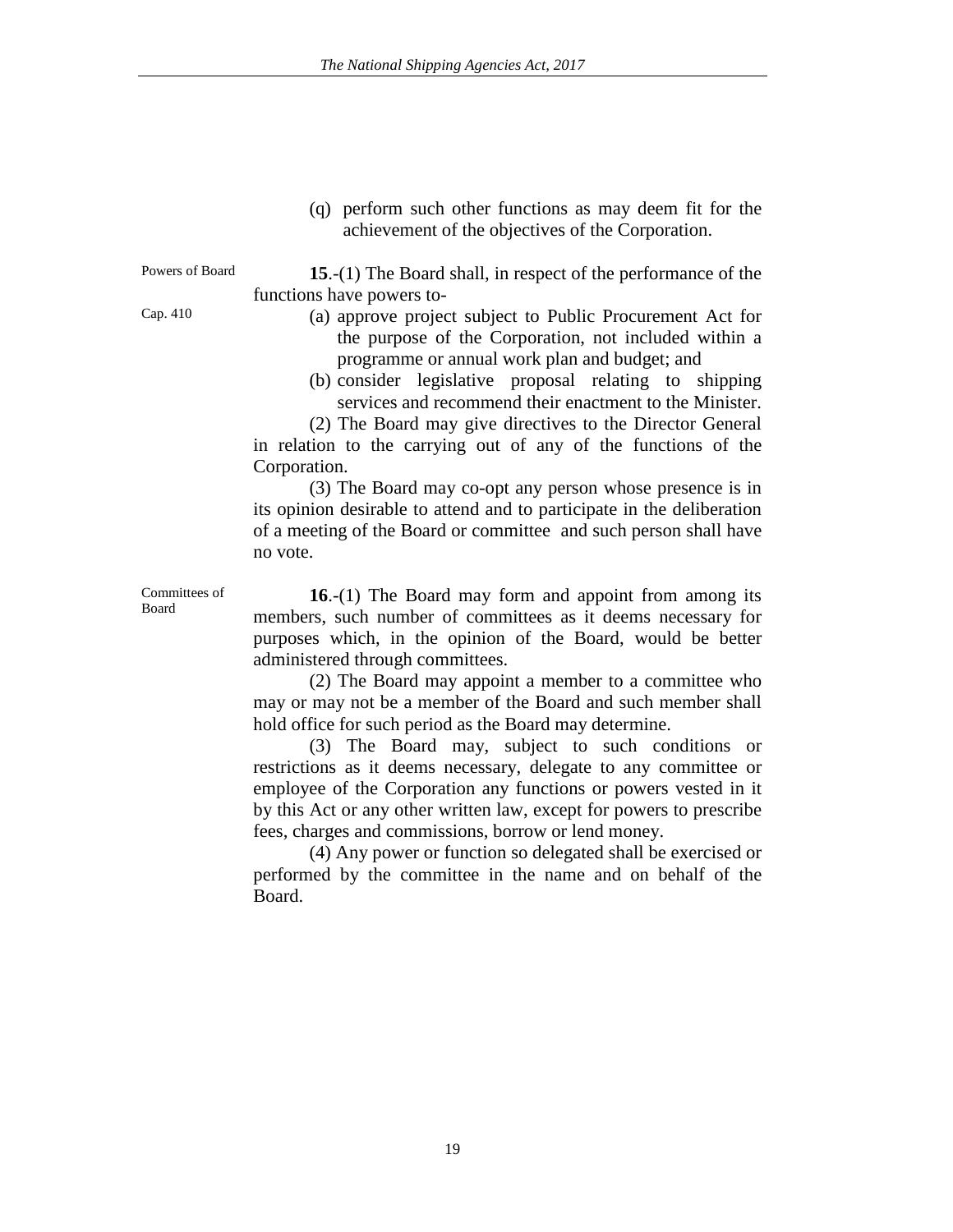(5) The Board may exercise any power conferred upon it or perform any function under this Act or any other written law, notwithstanding the delegation of the power or function made.

Undue influence **17**. A person shall not be qualified for appointment as a member of the Board if, owing to the nature of the office he holds, is likely to exert undue influence on any matter to which the Corporation is responsible.

Conflict of interest

**18**.-(1) A member of the Board or an employee of the Corporation shall be considered to have a conflict of interest for the purpose of this Act, if he has or acquires any pecuniary or other interests that would conflict with the proper performance by that person of his functions or exercise of powers as a member of the Board or employee of the Corporation.

(2) Where at any time a member of the Board or employee of the Corporation has a conflict of interest in relation to-

- (a) any matter before the Corporation for consideration or determination; or
- (b) any matter which the Corporation would reasonably expect to be likely to come before it for consideration or determination, that member or employee shall immediately declare the interest held by him to the members of the Board or the Director General and refrain from taking part or any further part, in the consideration and, determination of the matter.

(3) Upon the Board becoming aware of any conflict of interest, it shall make a determination as to whether that conflict is likely to interfere with the proper and effective performance of the functions of the Board and the member or employee who holds conflict of interest shall not vote on the matter under consideration.

(4) When the Board determines that the conflict of interest is likely to interfere significantly with member's proper and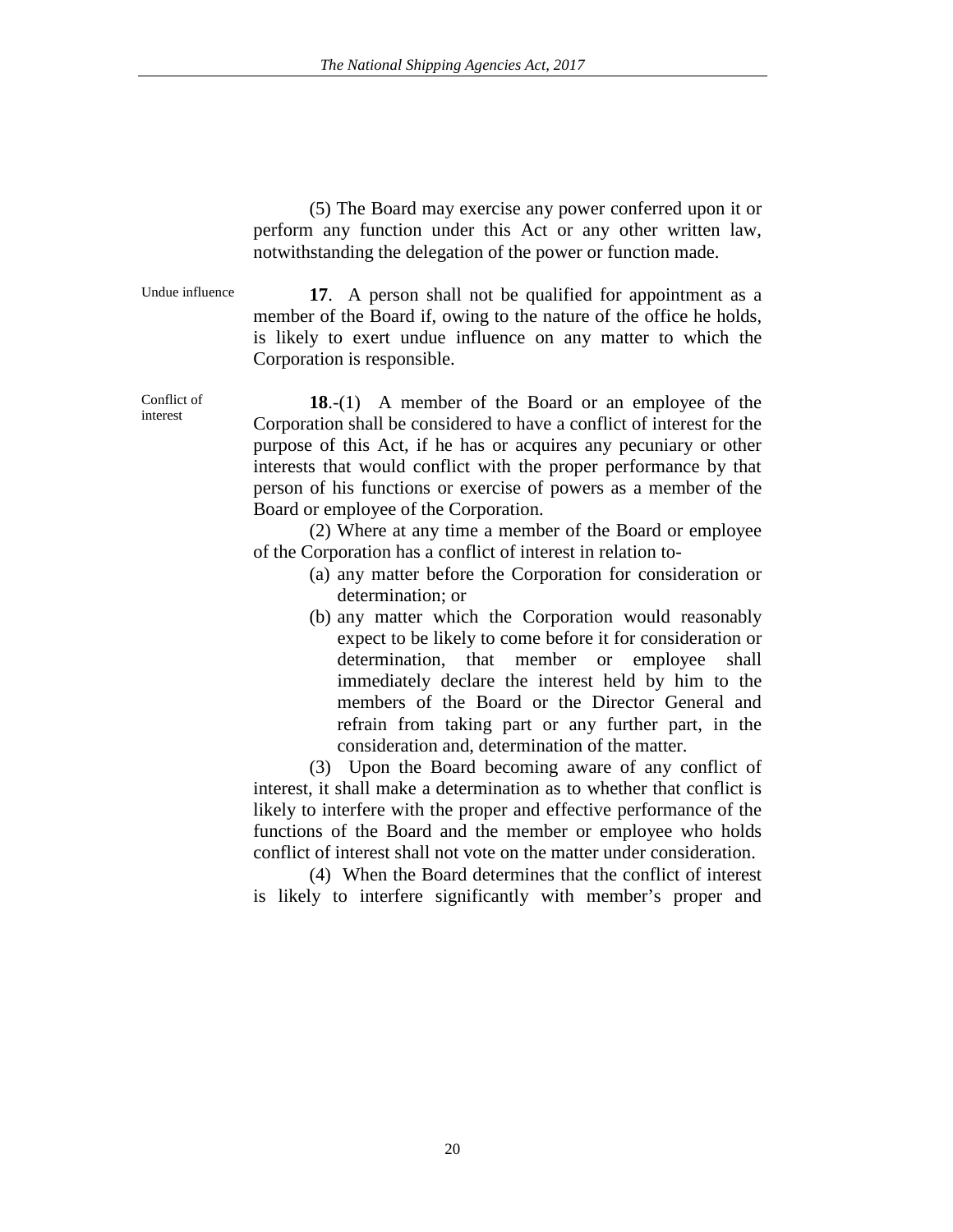#### effective performance, such member shall resign.

Fees and Fees and **19**. The Chairman and members of the Board shall be paid allowances fees and such remuneration as shall be set out in their letters of appointment or as may be determined by the relevant authority. Power to set **20.-(**1) The Board shall have the powers to establish, set, review rates and charges. (2) When exercising its powers under subsection (1), the Board shall have regard to- (a) the costs of making, producing and supplying the goods or services; (b) the desire to promote competitive rates and attract the market;

- (c) any relevant benchmarks including international benchmarks for prices, costs and return on assets in comparable industries;
- (d) the financial implications of the determination;
- (e) the consumer and investor interest;
- (f) the return on assets in the maritime transport industry;
- (g) any other relevant sector legislation; and
- (h) any other factors the Board considers relevant.

(3) The Corporation shall by order, publish in the *Gazette* the rates tariffs and charges determined by the Board.

Power to conduct inquiry

**21**.-(1) The Board may conduct an inquiry where it considers it necessary or desirable for the purpose of carrying out its functions.

(2) The Board shall conduct an inquiry before exercising powers to-

rates and charges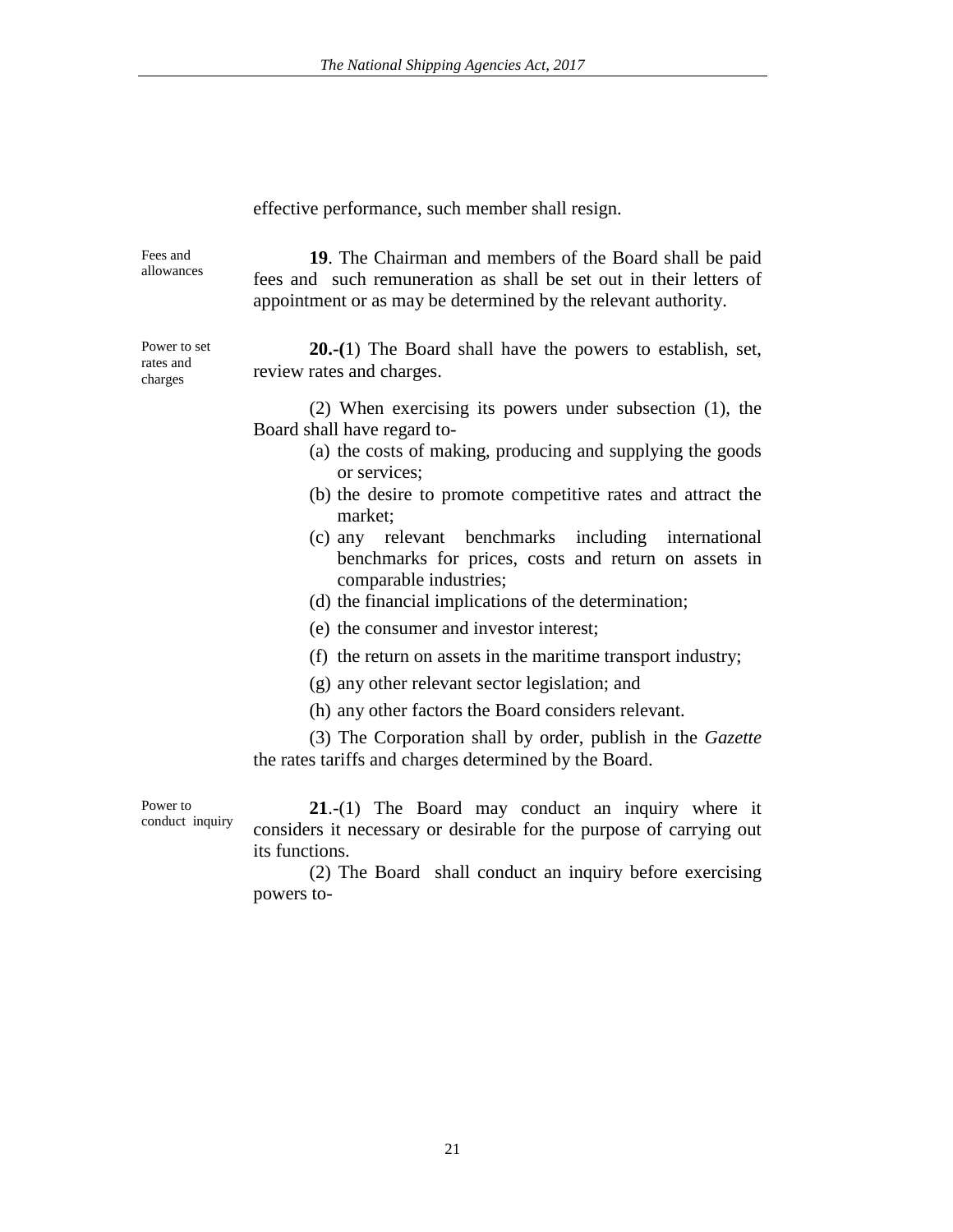- (a) grant, renew or cancel a licence;
- (b) regulate any rate or charge; and
- (c) adopt a code of conduct.

(3) The Minister may direct the Board by notice in writing to conduct an inquiry and specify the subject matter.

(4) Subject to subsection (3), the Minister may specify time within which the Board shall submit a report.

- (5) The Board shall give notice of inquiry by-
- (a) publishing a notice in the widely circulated newspapers specifying the purpose of the inquiry, the time within which submission may be made to the Board, the form in which submission shall be made, the matter subject of the inquiry, and in the case of an inquiry conducted at the directive of the Minister, the terms reference thereof;
- (b) sending written notice of the inquiry including the information in paragraph (a), to-
	- (i) regulated service providers, known to the Corporation whose interests the Corporation considers are likely to be affected by the outcome of the inquiry;
	- (ii) industry and consumer organisations which the Corporation consider may have an interest in the matter;
	- (iii) the Minister and institutions having responsibilities relevant to the functions of the Corporation.

(6) The Minister shall, by order published in the *Gazette* make rules for conducting inquiries under this section.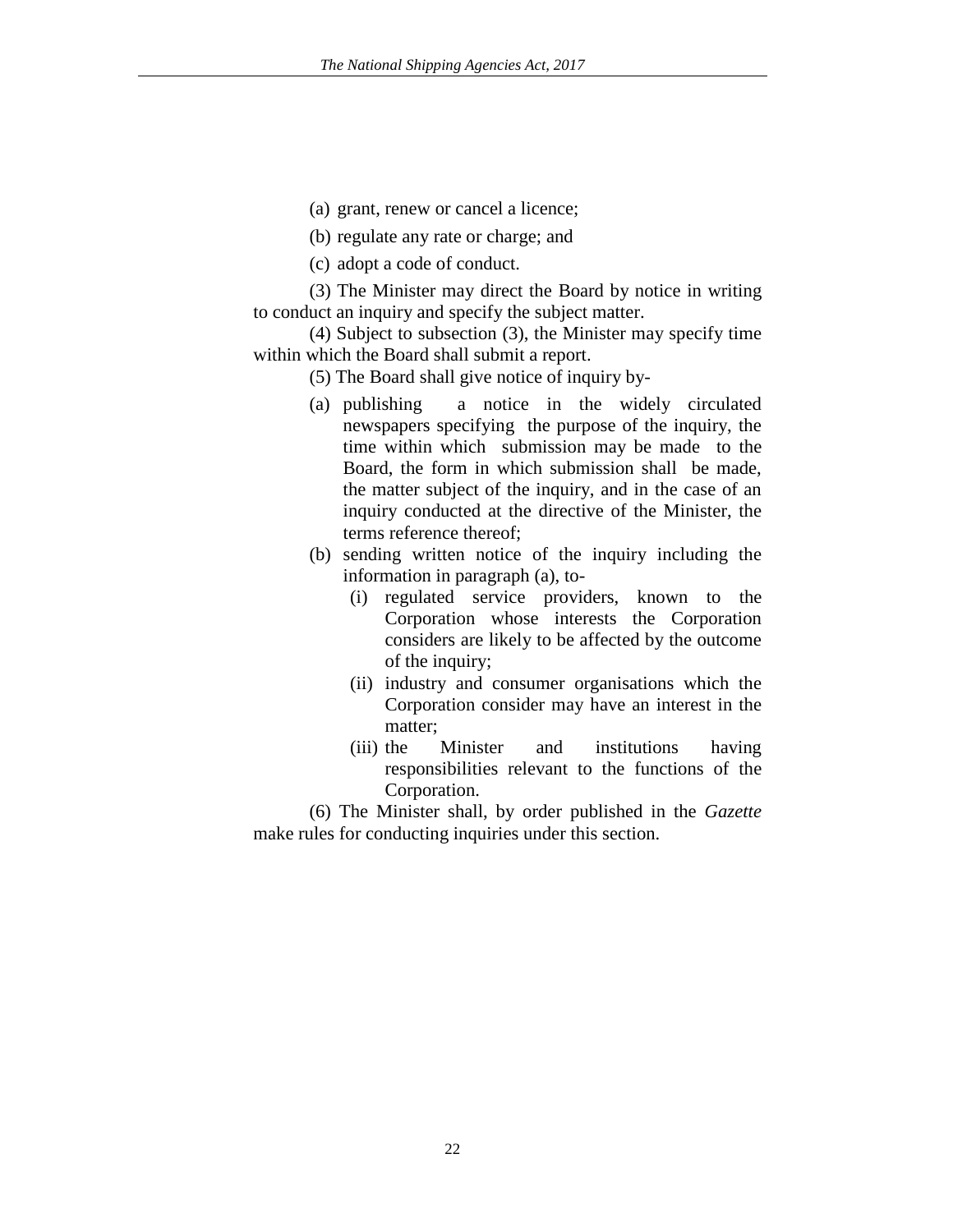#### PART V

## ADMINISTRATION AND MANAGEMENT OF THE CORPORATION

Director General

**22**.-(1) There shall be the Director General of the Corporation who shall also be the chief executive officer responsible to the Board for the proper administration and management of the functions and affairs of the Corporation.

Cap. 298

(2) The Director General shall be appointed by the President through competitive procedures in accordance with the Public Service Act on such terms and conditions as provided for in the scheme of service.

(3) The Corporation shall meet from its own funds all such expenses incurred in the course of recruitment process of the Director General.

(4) A person shall not be qualified for appointment as Director General unless he-

- (a) is a holder of at least a post graduate degree from a recognised university or its equivalent; and
- (b) possesses at least eight years' experience in senior managerial position in one or more of the field of management, maritime management, port operations, law, economics, finance, engineering, business administration.

(5) The Director General shall be appointed to serve for a term of five years renewable once on such terms and condition as shall be set out in the letter of his appointment or as may be determined by the Board upon approval of the Minister.

(6) The Director General shall subject to the policy and directives set-forth by the Board, undertake all financial, administrative and technical management of the Corporation.

(7) The Director General shall be the Secretary to the Board.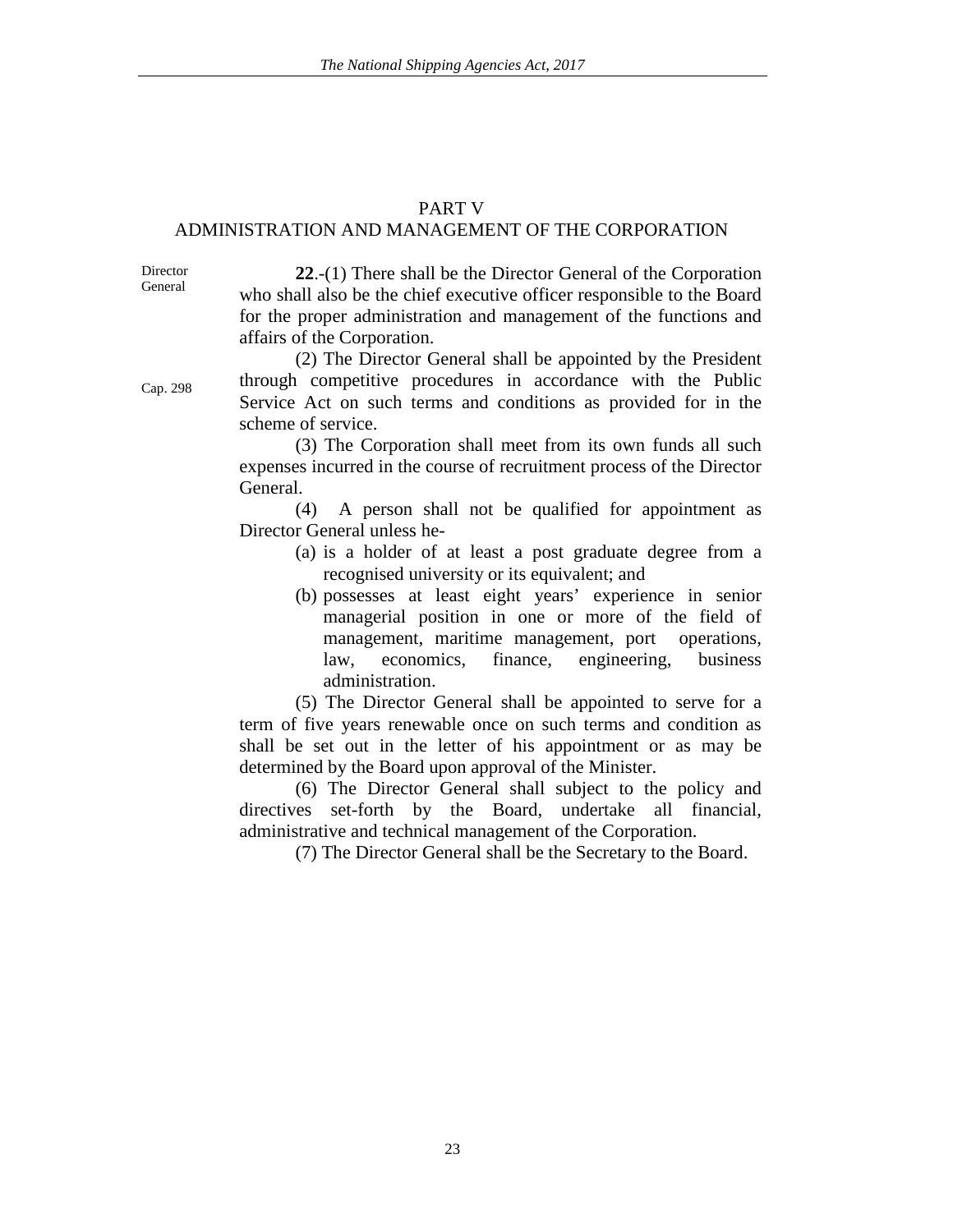Cap. 298 **23**.-(1) There shall be a Registrar who shall be responsible for maritime environment, safety and security matters of the Corporation. (2) The Registrar shall be appointed by the Minister through competitive procedures taking into account the Public Service Act on such terms and conditions provided for in the scheme of service. (3) A person shall not be eligible for appointment as Registrar unless he- (a) is a holder of at least a post graduate degree from a

- recognised university or its equivalent in any of the field of nautical science, maritime safety, engineering, naval architecture, maritime law and policy, maritime transportation, marine environmental management;
- (b) is a Master or Chief Engineer Officer, Standard Training, Certification and Watchkeeping (STCW Reg. II/2 or III/2) with seagoing service;
- (c) possesses at least eight years of working experience, five years of which shall be at senior management post in a maritime sector.

(2) In the performance of functions under this section, the Registrar shall be accountable to the Minister.

Establishment of departments, units and sections

**24**.-(1) The Board may, for facilitating performance of its functions establish departments, units and sections as may be determined by the Board.

(2) There shall be employed by the Board departmental directors each with responsibilities for a particular function.

(3) The Board shall appoint a person as departmental director only if he has provable knowledge of at least post graduate degree and appropriate experience of at least eight years in relation to the relevant function.

(4) A departmental director appointed under subsection (3) shall serve a Corporation for a term of five years and may be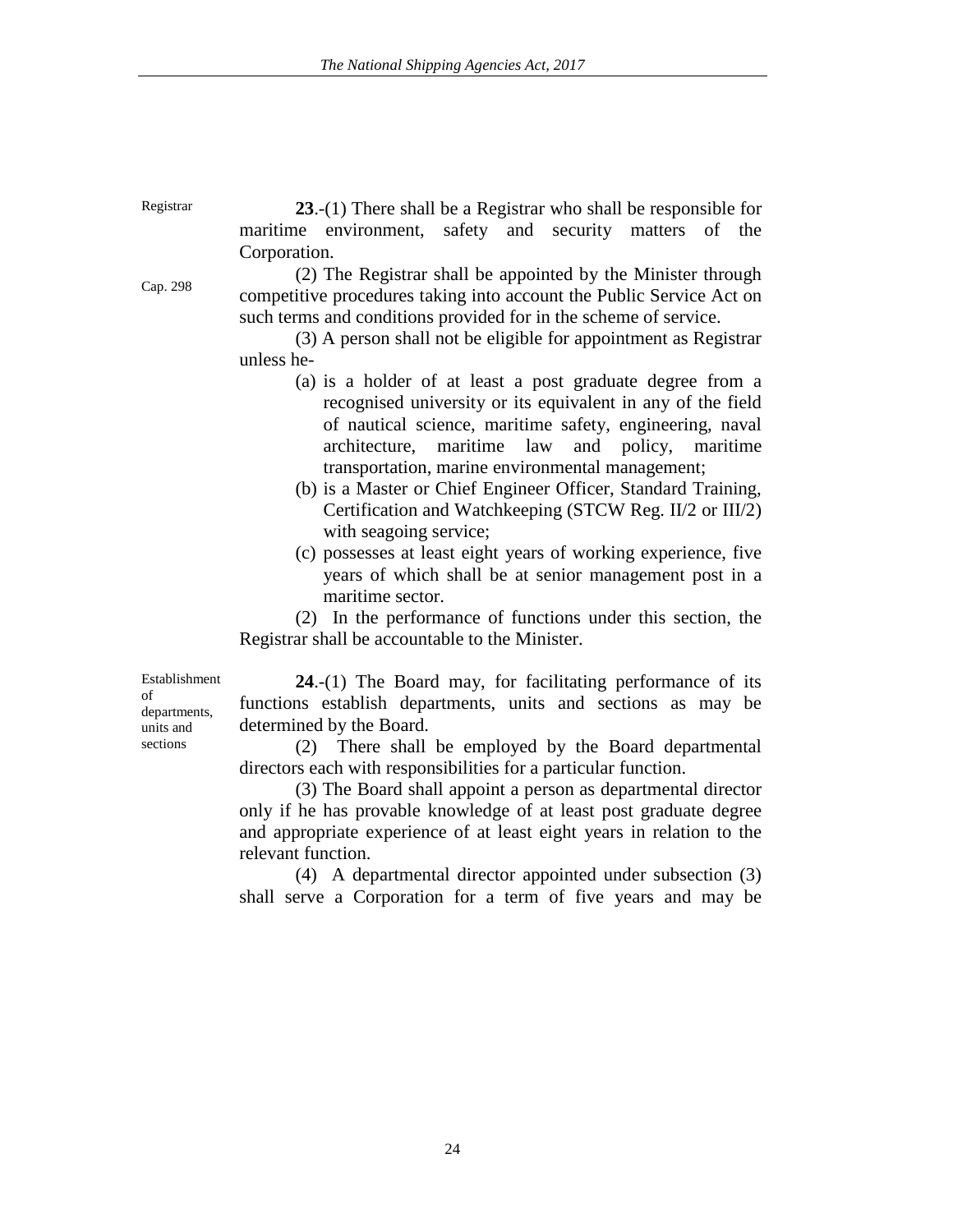reappointed for such term or terms as the Board may deem fit.

Officers and other staff of Corporation

**25**.-(1) There shall be employed by the Board such number of officers, staff and employees of the Corporation in such categories and levels as may be necessary for the efficient discharge of the functions of the Corporation and upon such terms and conditions as may be determined by the Board.

(2) The Corporation may appoint consultants and experts of the Corporation in various disciplines on such terms and conditions as the Corporation may determine.

(3) The Corporation shall comply with the competitive selection procedures in appointing employees, consultant or experts.

Delegation of powers

**26.**-(1) The Director General may, by the instrument of delegation and subject to subsection (3) authorise an officer of the Corporation, to perform any of his powers.

(2) Subject to the provisions of subsection (1), the delegated power shall be exercised in accordance with the instrument of delegation.

(3) Notwithstanding the powers conferred to the Director General under this section, the Director General shall not delegate the powers to grant, renew or cancel a licence.

### PART VI

# FINANCIAL PROVISIONS

**27**.-(1) The funds and resources of the Corporation shall consist of-

(a) moneys appropriated by Parliament;

(b) fees, charges, levies or commissions;

(c) all other payments or property due to the Corporation in respect of any matter incidental to its functions;

Funds of Corporation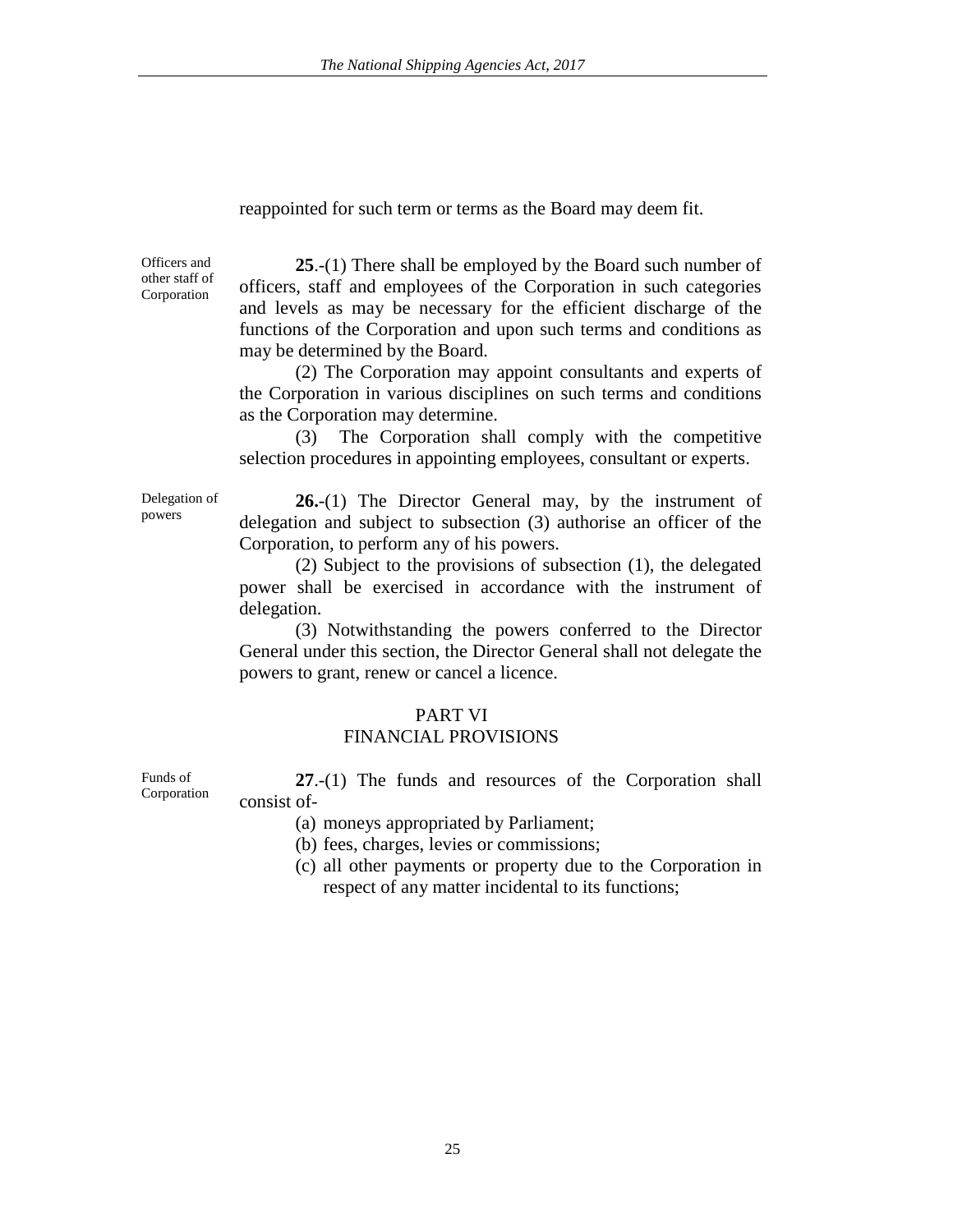- (d) such sums of money or property which may become payable to or vested in the Corporation under this Act or any other written laws; and
- (e) any grants, donations, bequests, money derived from loans and other payment or property due to the Corporation in respect of any matter incidental to its functions.

(2) All income and moneys of the Corporation shall be deposited into the bank account of the Corporation.

Application **28**.-(1) The revenue of the Corporation for any financial year of revenue shall be applied in defraying the following charges-

Application

- (a) working and establishment expenses and expenditure on, or provision for the discharge of the functions of the Corporation;
- (b) the salaries, fees, remuneration, pensions, superannuation, allowances and gratuities of the officers, agents, employees, experts and consultants of the Corporation;
- (c) the remuneration, fees and allowances of the members of the Board and committees;
- (d) interest on any loan raised by the Corporation;
- (e) sums required to the Government or to any other public authority towards repayment of any loan made by the Government or by any other public body to the Corporation;
- (f) sums required to be transferred to a sinking fund or otherwise set aside for the purpose of making provision for the repayment of borrowed money;
- (g) such sums as may be deemed appropriate to be set aside in respect of depreciation or renewal of the property of the Corporation, having regard to the amounts set aside out of revenue under paragraphs (a) and (f);
- (h) sums required to be transferred to a maintenance fund for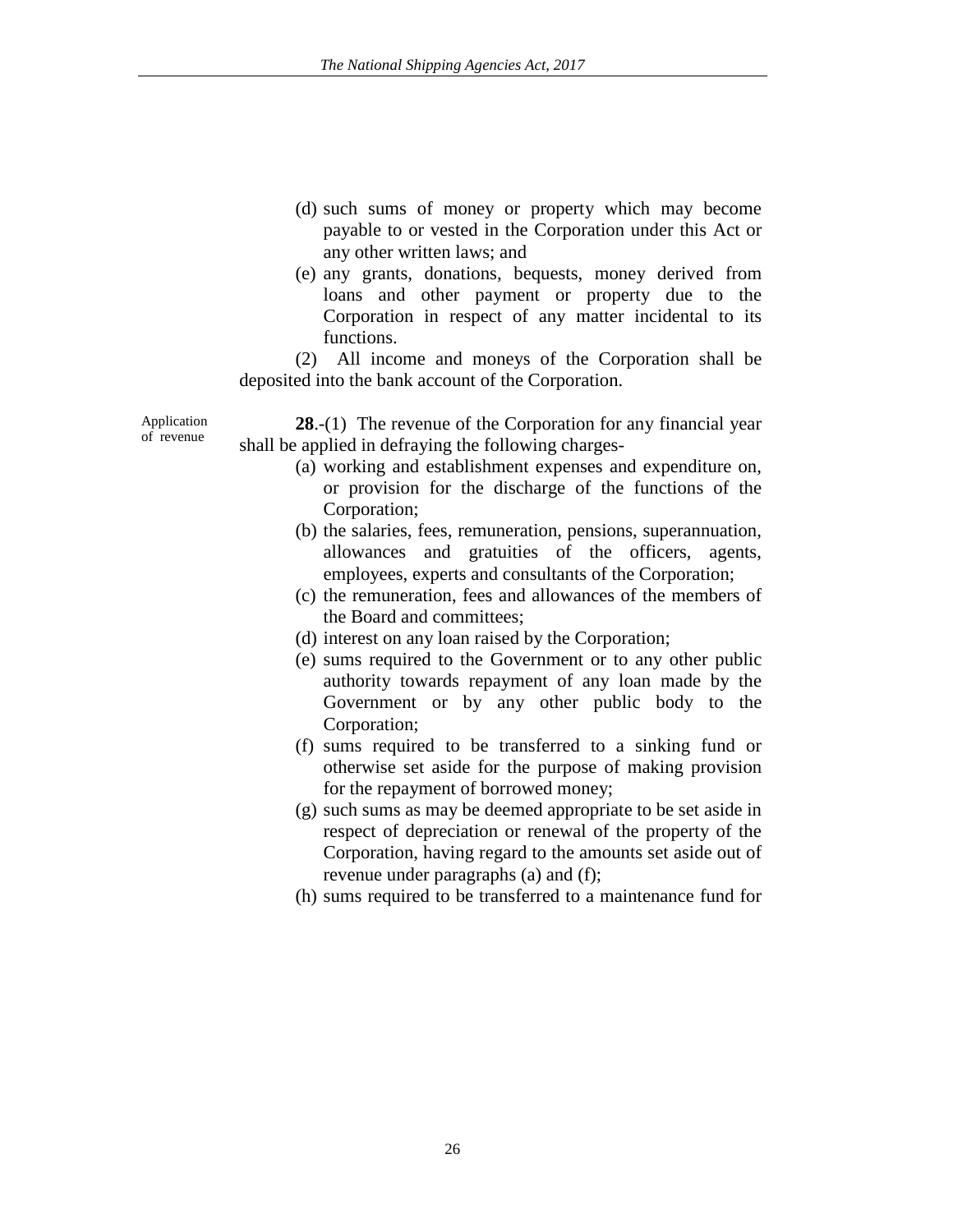the purpose of making provision for the proper and regular maintenance of basic and operational infrastructure and buildings;

- (i) the cost, or any portion thereof, of any works, vehicles, facilities and machinery;
- (j) equipment or appliances not being a renewal of the property of the Corporation;
- (k) such sums by way of contribution, for the purposes associated with the objects of this Act as the Corporation may determine; and
- (l) any other expenditure authorised by the Corporation and properly chargeable to revenue account.

(2) The balance of the revenue of the Corporation shall be applied to the creation of general reserve and such other reserves as the Corporation may deem fit.

(3) All profits and losses of business entities shall be separately shown in the audited accounts of the Corporation.

Financial year **29**. The financial year of the Corporation shall be the period of one year ending on the  $30<sup>th</sup>$  June.

Budget **30**.-(1) The Corporation shall, before the end of each financial year prepare a budget of the following financial year showing estimates of its receipts and expenditure for the following year.

> (2) The Corporation shall, subject to subsection (1), submit to the Minister the annual budget and every supplementary budget for approval.

> (3) The Minister may require the Corporation to revise the budget if in his opinion the budget does not represent a fair and reasonable projection of income and expenditure.

Accounts and audit **31.**-(1) The Corporation shall keep proper books of account and maintain proper records of its operation in accordance with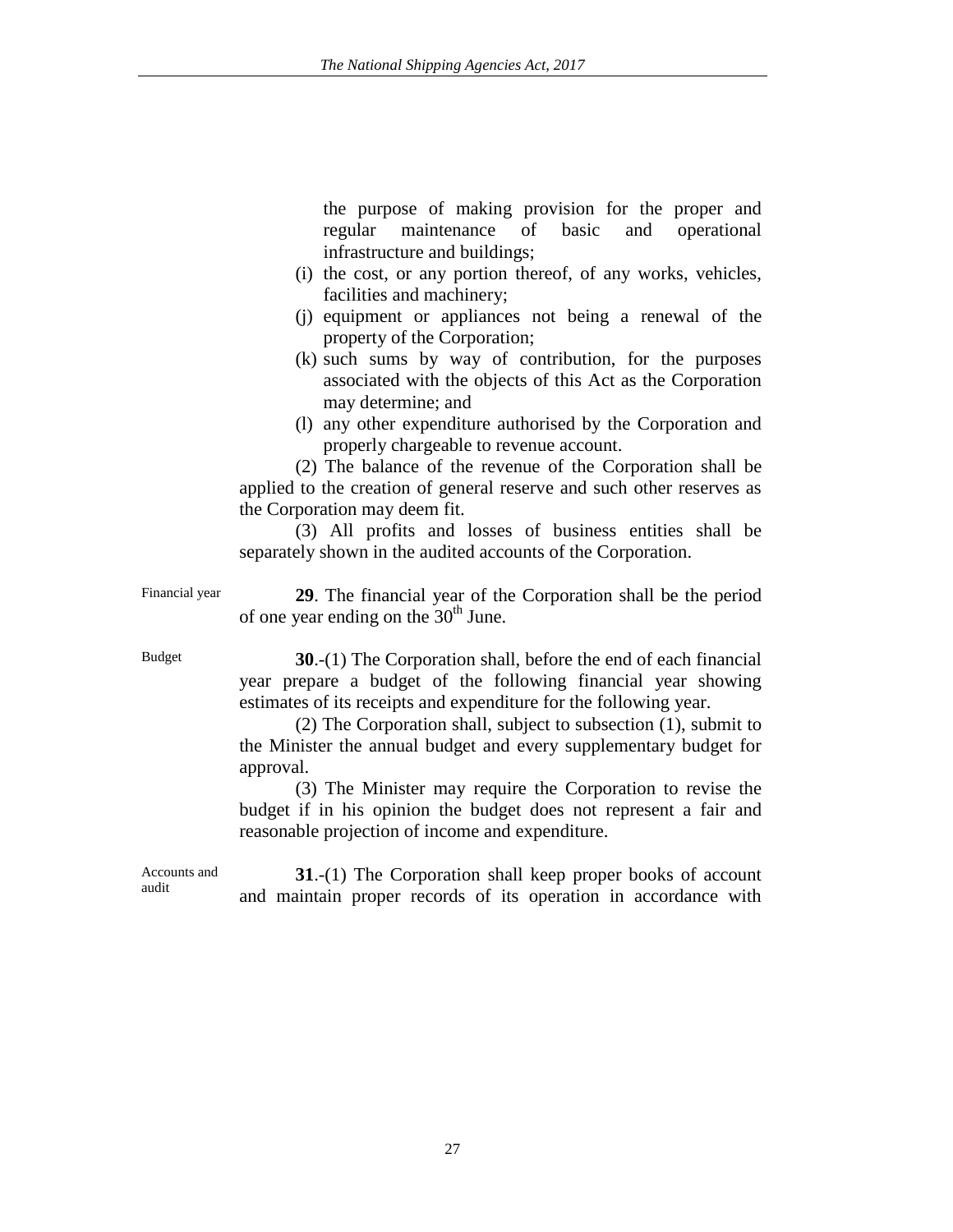commercial accounting standards.

(2) The accounts of the Corporation may at any time and shall, at the end of each financial year, be audited by the Controller and Auditor General or any other person appointed by him.

(3) The Corporation shall cause to be kept all proper books and audit records of accounts of the income, expenditure and assets of the Corporation.

(4) Within a period of three months after the end of each financial year, the Corporation shall submit to the Controller and Auditor-General the accounts of the Corporation together with-

- (a) a statement of financial performance during the year;
- (b) a statement of the financial position of the Corporation on the last day of that year;
- (c) a statement of change in equity during the year; and
- (d) a statement of cash flow for the year.

Annual report **32.-(1)** The Corporation shall on or before the 30th September of each year, prepare an annual report in respect of financial year up to immediately preceding 30th June, and submit the report to the Minister who shall lay it before the National Assembly.

(2) The annual report shall consist of-

- (a) detailed information regarding the physical and financial performance of the Corporation during the year to which it relates;
- (b) a copy of the audited accounts of the Corporation together with the auditor's report; and
- (c) any other information as the Corporation may be required to provide under this Act.

(3) The provisions of the Public Corporation Act shall apply to the Corporation with respect to annual reports, accounts, audit, financial supervision and lying of reports before the National Assembly.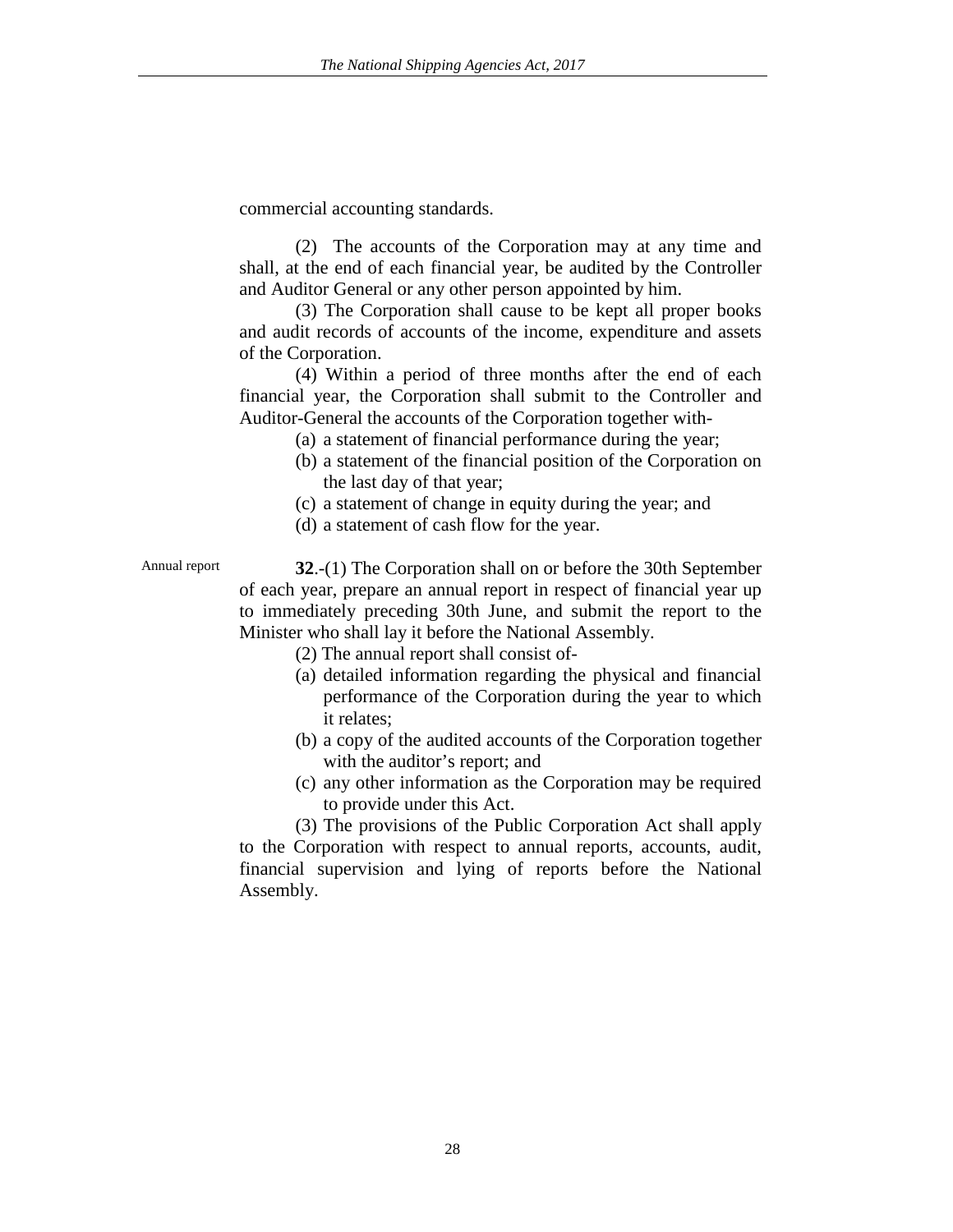# PART VII LIABILITY OF THE CORPORATION

Exclusion of liability of Corporation

**33**. Subject to section 40, where the Corporation outsources services or goods from a contractor, subcontractor, concessionaire or agent in the course of discharging its functions, the Corporation shall not be liable in any circumstances for any loss, damage, injury or cost sustained by any person as a result of any default, negligence, breach or other wrongful act or omission of contractor, subcontractor, concessionaire, agent or employee of such contractor, subcontractor, concessionaire or agent.

Liability for released equipment

Liability for directive of a principal

**34**. Subject to section 40, where the Corporation releases to a shipper, consignee or any other person equipment belonging to a principal with specific, general or implied mandate from the principal for such release, the Corporation shall not be liable for any loss or damage to the equipment.

**35**.-(1) Where the principal has directed the Corporation to do or not to do an action pertinent for fulfilling its duty as agent, the Corporation shall not be liable for any loss, damage or cost occasioned by doing or not doing the action as direct by the principal.

(2) The shipper, consignee or any other person suffering from the action in subsection (1) shall claim for loss, damage or cost directly from the principal.

Liability of body of persons

**36**. Where an offence is committed by a body of persons, a person who at the time of the commission of the offence was a Chairman, Member, Director General, or an employee of the Corporation shall be deemed to have committed that offence unless that person proves that the offence was committed without his knowledge or connivance and that he exercised all due diligence to prevent the commission of the offence having regard to the nature of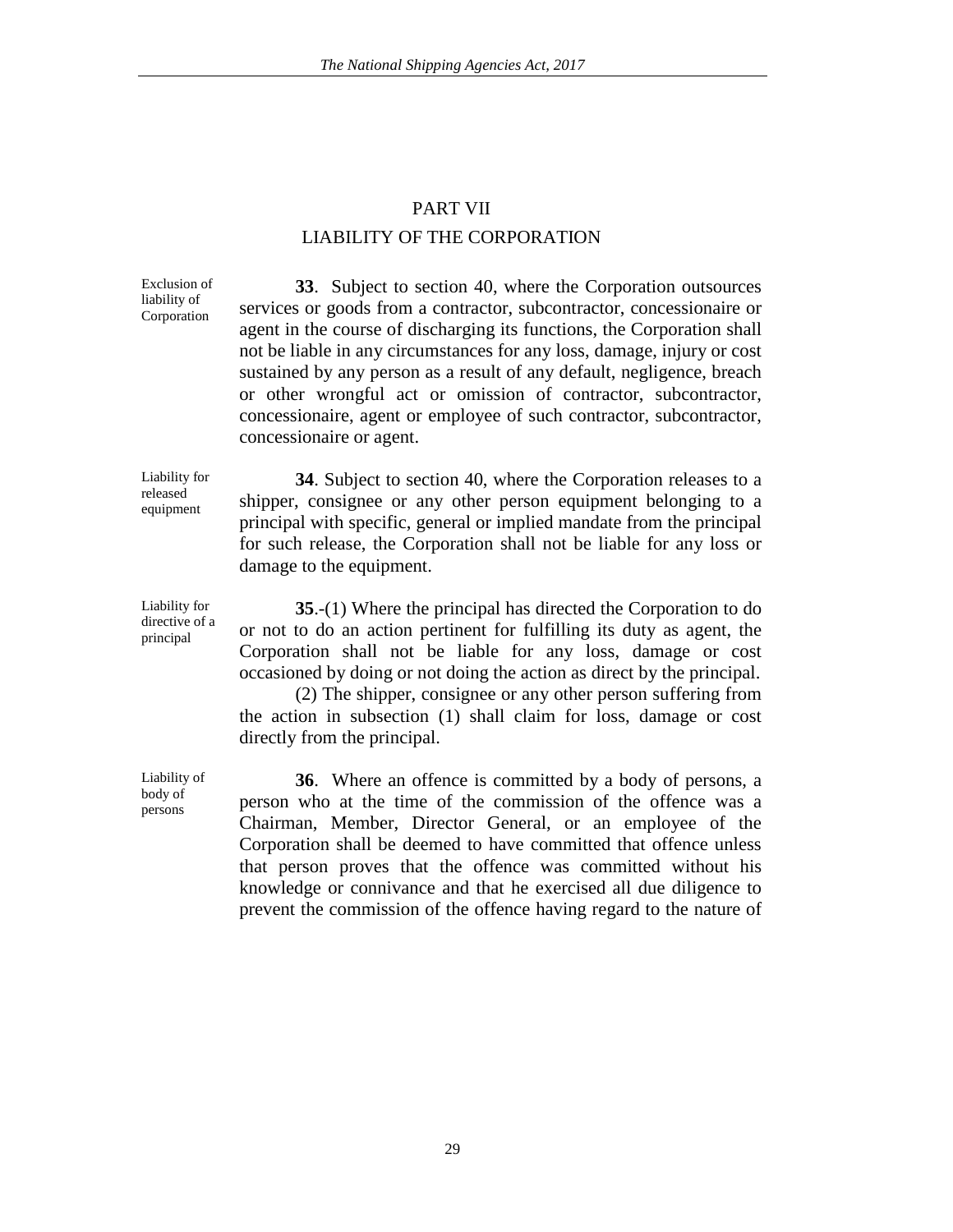his functions and all other circumstances.

### PART VIII GENERAL PROVISIONS

Directives by Minister

**37**.-(1) The Minister may give to the Board directives in relation to the discharge of the functions and the exercise of the powers of the Board under this Act.

(2) Without prejudice to subsection (1), the Minister may under his hand, give directives relating to-

- (a) the occurrence of any emergency, in the interest of public or relations with the Government of another country; or
- (b) discharge or facilitate the discharge of an obligation binding the Government by virtue of its being a member of an international organisation or a party to an international agreement.

(3) The Board shall give effect to any directive given by the Minister, save that, the Government may-

- (a) pay compensation for damage caused to the Corporation by reason of its compliance with the directives of the Minister; or
- (b) make grants to the Corporation for defraying or contributing towards loss which it may sustain by reason of compliance with the directives of the Minister.

**38**.-(1) Any person intending to provide port and shipping services shall make an application to the Director General in the prescribed form and pay the prescribed fee.

(2) The Director General shall not issue a licence to any applicant if-

> (a) the applicant is a ship owner, ship operator, charterer, inland container depot operator or clearing and forwarding agent;

Licensing of private shipping agents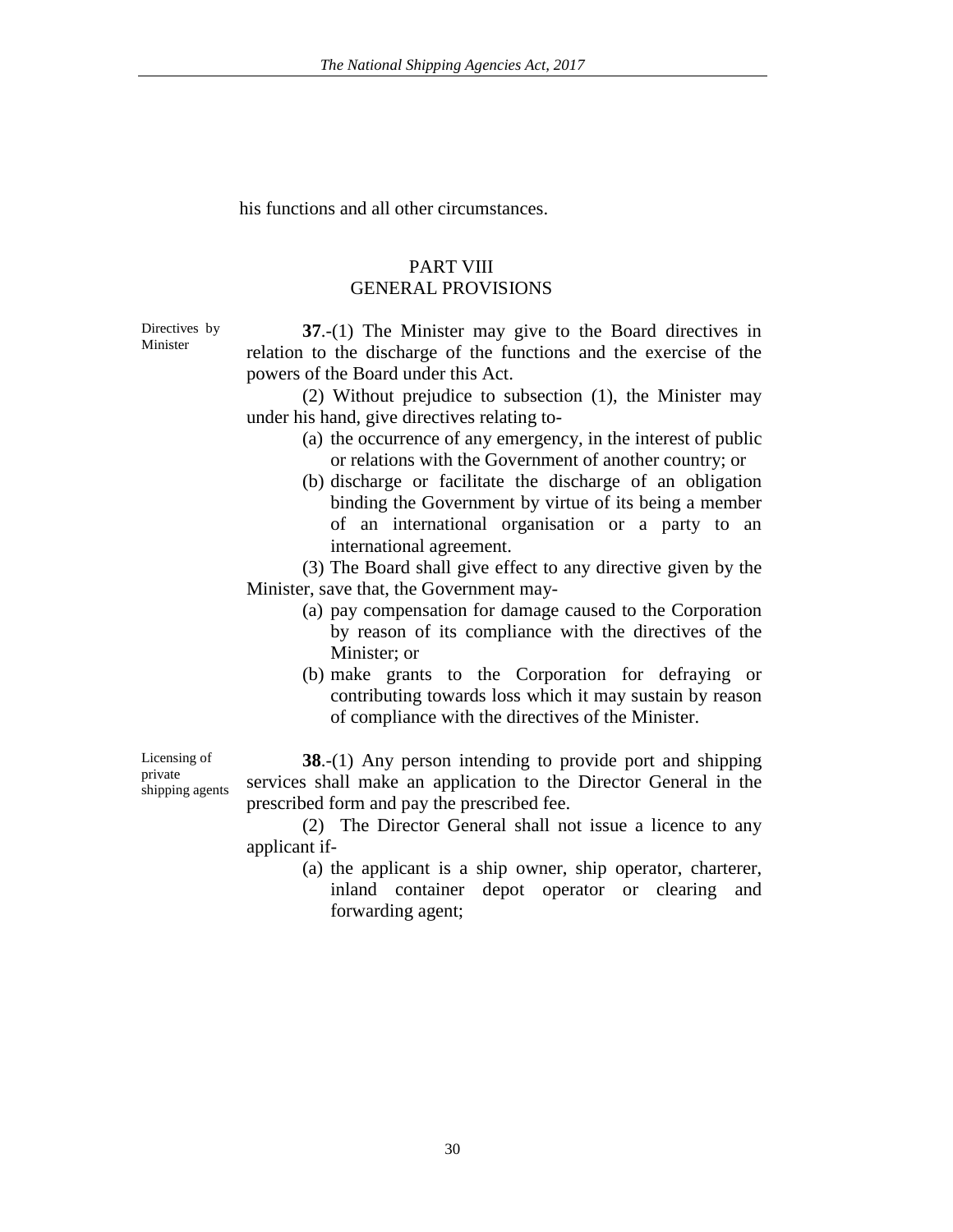- (b) the applicant does not possess the prescribed qualifications for the proper carrying on of the business of shipping agency;
- (c) the applicant has a known criminal record inside or outside the country; or
- (d) the provisions of this Act or regulations made under this Act have not been complied with.

**39.** The Corporation shall not provide to any person, services gratuitously or at a rate or charge which is insufficient to meet the cost involved in the provision of such services unless the person concerned undertakes to make good the amount of the loss incurred.

**40**.-(1) The Corporation shall not arrange, outsource or engage a contractor, subcontractor or supplier for procuring services or goods in the course of performing its functions unless the contractor, subcontractor or supplier is licenced or registered by a proper authority or institution.

(2) Any person who contravenes subsection (1), commits an offence and on conviction shall be liable to a fine of not less than twenty million shillings.

Inconsistency

Cap. 165

**41**. Where there is any inconsistency between the provisions of this Act and the provisions of the Merchant Shipping Act, the provisions of this Act shall prevail and the Merchant Shipping Act shall be read down to the extent of such inconsistency.

**42**.-(1) The Corporation shall have the exclusive right to the use of such emblem, design or representation as it may select or devise and thereafter display or exhibit it in connection with its activities or affairs.

(2) Any person who uses an emblem, design or

not to provide services in certain circumstances

Engagement of contractor, subcontractor and supplier

Corporation

Emblem, design or representation of Corporation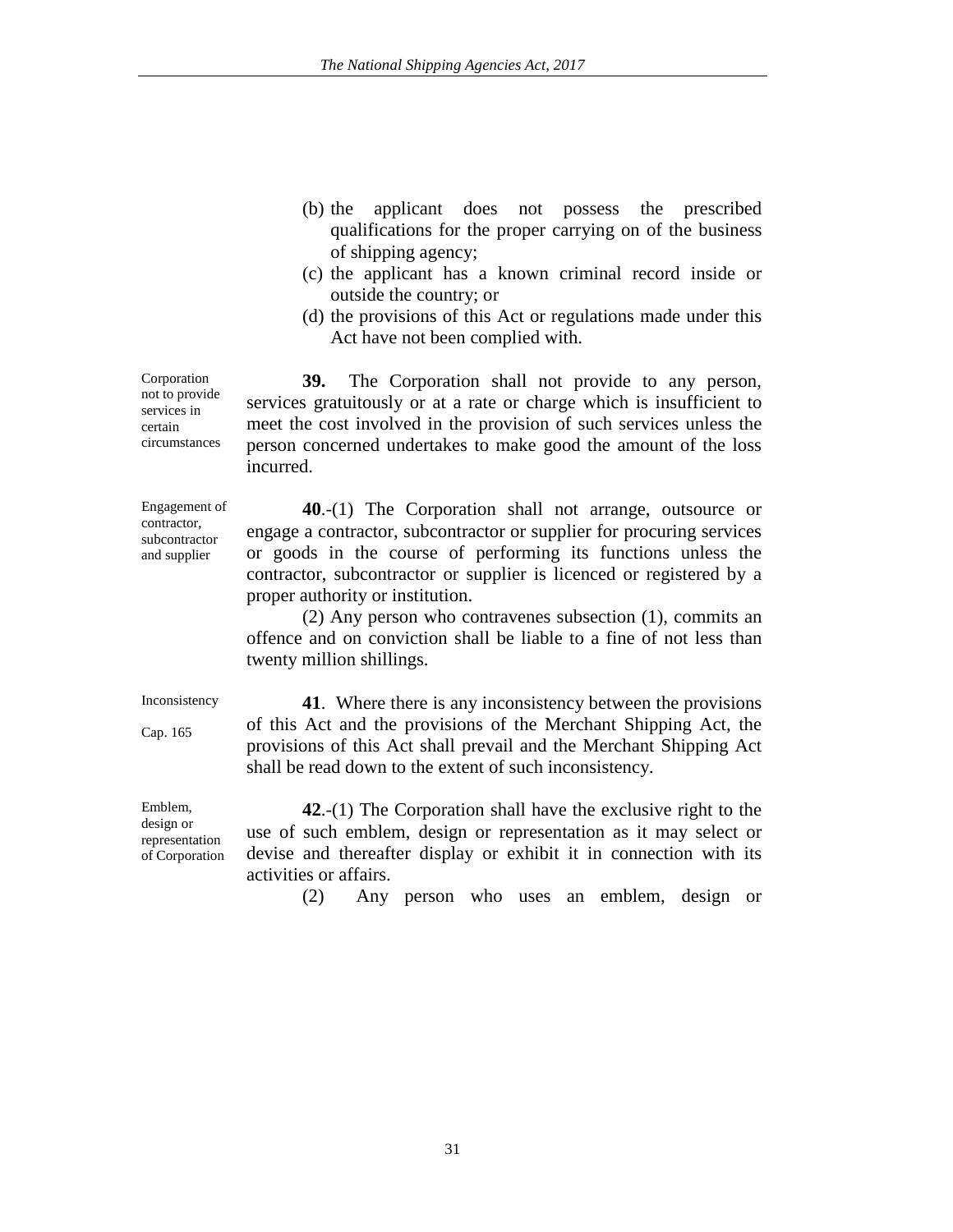representation identical with that of the Corporation or which so resembles the emblem, design or representation as to deceive or cause confusion or to be likely to deceive or cause confusion, commits an offence.

Maintenance of records **43**. The Corporation shall maintain proper records related to finance, operations, human resources and all other functions performed by the Corporation.

Confidentiality **44**.-(1). For the purposes of this Act, any person who discloses any material to the Corporation, whether under compulsion of law or otherwise, that person may claim confidentiality in respect of the whole or any part of the material.

> (2) Any person who discloses confidential information otherwise than as authorised by the Corporation commits an offence.

Public Register **45**.-(1) There shall be a Public Register kept by the Corporation at its principal office, which shall be available for public inspection at all times during business hours.

(2) There shall be kept at the sub offices of the Corporation copies of the Public Register which shall be accessible for inspection by members of the public.

(3) The Minister shall from time to time upon the advice of the Corporation, determine the categories of decisions and information which would be placed on the Public Register.

(4) The Corporation shall exclude from the Public Register any document or part of a document which is confidential.

(5) The Corporation shall ensure that where possible the Public Register shall be accessible to the public by internet.

General offence

**46**. Where a person contravenes any of the provisions of this Act, for which no specific penalty is provided, commits an offence and on conviction, shall be liable to a fine of not less than twenty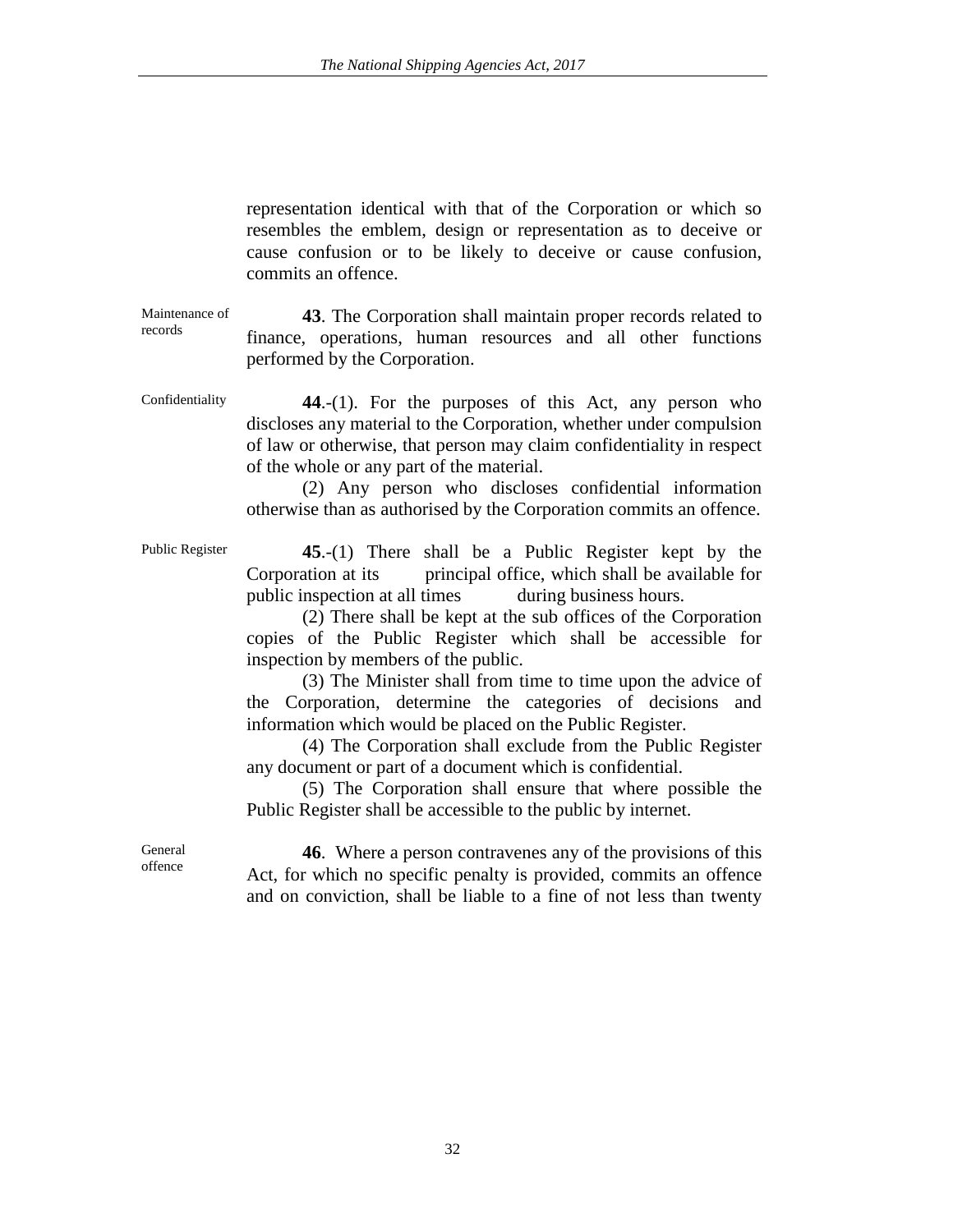million shillings but not exceeding forty million shillings or to imprisonment for a term of not less than two years but not exceeding five years or to both.

Offences in relation to shipping agency

- **47.** Any person who in relation to shipping agency business-
- (a) furnishes any return, written information or explanation containing any particulars which to his knowledge are false or incorrect;
- (b) fails to disclose information; or
- (c) acts in contravention of any provision of this Act commits an offence and on conviction shall be liable to a fine not less than twenty thousand US dollars but not exceeding forty thousand US dollars or its equivalent in Tanzania shillings or to imprisonment for a term of not less than three years but not exceeding five years or to both.

**48**.-(1) Notwithstanding the provisions of this Act relating to penalties, where a person admits in writing that he has committed an offence under this Act, the Director General or a person authorised by him in writing may, at any time prior to the commencement of the proceedings by a court of competent jurisdiction compound such offence and order such person to pay sum of money, not exceeding one half of the amount of the fine to which such person would otherwise have been liable to pay if he had been convicted of such offence.

(2) Where an offence is compounded in accordance with subsection (1) and proceedings are brought against the offender for the same offence, it shall be a good defence for the offender to prove to the satisfaction of the court that the offence with which the offender is charged has been compounded under subsection (1).

(3) Where the person fails to comply with the compounding order issued under this section within the prescribed period, the

Compounding of offences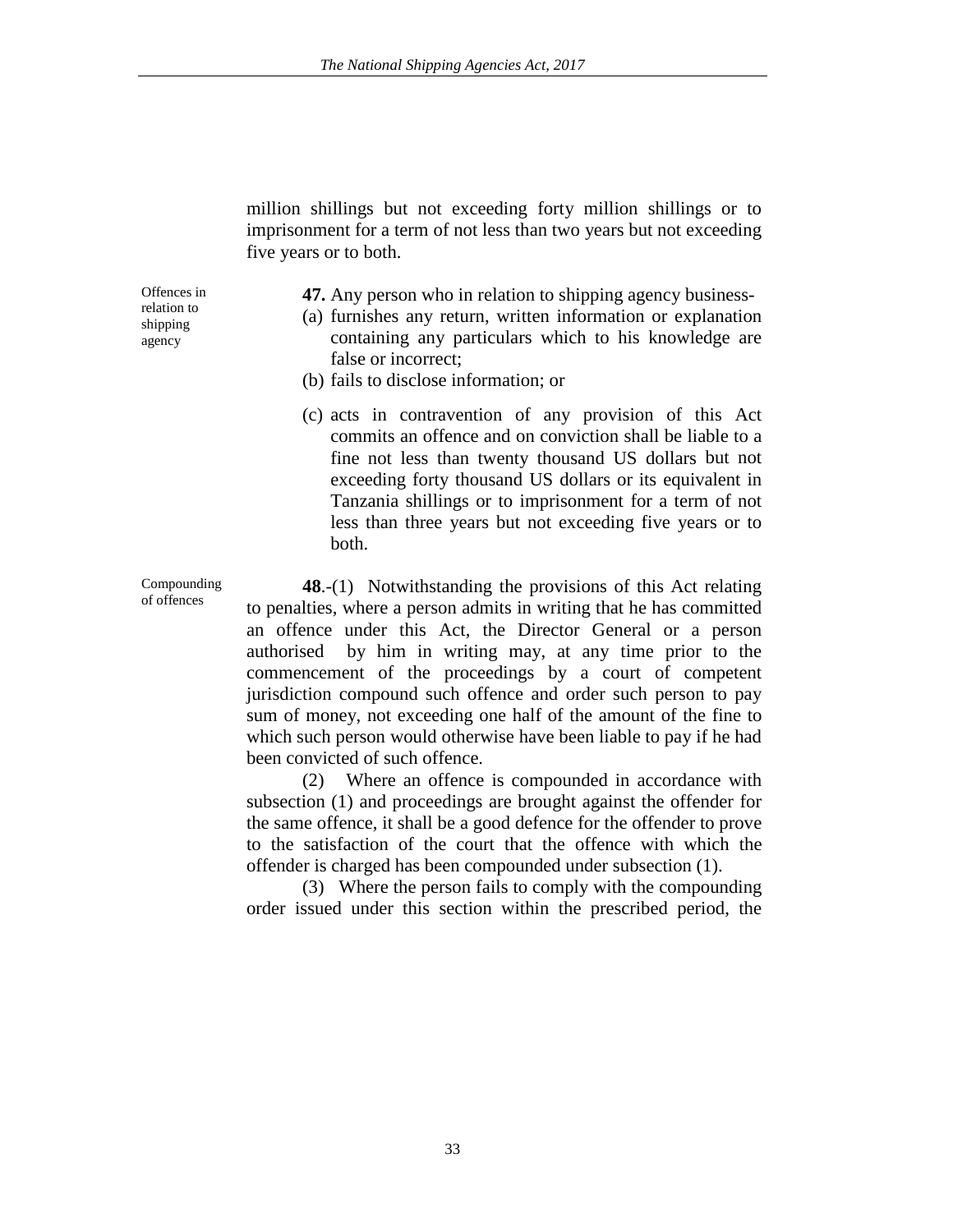authority may-

- (a) in addition to the sum ordered, require the person to pay an interest at the rate prescribed in the regulations; and
- (b) enforce the compounding order in the same manner as a decree of a court for the payment of the amount stated in the order.

Appeals **49.-(1)** Where a person is not satisfied with the services regulated under this Act may complain to the Board within thirty days from the date of the decision.

> (2) Where a person is aggrieved by a decision of the Board may appeal to the Minister within twenty one days from the date of such decision.

> (3) Subject to the provision of this Act, the manner and conditions to handle complaints, disputes and appealed shall be prescribed by the Minister.

> **50.**-(1) Where the United Republic of Tanzania is a party to an international or regional agreement or convention relating to maritime transport services, maritime environment, safety and security the Minister shall, in consultation with the Corporation-

- (a) initiate and prepare legislative proposals for purposes of implementing the agreements; and
- (b) identify appropriate measures necessary for the implementation of the agreements.

(2) Where the Government is involved in negotiation of an international agreement or convention on matters relating to maritime transport services, maritime environment, safety and security, the Minister shall, prior to submission for ratification of agreement or convention by the National Assembly, communicate to the other relevant institutions with a view to assessing the likely impact on the other sectors.

(3) The Minister from time to time by notice in the *Gazette*,

International obligations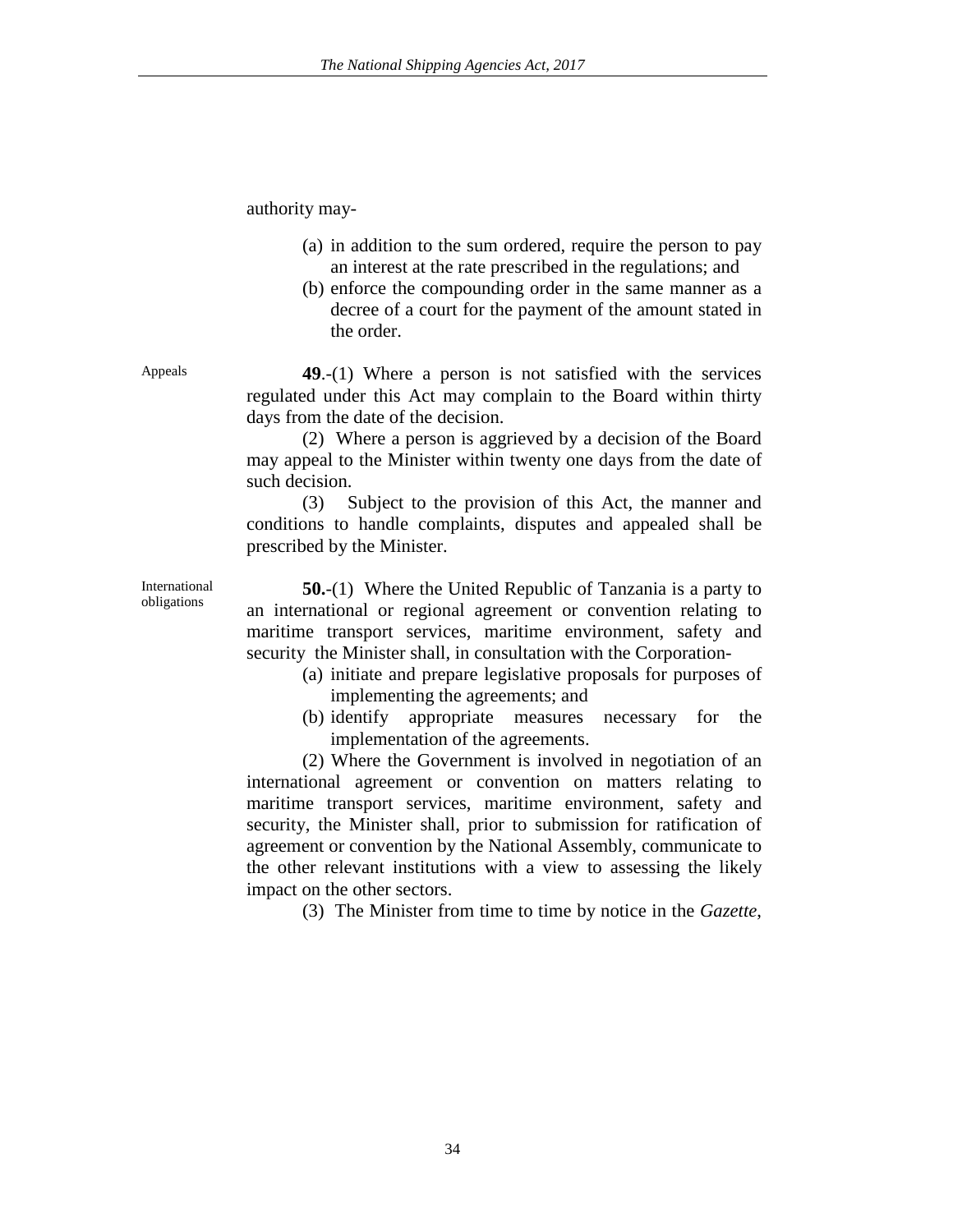may publish ratified international agreement or convention relating to maritime transport services, maritime environment, safety and security including amendments and other international instruments which apply to the United Republic of Tanzania, the reservations, if any, entered by the United Republic of Tanzania as well as international convention including amendments and replacements or other international instruments which ceases to apply to the United Republic of Tanzania.

(4) The Corporation shall keep a register of all international agreements or conventions relating to the maritime transport services, maritime environment, safety and security to which the United Republic of Tanzania is a party.

(5) International or regional agreements or conventions related to maritime administration, maritime environment, safety and security shall apply to the United Republic of Tanzania.

Regulations **51**.-(1) The Minister may make regulations for the better carrying out or giving effect to the provisions of this Act.

> (2) Without prejudice to the generality of subsection (1), the Minister may in consultation with the Corporation make regulations-

- (a) prescribing the conditions and terms upon which any specified facilities or services or categories of facilities or services within the scope of the function of the Corporation shall be provided to the public;
- (b) related to business terms and conditions to be observed by shippers and consignee and the prohibition of acts or omissions in contravention of such business terms and conditions;
- (c) prescribing the procedure for management of complaints and dispute resolution;
- (d) prescribing procedures for appeals under this Act;
- (e) prescribing the minimum paid up share capital to be maintained by shipping agent;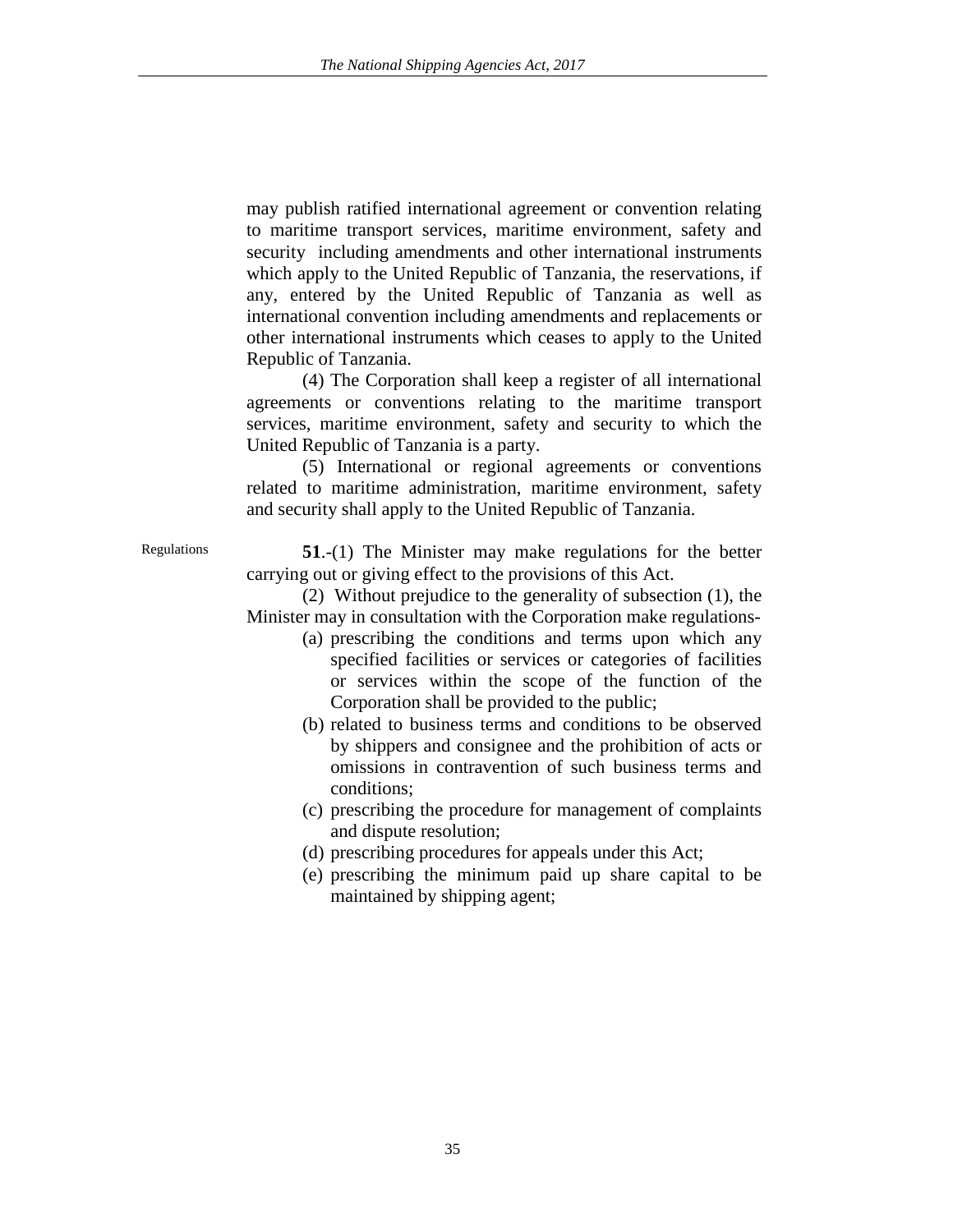- (f) prescribing the method of calculating the asset and liabilities and the amount of solvency to be maintained by the shipping agent;
- (g) prescribing procedures for regulation of
	- (i) maritime safety, security and environment; and
	- (ii) maritime transport services regulation including dry port, clearing and forwarding agency, miscellaneous port services, cargo consolidation and deconsolidation and shipping agency;
- (h) in consultation with the Corporation prescribing procedures relating to freight bookings; and
- (i) providing for any matter which, in the opinion of the Corporation, is necessary for the efficient performance of its functions.

(3) The Minister may, for the purpose of this Act make such rules and orders as may be required for effective performance of the functions under this Act.

(4) The regulations, rules, code of conduct or orders made under this section shall be published in the *Gazette*.

Power to make internal rules

**52**. The Board may make internal rules in respect of its functions and operations within the framework of the provisions of this Act.

Notification of orders

**53**. Where any order, directive or requirement made or given by the Board or the Minister under this Act, is not required to be published in the *Gazette*, the order, directive or requirement shall be brought to the notice of persons affected or likely to be affected by it in any manner, determined by the Board or the Minister.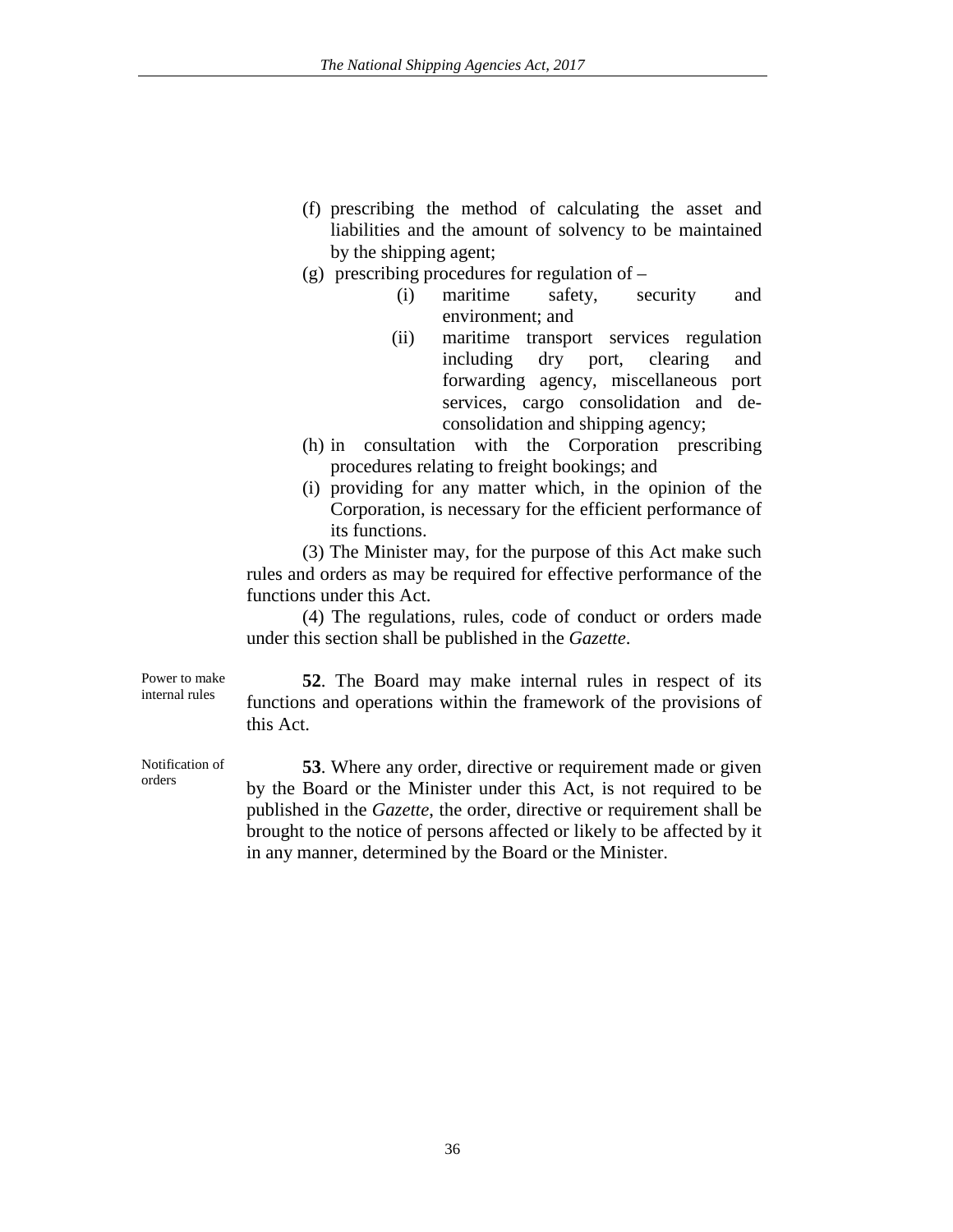Continuation of business after operation of the Act

**54**. Any person who immediately before the commencement of this Act, was a holder of a licence authorising him to carry on the services regulated under this Act, may upon payment of prescribed licence fees, be authorised to continue carrying on such services for a period to be determined by the Minister, by order published in the *Gazette*.

**55**.-(1) The Tanzania Central Freight Bureau Act and the Shipping Agency Act are hereby repealed.

(2) Notwithstanding the repeal of the Tanzania Central Freight Bureau Act and the Shipping Agency Act, any contract, document, licence, permission or resolution prepared, made, granted, or approved under the repealed Act or any other written laws, shall so far as it is not inconsistent with the provisions of this Act or any other written laws, continue to be deemed to have been prepared, made, granted or approved under the corresponding provisions of this Act until revoked, replaced or rescinded.

(3) Any subsidiary legislation and all exemptions made or given under the provisions of the repealed Act or any other written laws, which were in force immediately before the commencement of this Act shall, so far as it is not inconsistent with the provisions of this Act, until revoked, replaced or rescinded remain in force as if they were made under this Act.

(4) All members of Licensing Committee appointed pursuant to the provisions of the repealed Act to perform the functions specified under the Act shall be deemed to be members appointed under this Act until the appointment is revoked.

<sup>415</sup> (5) The repeal of the Tanzania Central Freight Bureau Act and the Shipping Agency Act, shall not affect any public right, interest, title, power established or exercisable or any status or capacity existing prior to the repeal or affect any duty, obligation, liability or burden of proof imposed, created or incurred prior to the repeal or affect any investigations, legal proceeding or remedy in

415,

Repeal of Caps. 177 and

Caps. 177 and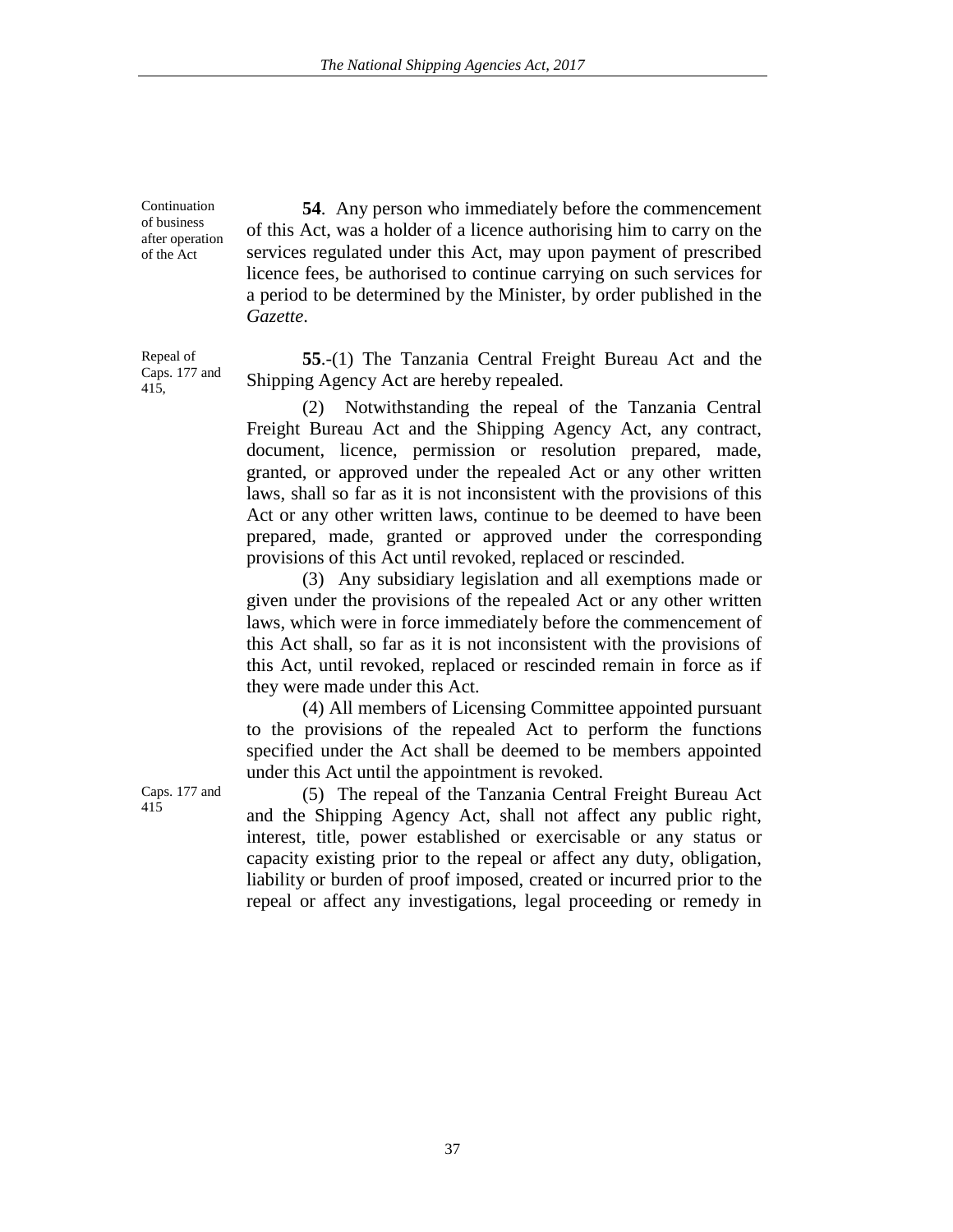respect of any right, interest, power, duty, obligation, liability or otherwise.

Transfer of staff and their rights

**56**.-(1) As from the effective date of the Act, every employee and staff of the Surface and Marine Transport Regulatory Authority who are necessary for the purpose of the Corporation shall be, as the case may be, deemed to have been employed or transferred to the Corporation on the terms and conditions not less favourable than those applicable to them immediately before the effective date.

(2) Where any employee or staff of the Surface and Marine Transport Regulatory Authority related to maritime transport industry is not absorbed by the Corporation, he may be transferred to any other Ministry or public institution, and his service shall be deemed to be continuous and if he was a member of any statutory, voluntary pension or any other superannuation scheme, such employee shall continue to be governed by the same laws and regulations governing such scheme and the employer shall contribute to such scheme accordingly.

(3) Nothing in this section shall operate so as to prevent any employee of the Surface and Marine Transport Regulatory Authority related to maritime transport industry from resigning or being terminated from employment.

(4) Every employee and staff of the Surface and Marine Transport Regulatory Authority related to maritime transport industry whose service is not deemed to have been employed or transferred to the Corporation or is not transferred to any other Ministry or public institution shall be paid terminal benefits in accordance with the laws and regulations governing the terms and conditions of its service immediately before the termination.

(5) Where any person who is transferred to the Corporation under subsection (1) is a member of any statutory, voluntary pension fund or any other superannuation scheme he shall, for the purposes of this Act, continue to be governed by the same laws under those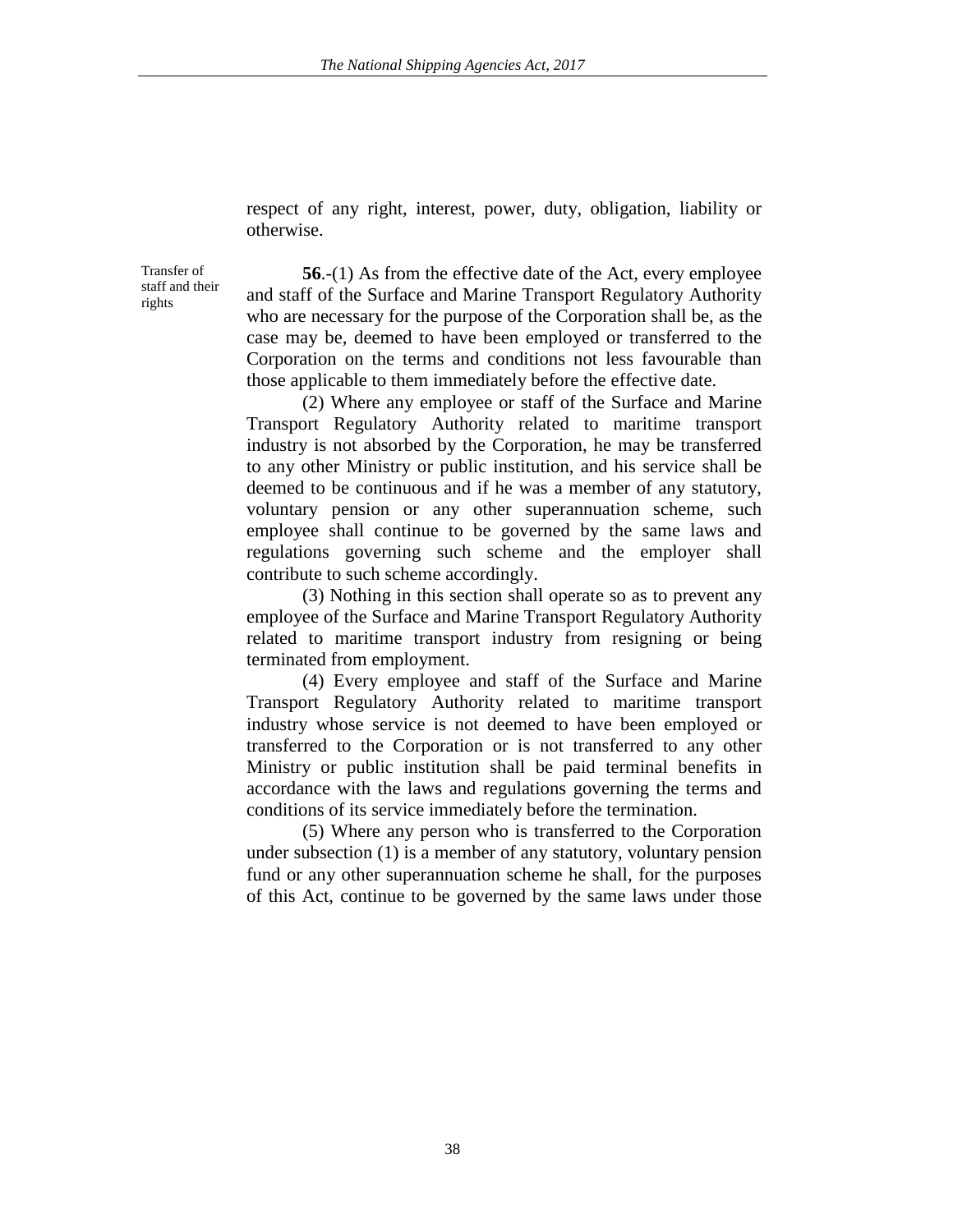funds or schemes as if he had not been transferred to the service of the Corporation and, for the purposes of the laws governing those funds or schemes, his service shall be deemed to be the service of the Corporation.

**57.** This Act shall not operate so as to affect in a prejudicial way the rights of any person under any undertaking or licence granted in connection with maritime transport industry prior to the effective date of this Act or any undertaking entered into prior to the effective date of this Act.

**58.**-(1) As from the effective date, all assets, interests, rights, privileges, liabilities or obligations vested in the Surface and Marine Transport Regulatory Authority related to maritime transport industry shall be transferred to and be vested in the Corporation without further assurance.

(2) Where any question arises as to whether any particular property, or any particular asset, interest, right, privilege, liability on obligation has been transferred to or vested in accordance with provisions of subsection (1), a certificate under the hand of the Minister shall be conclusive evidence that the property, asset, interest, right, privilege, liability or obligation was or was not so transferred or vested.

**59.** From the effective date of this Act, the maritime sector regulatory functions formerly performed by the Surface and Marine Transport Regulatory Authority shall be transferred and performed by the Corporation.

**60.**-(1) Where on the effective date of this Act, any disciplinary proceeding was pending against any employee of the Surface and Marine Transport Regulatory Authority related to maritime transport industry who has joined the Corporation, such

Rights of a person in an undertaking

Transfer of assets and liabilities

Transfer of maritime sector regulatory functions

**Continuation** and completion of disciplinary proceedings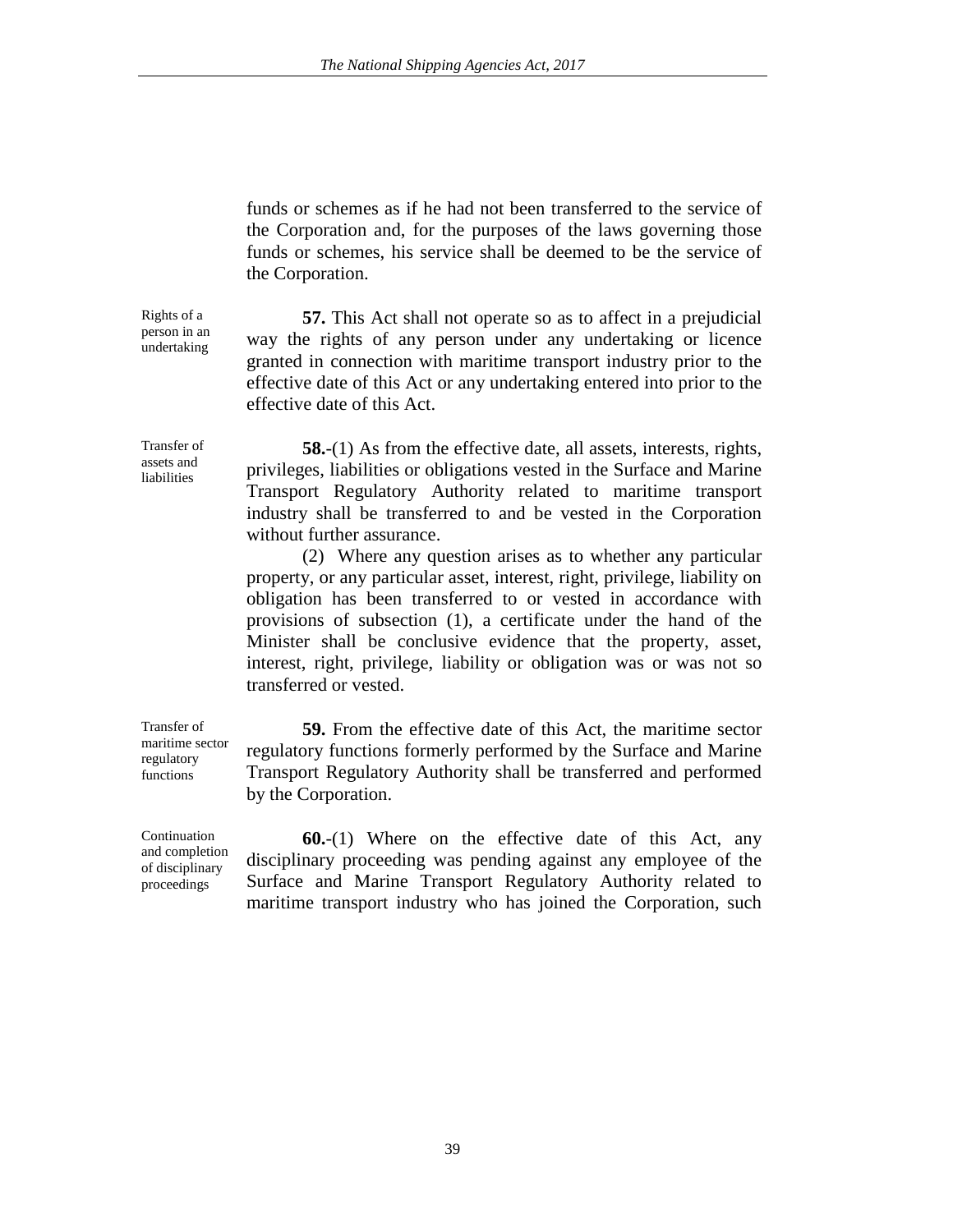proceeding shall be carried on and completed by the Corporation and, where on the effective date any matter was in the course of being heard or investigated or had been heard or investigated by Surface and Marine Transport Regulatory Authority related to maritime transport industry but no order or decision had been rendered, the Corporation shall complete the hearing or investigation and such order, ruling or directives as it could have been made by the Corporation under which the proceedings or matter were or was vested before the effective date.

(2) Any order, ruling, or finding made or given in relation to any proceedings or investigation pursuant to subsection (1), shall be treated as an order, ruling or finding of the Corporation and have the same force or effect as if it had been made or given by the Surface and Marine Transport Regulatory Authority related to maritime transport industry before the effective date.

(3) For the purpose of this Part, "effective date" means the date on which this Act comes into operation.

#### **\_\_\_\_\_\_\_\_\_ SCHEDULE**

**\_\_\_\_\_\_\_\_\_** *(Made under section 13(3))*  $\overline{\phantom{a}}$ 

**1**.-(1) The Board shall consist of- (a) the Chairman who shall serve for a term of four years renewable once;

- (b) a representative of the Revolutionary Government of Zanzibar with experience in maritime sector;
- (c) a senior officer from Customs and Excise Department of Tanzania Revenue Authority;
- (d) a senior officer from Tanzania Ports Authority;
- (e) a senior State Attorney from the Attorney General's Chambers;
- (f) a senior member from the Ministry responsible for shipping matters;
- (g) a representative of the private sector who shall serve for a term of two years renewable once and shall have a minimum of five years of

Appointment, composition and tenure of the office of the Board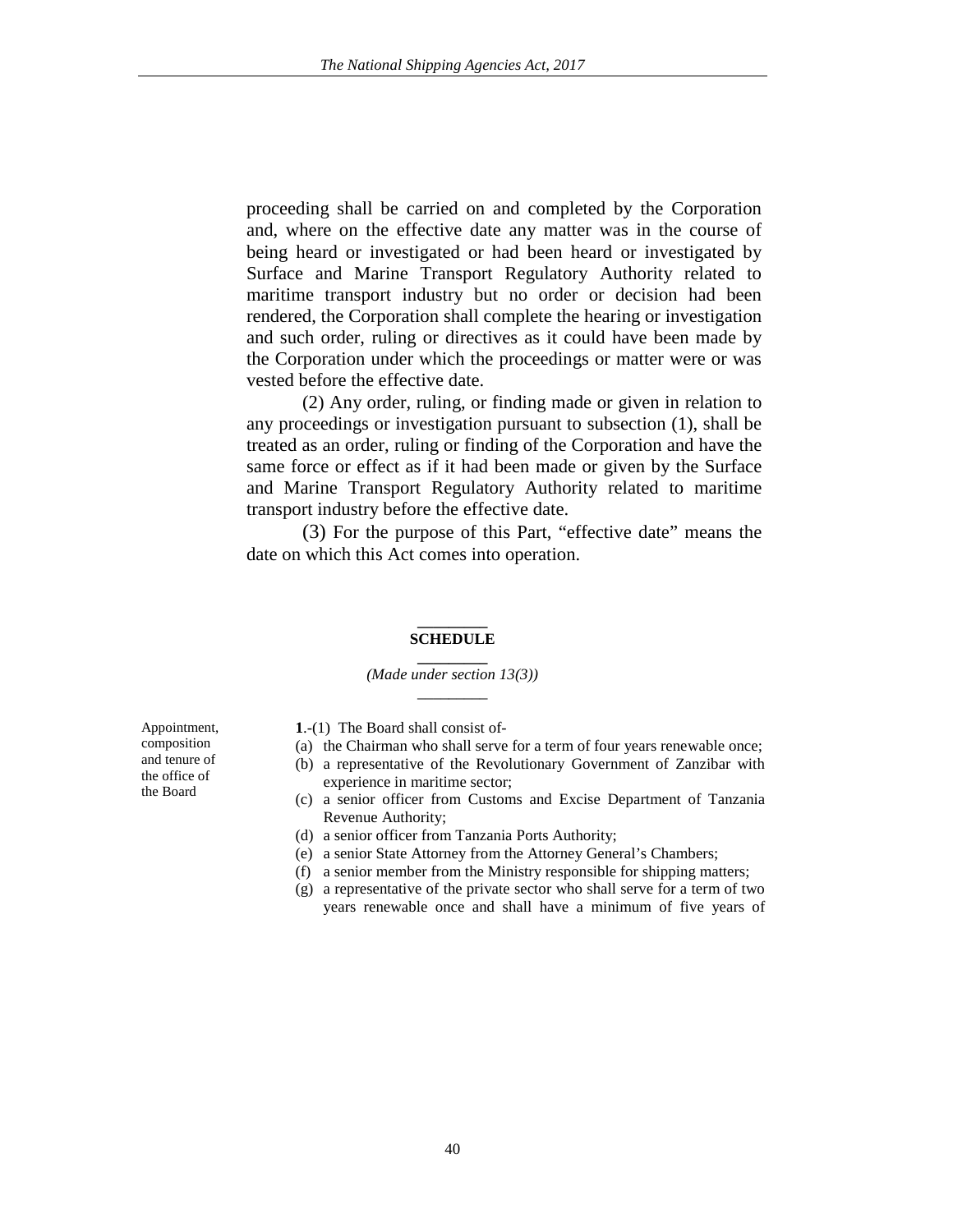experience in Ports and shipping industry; and

- (h) a representative of the general public who shall serve for two years renewable once and shall have a minimum of five years of experience in trade and commerce.
- (2) A member appointed under subparagraphs  $(1)$   $(b)$ , $(c)$ ,  $(d)$ ,  $(e)$  and  $(f)$  -
- (a) shall, unless his appointment is sooner terminated by the appointing authority or he ceases in any other way to be a member, hold office for a period of three years but shall be eligible for re-appointment once; and
- (b) may at any time resign from office by giving notice in writing addressed to the Minister, and from the date specified in the notice or, if no date is so specified from the date of the receipt of the notice by the Minister, he shall cease to be a member.

Vice Chairman **2**. Members of the Board shall elect from among themselves a Vice Chairman of the Board who shall, subject to his continuing to be a member, hold office for a term of one year from the date of his election, but shall be eligible for re-election.

> **3**.-(1) The Board shall ordinarily meet quarterly at times and places as it deems necessary for the transactions of its business as required under this Act.

(2) The Chairman, or in his absence, the Vice Chairman, may at any time call an extraordinary meeting of the Board, and may call an extraordinary meeting upon a written request by majority of the members in office.

(3) The Chairman or in his absence the Vice Chairman shall preside at every meeting of the Board.

(4) In absence of both the Chairman and Vice Chairman, a member delegated in writing by the Chairman or in his absence, the Vice Chairman shall preside over the meeting.

Quorum **4**. The quorum at any meeting of the Board shall be one half of the members.

> **5**.-(1) Subject to subparagraph (2), matters proposed at a meeting of the Board shall be decided by a majority of votes of members present and voting, and in the event of an equality of votes, the person presiding shall have a casting vote in addition to his deliberative vote.

> (2) A decision may be made by the Board without a meeting, by circulation of the relevant papers among the members and the subject matter be considered at a meeting of the Board.

Board meetings

Decision of the Board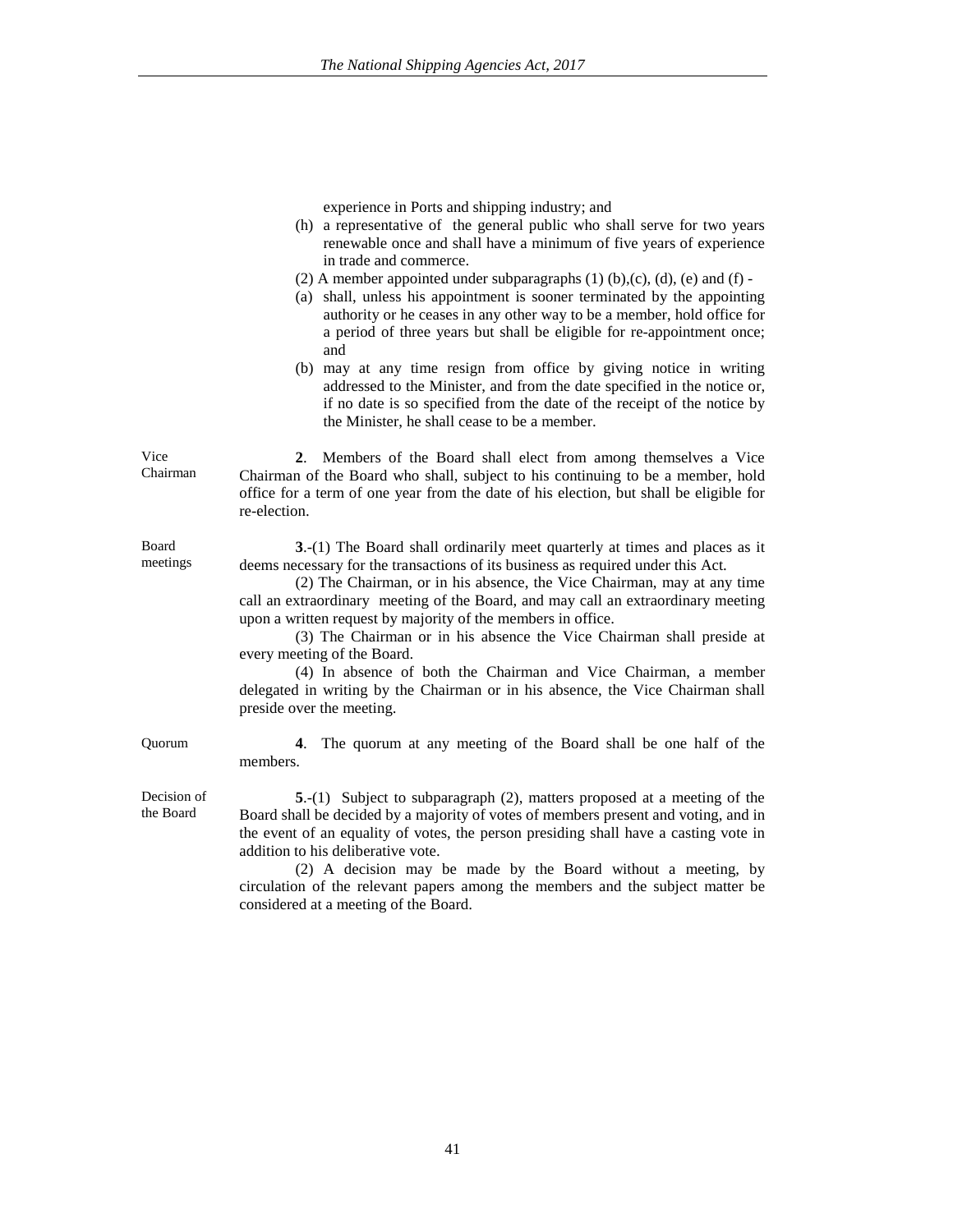| Minutes of<br>the meetings                     | 6.-(1) The Board shall cause to be recorded and kept the details of all<br>business conducted or transacted at its meetings, and the minutes of each meeting of<br>the Board shall be read and confirmed, or amended and confirmed, at the next<br>meeting of the Board signed by the person presiding at that meeting.<br>(2) Any minutes purporting to be signed by the person presiding at a<br>meeting of the Board shall, in the absence of proof of error, be deemed to be a<br>correct record of the meeting. |
|------------------------------------------------|----------------------------------------------------------------------------------------------------------------------------------------------------------------------------------------------------------------------------------------------------------------------------------------------------------------------------------------------------------------------------------------------------------------------------------------------------------------------------------------------------------------------|
| Vacancies not<br>to invalidate<br>proceedings  | 7. The validity of any act or proceeding of the Board shall not be affected<br>by any vacancy among its members or by any defect in the appointment of any of<br>them.                                                                                                                                                                                                                                                                                                                                               |
| Proof of<br>document                           | 8. Any document purporting to be a document duly executed or issued<br>under the seal of the Corporation or on behalf of the Corporation shall be received<br>in evidence and be deemed to be a document so executed or issued without further<br>proof unless the contrary is shown.                                                                                                                                                                                                                                |
| Appointment<br>of temporary<br>member          | 9. When any member of the Board, other than the Director General, is by<br>reason of absence from the country, illness or other sufficient cause unable to<br>perform his duties as a member of the Board, the appointing authority may appoint<br>a temporary member in his place, and the temporary member shall hold office until<br>the resumption of duty of the substantive member or until the term of office of the<br>substantive member expires, whichever occurs first.                                   |
| Board to<br>regulate its<br>own<br>proceedings | 10. Subject to the provisions of this Schedule, the Board may regulate its<br>own proceedings.                                                                                                                                                                                                                                                                                                                                                                                                                       |

# \_\_\_\_\_\_\_\_\_\_\_\_\_\_\_\_\_\_\_\_ **OBJECTS AND REASONS** \_\_\_\_\_\_\_\_\_\_\_\_\_\_\_\_\_\_\_\_

The Bill is intended to provide for an enactment of the National Shipping Agencies Act, 2017 with a view to establishing National Shipping Agencies Corporation, which shall be a body corporate mandated to carry out functions of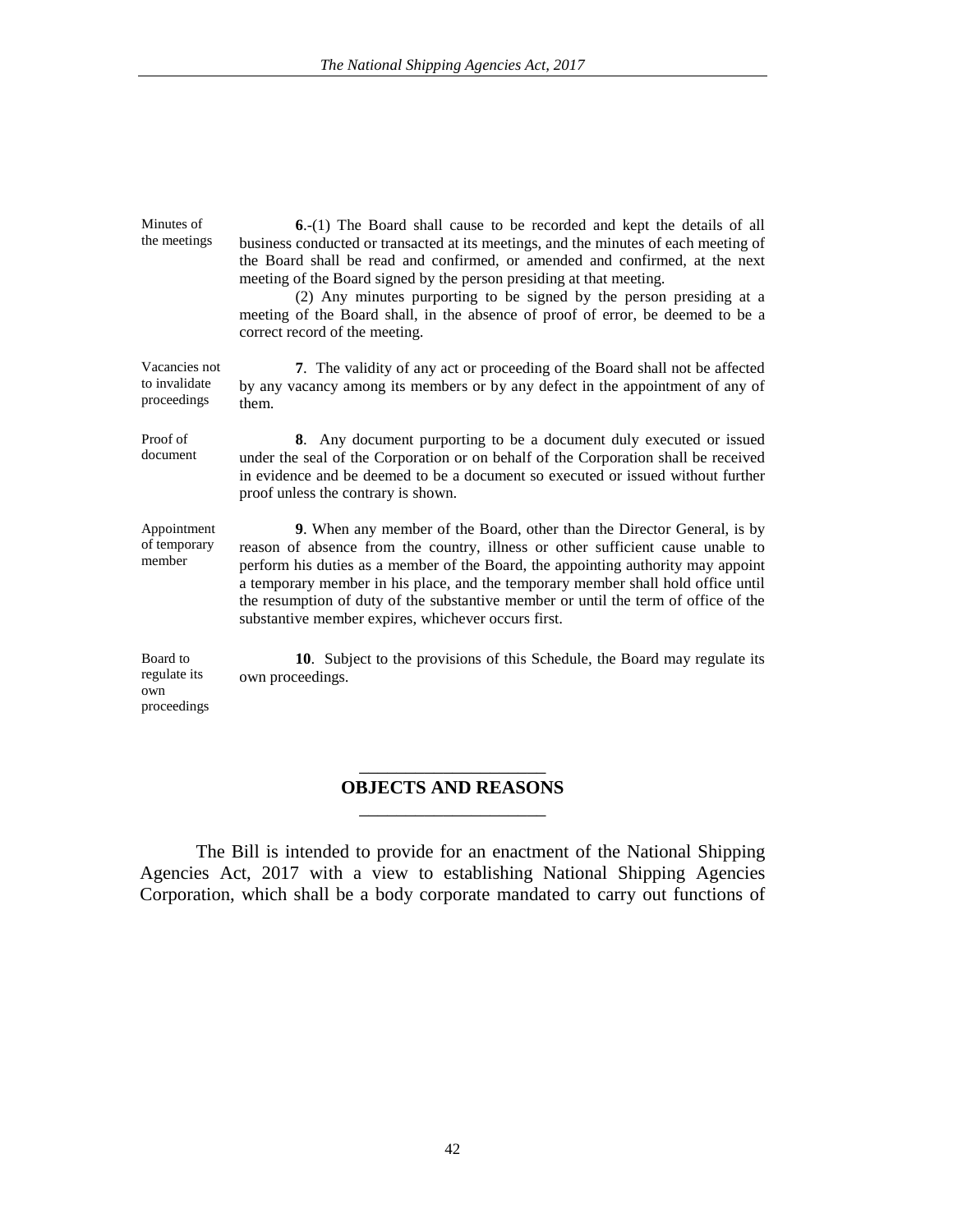shipping agencies and exercise powers related to regulation of maritime environment, safety and security and maritime transport services in order to enhance performance of maritime transport sector and other matters connected thereto.

The Bill is divided into Eight Parts.

Part I contains preliminary provisions which include short title, commencement date, application and interpretation of various terms and phrases used in the proposed Bill.

Part II contains provisions relating to the establishment of the National Shipping Agencies Corporation, its objectives, powers and functions. It also provides the Corporation with sole mandate to carry out functions of ship tallying and clearing and forwarding of minerals, mineral concentrates, live animals, Government trophies and related goods.

Part III covers provisions relating to regulation of maritime transport sector including regulation of maritime environment, safety and security and economic regulation on maritime transport services.

Part IV covers provisions relating to the establishment and functions of the Board, powers of the Board to appoint committees, observance of impartiality, conflict of interest, payment of fees and allowances. Some of the Board's functions are to provide strategic guidance, formulate policies for the operation and management of the Corporation, approve work plan, annual budget and reports. Also the Board is expected to conduct general oversight, secure and ensure efficient use of resources. The Chairman of the Board will be appointed by the President whereas Board Members will be appointed by the Minister.

Part V provides for the Administration and Management Provisions. It contains provisions relating to the appointment of Director General, Registrar of Ships and Seafarers, Departmental Directors and other Employees. Under this Part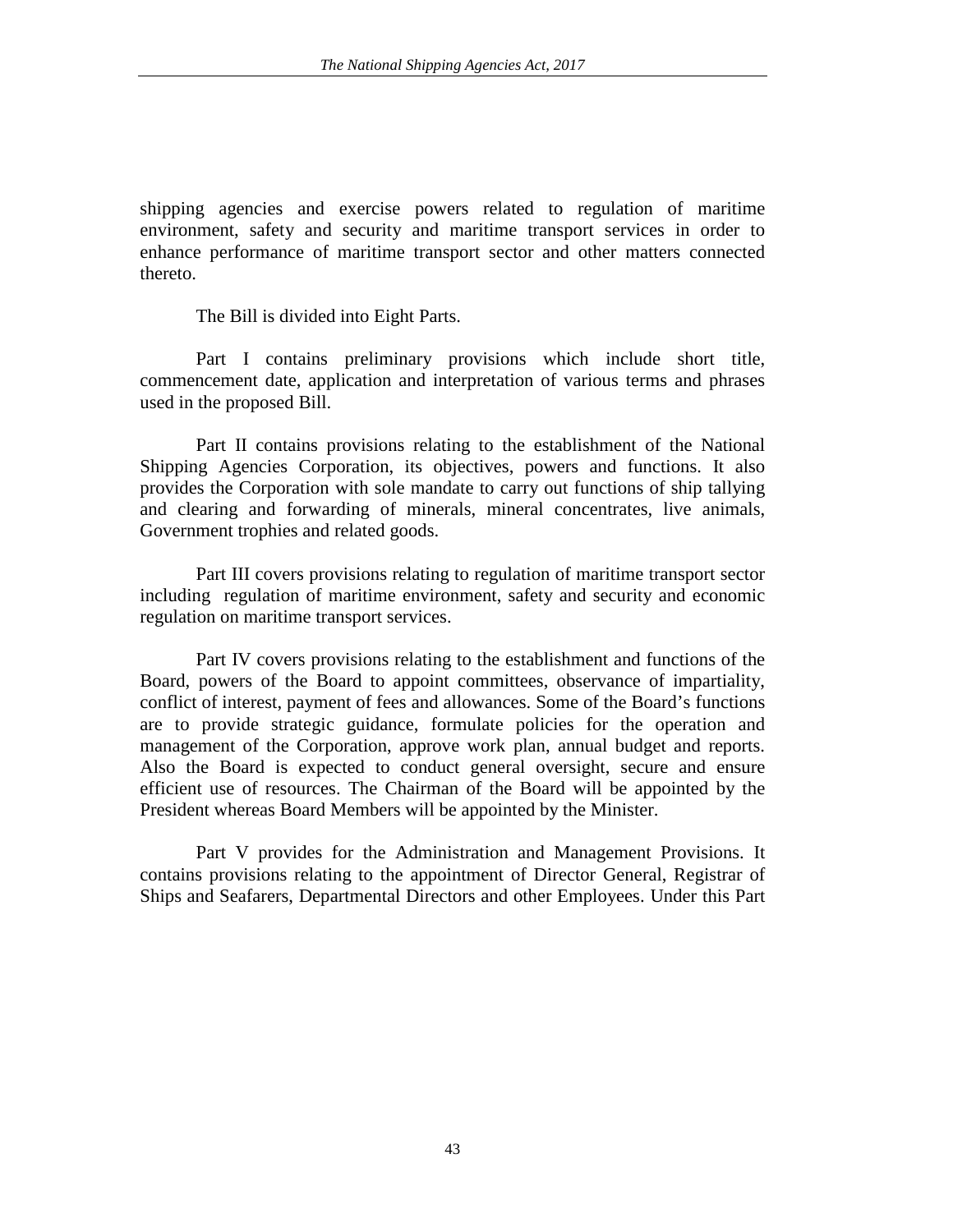the Director General is to be the accounting officer of the Corporation appointed by the President and shall have minimum knowledge of a post graduate degree and eight years' experience in senior managerial position.

Part VI provides for financial provisions. It contains provisions relating to funds of the Corporation, application of the revenue, financial year, budget, accounts and audits and annual report. Under this Part, the Corporation is required to prepare annual reports in respect of each financial year and submit the same to the Minister who shall lay the report before the National Assembly.

Part VII covers liability of the Corporation. It contains provisions relating to exclusion of liability of the Corporation for any loss or damage where the Corporation outsources services or goods from other players, who fail to perform, liability for the released equipment, liability for action ensuing from the directive of a principal and liability of body of persons.

Part VIII contains general provisions which includes directives by the Minister, restrictions to the Corporation to provide services gratuitously, exclusive emblem or representation of the Corporation, maintenance of records, general penalty, compounding of offences, regulations and orders, powers to make rules, complaints and appeal procedures, notification of orders, continuations of the business after operationalisation of this Act and repeal of Tanzania Central Freight Bureau Act (Cap.177) and the Shipping Agency Act (Cap. 415).

The Bill further provides for the manner of transfer of staff of the Surface and Marine Transport Regulatory Authority who will be necessary to the Corporation immediately before its commencement, under terms and conditions not less favourable than those offered by SUMATRA. Furthermore, the Bill proposes to transfer of maritime regulatory functions from SUMATRA to the Corporation. The Bill also provides for the procedures and eligibility for issuance of licences to private shipping agents.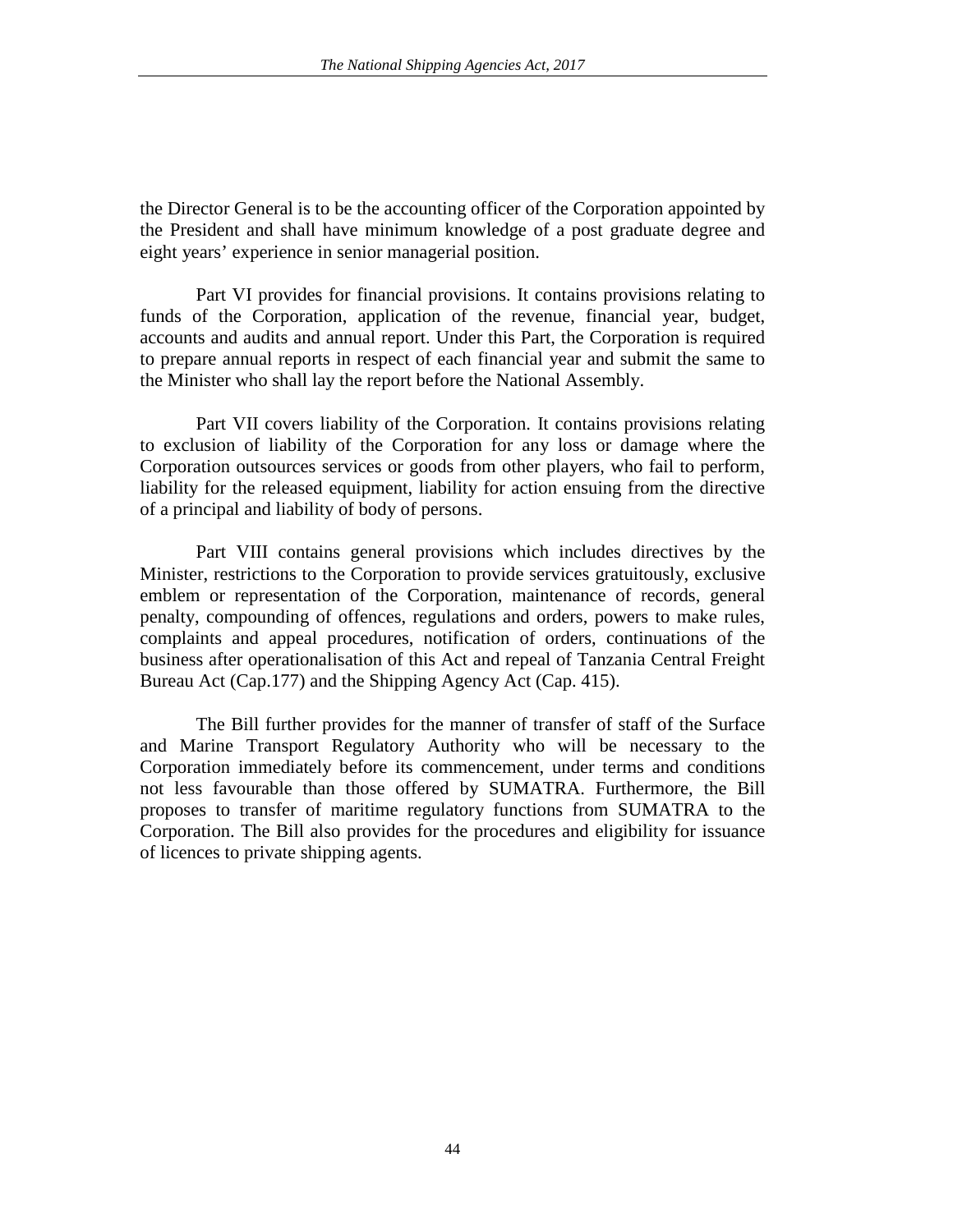Further, the Bill proposes to retain for some time the contracts, documents, licences, permission or resolutions made to continue and be deemed to have been prepared, made or granted under the Act, subsidiary legislation, exemptions also given or made before the commencement of this Bill shall remain in force until revoked, replaced or rescinded.

# \_\_\_\_\_\_\_\_\_\_\_\_\_\_\_\_\_\_\_ **MADHUMUNI NA SABABU** \_\_\_\_\_\_\_\_\_\_\_\_\_\_\_\_\_\_\_

Muswada huu unapendekeza kutunga Sheria mpya ya Shirika la Uwakala wa Meli Tanzania. Madhumuni ya kuanzisha Shirika la Uwakala wa Meli Tanzania litakalotekeleza majukumu mbalimbali ya uendeshaji wa biashara ya Uwakala wa Meli na udhibiti wa mazingira, usalama na ulinzi wa vyombo vya majini pamoja na udhibiti wa huduma za usafiri wa majini, hivyo kuimarisha udhibiti wa sekta ndogo ya usafiri wa majini.

Muswada huu umegawanyika katika Sehemu Nane.

Sehemu ya Kwanza ya Muswada huu inahusu utangulizi ambao unaainisha jina la Muswada, tarehe ya kuanza kutumika kwa Sheria, matumizi yake na ufafanuzi wa maneno na misemo iliyotumika katika Sheria inayopendekezwa.

Sehemu ya Pili inapendekeza kuanzishwa kwa Shirika la Uwakala wa Meli Tanzania na madhumuni ya kuanzishwa kwake. Vilevile Sehemu hii ina ainisha majukumu ya Shirika, mamlaka yake. Majukumu ya Shirika ni pamoja na uhakiki wa shehena inayoingia na kutoka kupitia bandari za Tanzania Bara, uondoshaji shehena za madini, makinikia, wanyama, nyara za Serikali na bidhaa zinazotokana na madini na udhibiti wa watoa huduma katika sekta ya usafiri wa meli na usalama wa meli na mazingira ya bahari.

Sehemu ya Tatu inahusu udhibiti wa mazingira, usalama na ulinzi wa vyombo vya majini pamoja na udhibiti wa huduma za usafiri wa majini.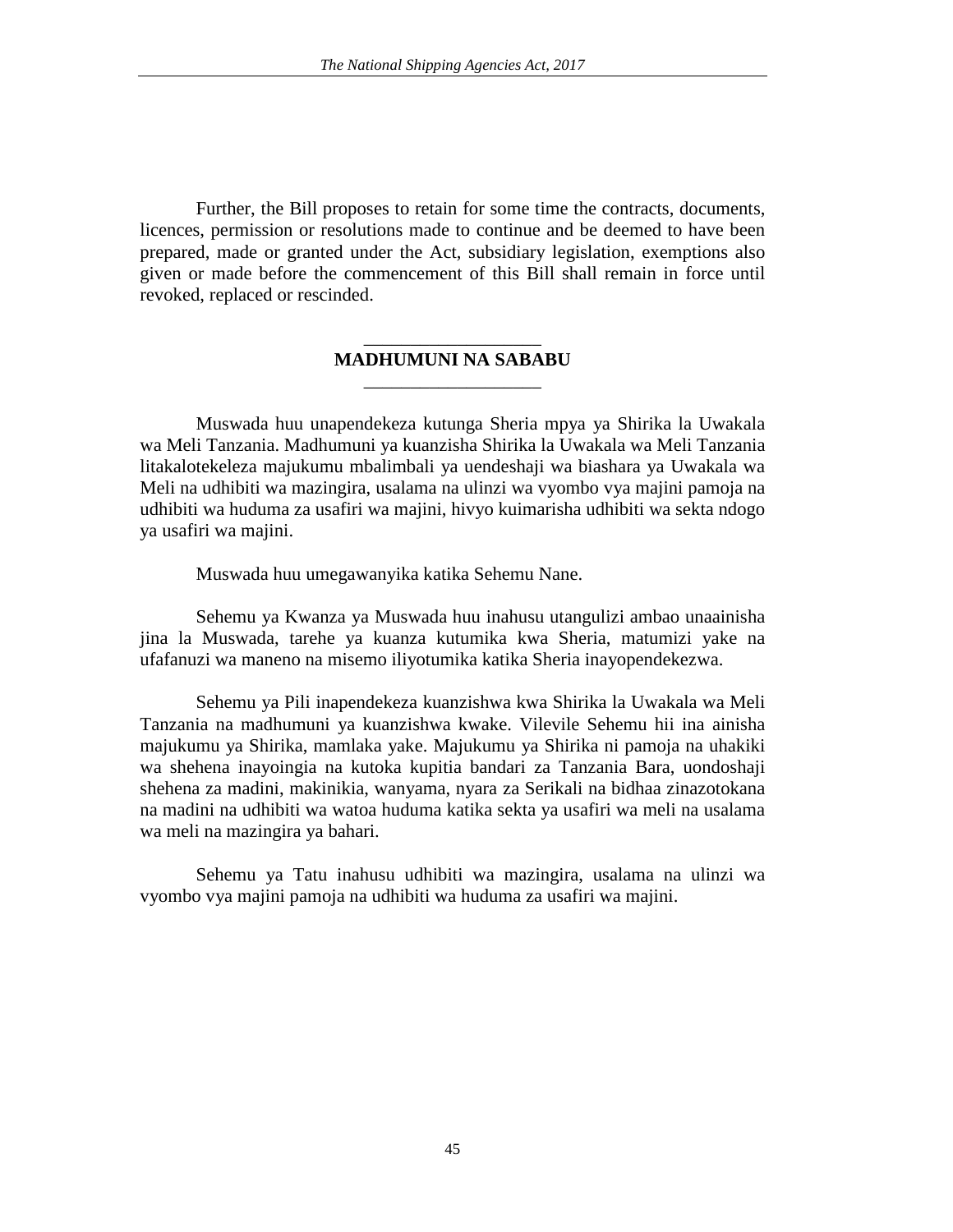Sehemu ya Nne inahusu kuanzishwa kwa Bodi ya Wakurugenzi, mamlaka na majukumu ya Bodi, uteuzi wa Mwenyekiti, wajumbe na kamati za Bodi ya Wakurugenzi, masuala yatakayopelekea kuwepo kwa mgongano wa kimaslahi dhidi ya Mwenyekiti na wajumbe wa Bodi pamoja na stahili za Bodi ya Wakurugenzi. Baadhi ya majukumu ya wajumbe wa Bodi ni kupitisha sera ya uendeshaji wa Shirika, kusimamia matumizi bora ya rasilimali za Shirika, kupitisha mpango kazi, bajeti na taarifa za fedha za mwaka.

Sehemu ya Tano inaweka masharti kuhusu utawala wa Shirika, uteuzi wa Mkurugenzi Mkuu, Msajili wa Meli na Mabaharia, Wakuu wa Idara na Watumishi wengine. Aidha, Sehemu hii imeainisha kuwa Mkurugenzi Mkuu ndiye atakuwa Afisa masuuli wa Shirika, atateuliwa na Rais kwa njia ya ushindani kwa kuzingatia Sheria za Utumishi wa Umma. Aidha, Mkurugenzi Mkuu atatakiwa kuwa na stashahada, uzoefu usiopungua miaka nane na uzoefu wa masuala ya uongozi.

Sehemu ya Sita inahusu masuala ya fedha. Sehemu hii ina vifungu vinavyohusu, vyanzo vya mapato, mwaka wa fedha, bajeti, mahesabu na ukaguzi wa mahesabu pamoja na taarifa ya utendaji ya mwaka. Aidha, taarifa ya mwaka ya utendaji itawasilishwa kwa Waziri na Bungeni.

Sehemu ya Saba ina vifungu vinavyohusu kinga dhidi ya Shirika kutokana na madai, kuharibika au kupotea kwa vifaa vya kampuni za meli au hasara zitakazosababishwa na maelekezo ya wenye meli. Aidha, Sehemu hii inatoa kinga kwa Shirika dhidi ya hasara zitakazotokana na vitendo vya viongozi wa Shirika akiwemo Mwenyekiti wa Bodi na Mtendaji Mkuu.

Sehemu ya Nane inahusu masuala ya ujumla kama vile, maagizo ya Waziri, mazingira ambayo Shirika haitatakiwa kutoa huduma, mgongano wa Sheria, nembo ya Shirika, utunzaji wa nyaraka, makosa ya jumla, makubaliano ya kulipa faini nje ya mahakama, kanuni na agizo, mamlaka ya kutunga kanuni na kuendelea kwa Sheria, utaratibu wa malalamiko na rufaa, Kanuni na leseni zilizopo wakati wa mpito na kufutwa kwa sura ya 177 na sura ya 415.